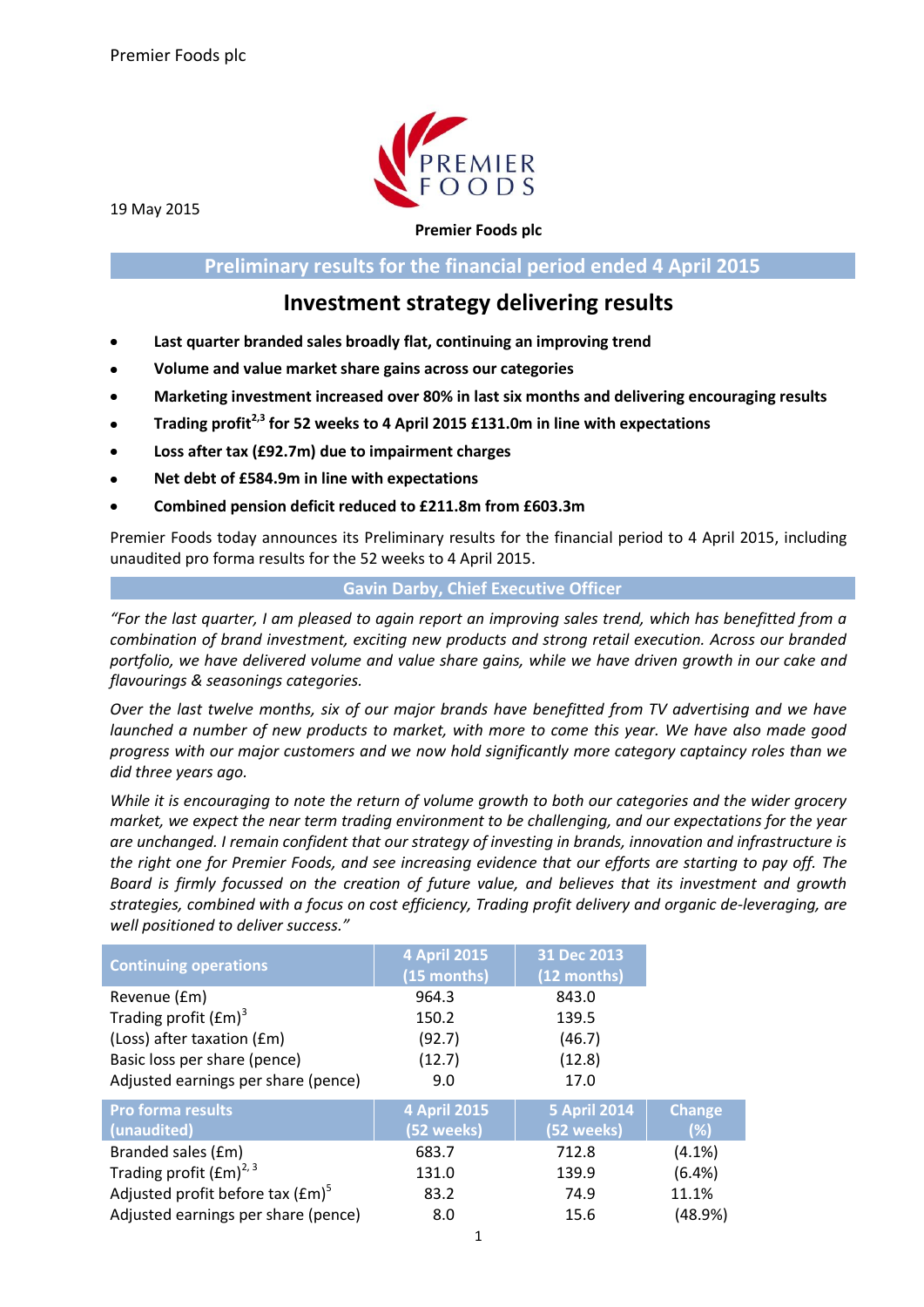*Measures above are defined on page 3 and reconciled to statutory measures in the appendices, where necessary*

*As a result of the Company's decision to move to a strategic business unit structure, the Company has for the first time been required to assess the carrying value of the Sweet Treats business as a stand alone entity. The goodwill allocated to the business unit has been assessed and consequently, the Company has recognised an impairment of goodwill of £67.9m in respect of its Sweet Treats business for the financial period ended 4 April 2015. Despite this non-cash charge, the Company considers the Sweet Treats business presents many further opportunities for future growth.*

A presentation to investors and analysts will take place today, 19 May 2015, at 9.30am. The presentation will be webcast at [www.premierfoods.co.uk/investor-relations.](http://www.premierfoods.co.uk/) A recording of the webcast will be available on the Company's website later in the day.

A factsheet of the Preliminary results is available at: [www.premierfoods.co.uk/investor-relations/results-centre](http://www.premierfoods.co.uk/investor-relations/results-centre)

#### **For further information, please contact:**

| Institutional investors and analysts:<br>Alastair Murray, Chief Financial Officer<br>Richard Godden, Head of Investor Relations | +44 (0) 1727 815 850<br>+44 (0) 1727 815 850 |
|---------------------------------------------------------------------------------------------------------------------------------|----------------------------------------------|
| <b>Media enquiries:</b><br>Richard Johnson, Corporate Affairs Director                                                          | +44 (0) 1727 815 850                         |
| Maitland<br>Neil Bennett<br>Tom Eckersley                                                                                       | +44 (0) 20 7379 5151                         |

- Ends -

#### **Financial Reporting Changes**

- Move to 52 week reporting period ending early April (previously calendar year to 31 December)  $\bullet$
- Half Year and quarterly updates for 26 weeks and 13 weeks respectively  $\bullet$
- $\bullet$ Better fit of financial year end with seasonal nature of business
- Re-classification of certain commercial costs from selling, marketing & distribution expenses to turnover
- Prior periods are re-stated to reflect all the above where required
- Full pro forma P&L results for 52 weeks to 4 April 2015 in appendix

#### **Pro forma results**

The Company's results for the 52 weeks ended 4 April 2015 are presented on a **'Pro forma'** basis, unless otherwise stated. The 'Pro forma' results are unaudited, exclude the results of previously completed business disposals, joint ventures and are presented to illustrate the performance of the Company on the new reporting calendar methodology.

'**Continuing operations'** includes the respective periods that the Company maintained ownership of completed disposals in 2013 and joint ventures entered into. The results of the financial period to 4 April 2015 and its comparative period, the year to 31 December 2013, are commented on in the financial review.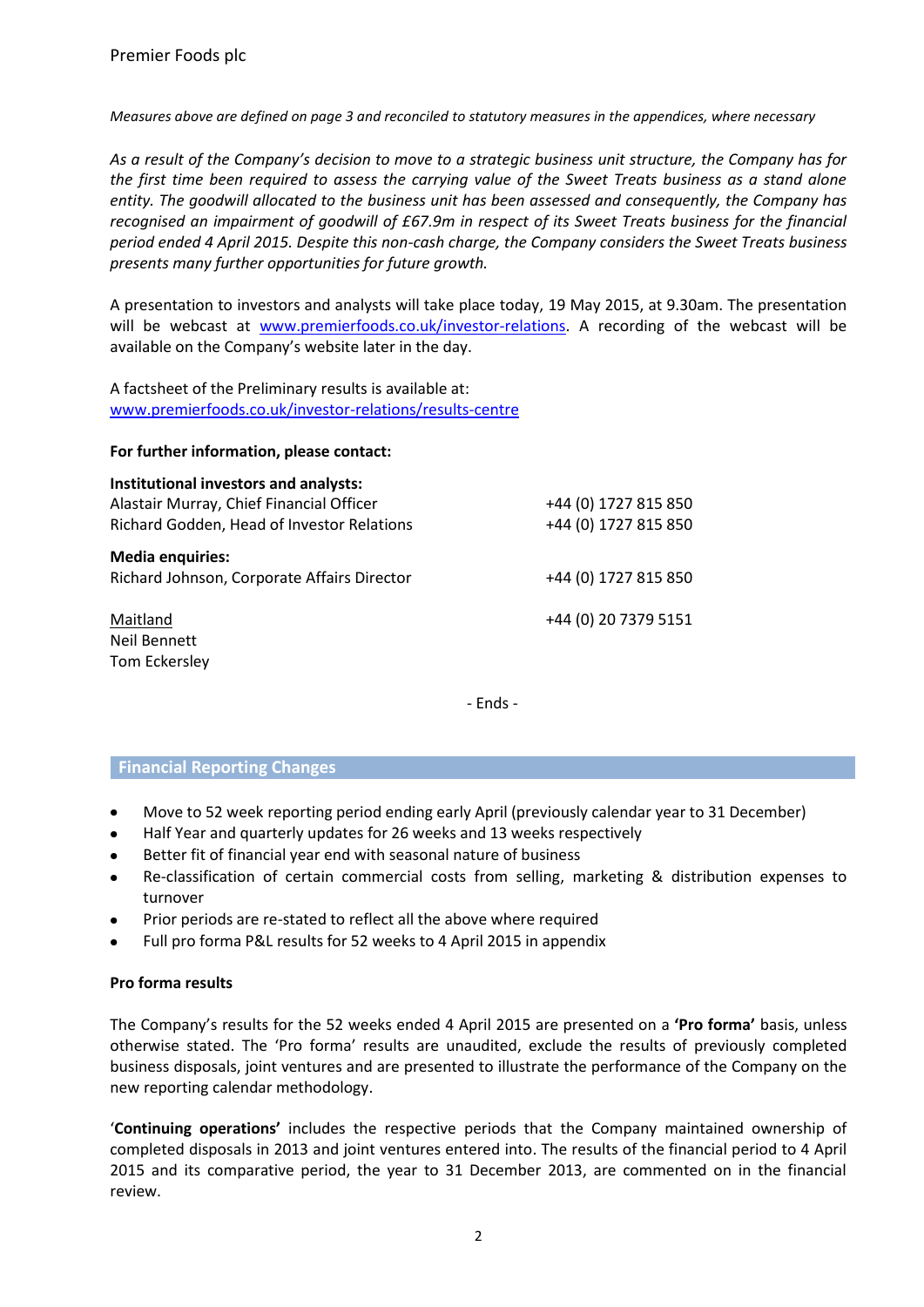| £m                            | Continuing<br>operations | Less:<br><b>Disposals</b> | Less: Knighton<br>JV | Less:<br>$1 Jan - 6 Apr$<br>2013 | Add/(Less):<br>$1$ Jan $-5$ Apr<br>2014 | 'Pro forma'<br>business |
|-------------------------------|--------------------------|---------------------------|----------------------|----------------------------------|-----------------------------------------|-------------------------|
| 2014/15                       |                          |                           |                      |                                  |                                         |                         |
| Sales                         | 964.3                    | (0.2)                     | (8.1)                | N/A                              | (188.6)                                 | 767.4                   |
| Trading profit <sup>2,3</sup> | 150.2                    | 3.8                       | 0.7                  | N/A                              | (23.7)                                  | 131.0                   |
| EBITDA <sup>4</sup>           | 168.7                    | 3.6                       | 0.7                  | N/A                              | (28.1)                                  | 144.9                   |
|                               |                          |                           |                      |                                  |                                         |                         |
| 2013                          |                          |                           |                      |                                  |                                         |                         |
| Sales                         | 843.0                    | (6.4)                     | (17.4)               | (204.5)                          | 188.6                                   | 803.3                   |
| Trading profit <sup>2,3</sup> | 139.5                    | (0.6)                     | 0.7                  | (23.4)                           | 23.7                                    | 139.9                   |
| EBITDA <sup>4</sup>           | 156.8                    | (0.6)                     | (0.3)                | (27.8)                           | 28.1                                    | 156.2                   |

## *Notes to editors:*

- 1. The statutory accounting period is from 1 January 2014 to 4 April 2015.
- 2. Pro forma results are prepared for the 52 weeks ended 4 April 2015 with comparative period of the 52 weeks ended 5 April 2014 and are unaudited.
- 3. Trading profit is defined as operating profit before re-financing costs, restructuring costs, profits and losses associated with divestment activity, amortisation and impairment of intangible assets, the revaluation of foreign exchange and other derivative contracts under IAS 39, profits and losses from associate companies and pension administration costs and net interest on the net defined benefit liability.
- 4. EBITDA is Trading profit excluding depreciation.
- 5. Adjusted profit before tax is defined as Trading profit less net regular interest. Adjusted earnings per share is defined as Adjusted profit before tax less a notional tax charge of 21.4% (2013: 23.25%) divided by the weighted average of the number of shares of 731.4/366.1 million. Weighted average number of shares on a 52 week ended 4 April 2015 is 824.4 million (52 weeks ended 5 April 2014: 370.0m). Net regular interest is defined as net finance cost excluding write-off of financing costs, fair value adjustments on interest rate financial instruments and other interest.

A Premier Foods image gallery is available using the following link:

<www.premierfoods.co.uk/news-&-media/image-gallery/>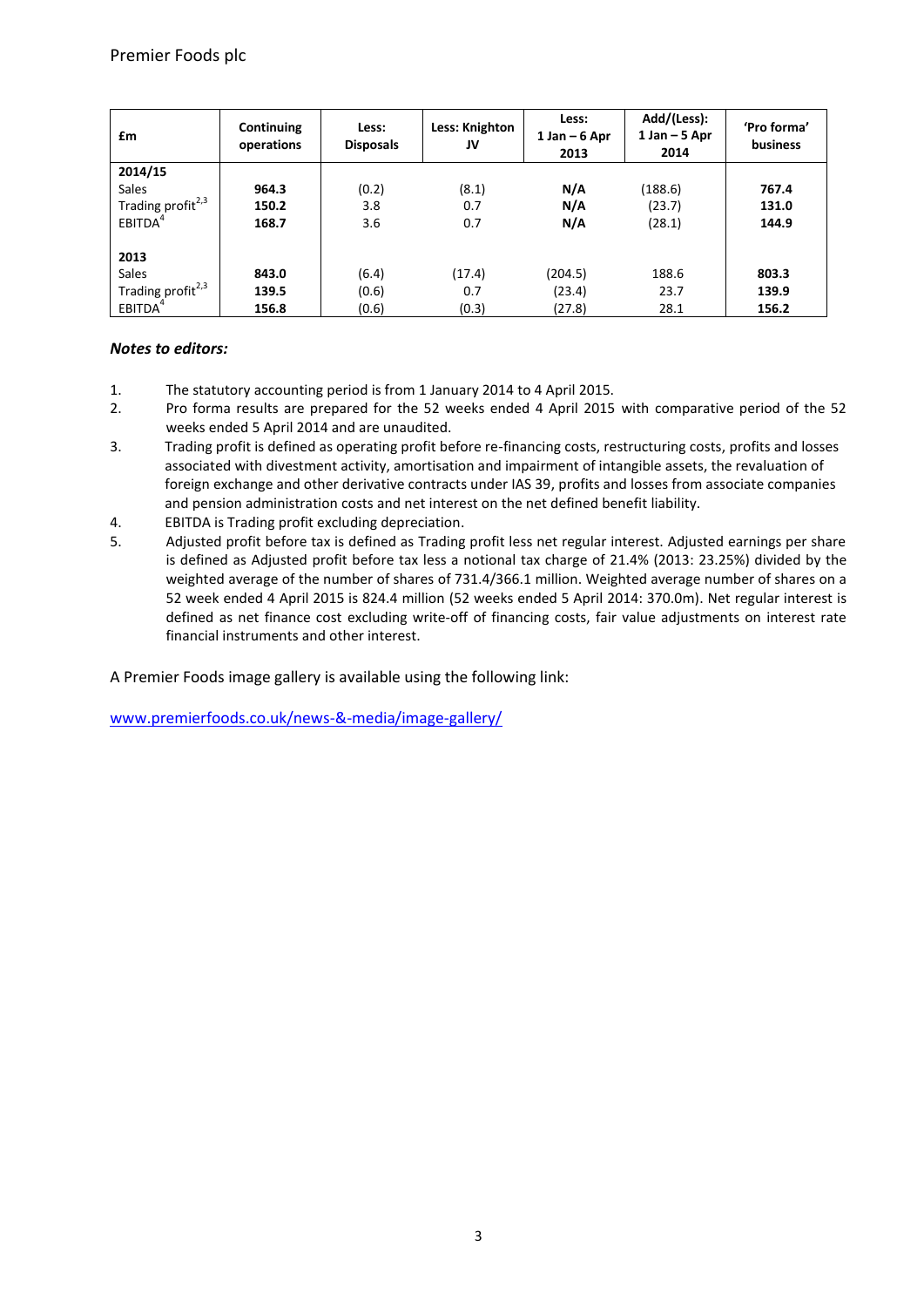#### **Operating review**

## **Pro forma results**

Within this operating review, commentary unless otherwise stated is on a 'Pro forma' basis, which excludes all disposals and joint ventures transactions previously completed and is prepared for the 52 weeks ending 4 April 2015. All references to the 'year', unless otherwise stated, are for the 52 weeks ended 4 April 2015 and the comparative period, 52 weeks ended 5 April 2014. All references to the 'quarter', unless otherwise stated, are for the 94 days ended 4 April 2015 and the comparative period, 94 days ended 5 April 2014.

## **52 week results<sup>2</sup>**

| £m                          | 4 April 2015<br>(52 weeks) | <b>5 April 2014</b><br>(52 weeks) | Change<br>(%) |
|-----------------------------|----------------------------|-----------------------------------|---------------|
| <b>Sales</b>                |                            |                                   |               |
| Power Brands                | 504.5                      | 528.9                             | (4.6)         |
| Support brands              | 179.2                      | 183.9                             | (2.5)         |
| <b>Total branded</b>        | 683.7                      | 712.8                             | (4.1)         |
| Non-branded sales           | 83.7                       | 90.5                              | (7.5)         |
| Total                       | 767.4                      | 803.3                             | (4.5)         |
|                             |                            |                                   |               |
| Trading profit <sup>2</sup> | 131.0                      | 139.9                             | (6.4)         |
| <b>EBITDA</b>               | 144.9                      | 156.2                             | (7.2)         |

## **Quarterly sales results**

| £m                   | 94 days to<br>4 April 2015 | 94 days to<br><b>5 April 2014</b> | Change<br>(%) |
|----------------------|----------------------------|-----------------------------------|---------------|
| <b>Sales</b>         |                            |                                   |               |
| Power Brands         | 124.9                      | 126.9                             | (1.6)         |
| Support brands       | 45.2                       | 43.3                              | 4.5           |
| <b>Total branded</b> | 170.1                      | 170.2                             | (0.0)         |
| Non-branded sales    | 15.9                       | 16.9                              | (6.0)         |
| <b>Total</b>         | 186.0                      | 187.1                             | (0.6)         |

#### *Please note:*

*For the 52 week financial year ending 2 April 2016, the relevant 13 week 2014/15 comparatives which will be used for 2015/16 reporting can be found in the appendices to this statement.*

## **Introduction**

Pro forma total sales for the 52 weeks ended 4 April 2015 were £767.4m compared to £803.3m for the prior year. In the quarter, total sales were (0.6%) lower than the comparative period at £186.0m, while branded sales were broadly flat and Power Brands sales were (1.6%) lower. Both the total branded and Power Brands performances reflect demonstrably improving trends and shows that the Company's strategy is starting to deliver in what has been a challenging trading environment.

Trading profit<sup>2,3</sup> for the 52 weeks ended 4 April 2015 was £131.0m, in line with the Company's expectations and included approximately £8m higher consumer marketing expenditure than the prior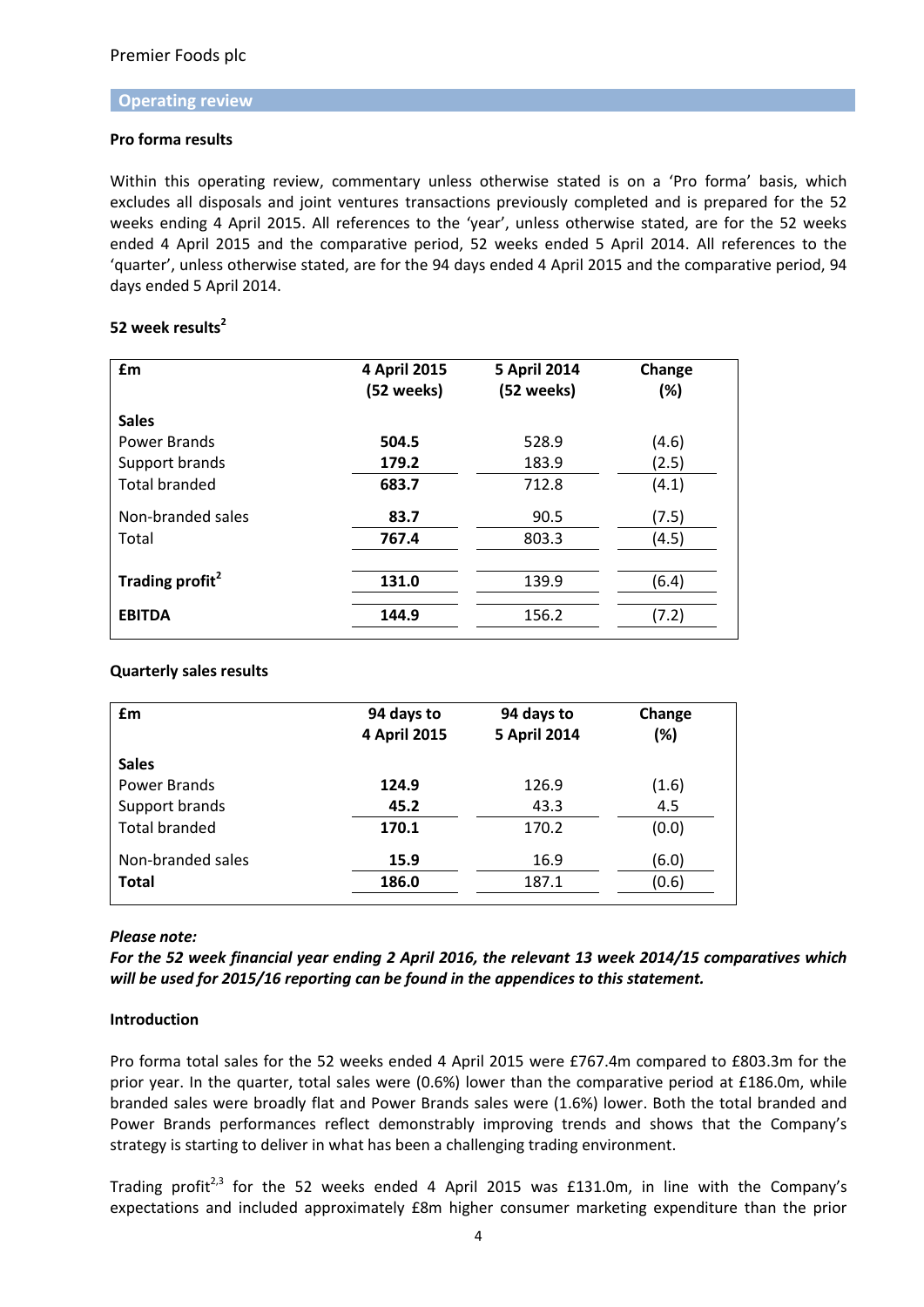year. In the six months to 4 April 2015, its key trading period, the Company invested 82% more in consumer marketing compared to the equivalent prior year period. Gross margins throughout the year remained solid, supported by improving branded mix benefits and a benign input cost environment.

#### **Market trends**

The UK grocery market remains highly competitive. Previous quarters have been characterised by the well documented growth of the discounter, convenience and online channels, and while there was a broad continuation of these growth trends in the quarter, there is increasing evidence that the growth in the discounter channel in particular is slowing. With a degree of momentum building in the traditional supermarket channel, the growth profile of the different sub-channels is displaying signs of converging.

Measures of consumer confidence have demonstrated increased levels of disposable income for consumers and in the case of the Asda/Centre for Economics and Business Research income tracker, are at the highest level since records began in 2009. Food price deflation, reflecting a combination of benign input costs and price competition across the wider grocery market, has become progressively deeper over the last six months and reached (2.0%) in March. Concurrently, there are also signs of a return to volume growth across the grocery market.

Over recent months, the trend of volume growth in the UK grocery market, as measured by Kantar Worldpanel, has been steadily increasing, peaking at 2.8% at the end of March 2015.

Against the backdrop of these market conditions and trends, the Company has been successful in gaining significant volume and value share growth in its categories in the quarter. During this period, volume sales as measured by IRI increased by 9.0% and delivered 2.0 percentage points of share, while value sales grew 3.3% taking 0.9 share points. This performance reflects the results from the Company's strategy of investing behind its brands, bringing new products to market, working in close partnership with its customers and increasing the returns on its promotional activities.

## **Customer relationships**

The Company has applied a great deal of focus in improving its customer relationships over the past three years. These closer partnerships include the early agreement of constructive joint business plans, with the overall objective of delivering category growth for mutual benefit. An illustration of the strong progress in this area can be seen by reference to the number of 'category captaincy' roles (or equivalent) held by the Company with its top six customers. In 2012, the Company held one category captaincy role from a maximum of thirty category/top six customer relationships; in 2015 this has now increased to 22. Additionally, it holds seven 'category advisor' roles.

#### **Grocery**

Over the last six months, the Company has increased its focus on bringing new and relevant products to market, based on sound consumer insights and working in close partnership with its customers.

*Bisto* recorded a strong quarter, growing volumes, sales, market share and household penetration, benefiting from the 'Bisto Together Project' television advertising and two new product ranges. *Bisto* Simply Casserole and *Bisto* Gravy Pastes have been well received and reflect consumer trends and insights around convenience and 'foodieness'. The introduction of the *Oxo* Herbs & More range aligns very well to these consumer trends and assisted *Oxo's* volume growth in the quarter. The earlier timing of Easter also benefited *Bisto* and to a lesser extent, *Ambrosia,* with the latter growing volumes, sales and market share in the quarter reflecting a good performance from the mini pots range, its loyal consumer following and strong category position.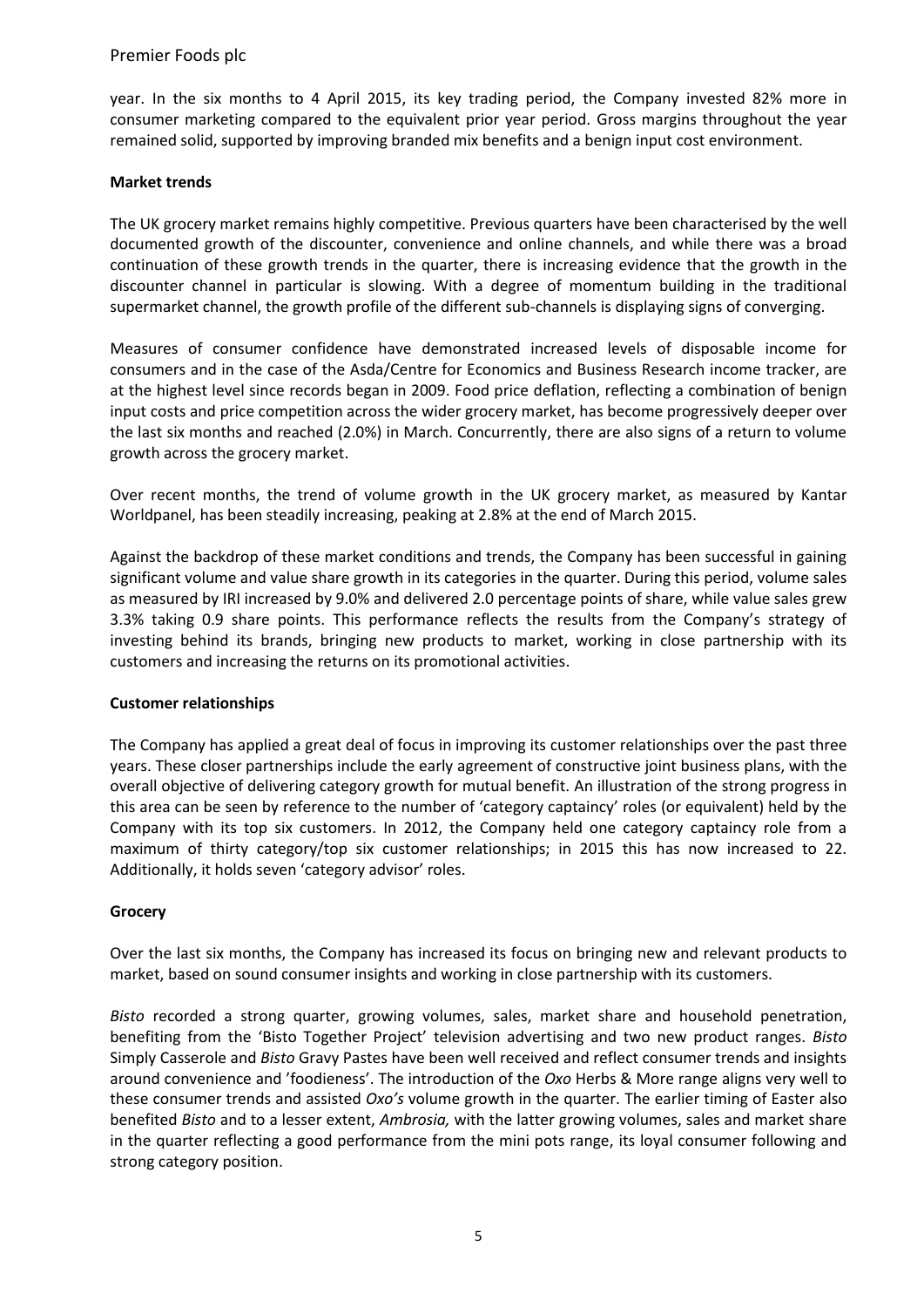*Sharwood's* reversed its recent quarterly performances, delivering increased sales in the quarter following stronger instore execution of Chinese New Year and supported by TV advertising. Sales of *Homepride* increased over the 52 week period as a result of the more contemporary range introduced in the middle of 2014, in addition to its first TV advertising for ten years.

*Loyd Grossman* sauces saw the launch of new premium 'Gastro' and 'Classics' ranges in one major customer, while sales of *Batchelors* were lower than the same period last year.

Innovation in the first half of 2015/16 will see the launch of *Sharwood's* Stir Fry Melts and *Loyd Grossman* Pan Melts. These products build on the gel pot technology used by other products in the portfolio and are based on consumer insights and trends which reveal that hob cooking is the most popular and fastest growing main meal cooking method. During the last year, the Company delivered 11.3% of its sales from new products launched over the previous 24 months, compared to 6.9% in the previous year. The Company's target is to increase this to 20% of sales over time.

#### **Sweet Treats**

The performance of the Company's major cake brands, Mr. Kipling and Cadbury cake, have been instrumental in driving category growth of +3.8% during the quarter. A combination of the major branded relaunch in 2014, TV advertising and strong execution of a promotional campaign in an expandable category have enabled *Mr. Kipling* to deliver increased volumes, sales and share in the quarter. Building on this excellent momentum, new *Mr. Kipling* milkshake flavour snack pack slice products have just been launched with all variants available in all major customers.

In *Cadbury* cake, all the key metrics of volumes, sales and share increased in the quarter due to strong instore execution and the earlier timing of Easter in 2015. During the first half of 2015/16, *Cadbury* cake will benefit from its first TV advertising campaign for eight years and will see new limited edition products launched in time for Halloween. Due to the earlier timing of Easter this year, the Company expects a slower first quarter in its Sweet Treats business.

The implementation of the new snack pack line at the Company's factory in Barnsley, South Yorkshire has entered commissioning stages with products now being distributed to customers. This new line will increase the Company's snack pack slices capacity by over 130%, significantly increases its level of automation and provides additional flexibility on pack format sizes. The pack size flexibility presents the Sweet Treats business unit with valuable additional options for its promotional strategy and also provides opportunities to enter the convenience channel through twin-pack format sizes.

The business unit has recently been successful in winning certain non-branded cake contracts. The Company will review non-branded contracts applying judicious economic rationale, while recognising the benefits that can be drawn from enhanced customer relationships and optimal utilisation of its manufacturing facilities.

Goodwill which arose on past acquisitions has previously been allocated to the combined Grocery and Sweet Treats business units. As a result of the Company's decision to move to a strategic business unit structure, the Company has for the first time been required to assess the carrying value of the Sweet Treats business as a stand alone entity. The goodwill allocated to the Sweet Treats business has been assessed and consequently, the Company has recognised an impairment of goodwill of £67.9m in respect of its Sweet Treats business for the financial period ended 4 April 2015. Despite this non-cash charge, the Company considers the Sweet Treats business presents many further opportunities for future growth.

#### **International**

Over the last two quarters, the International business unit has been upweighting its resources to enable it to realise the available opportunities in its selected strategic geographies: USA, Australasia and China. In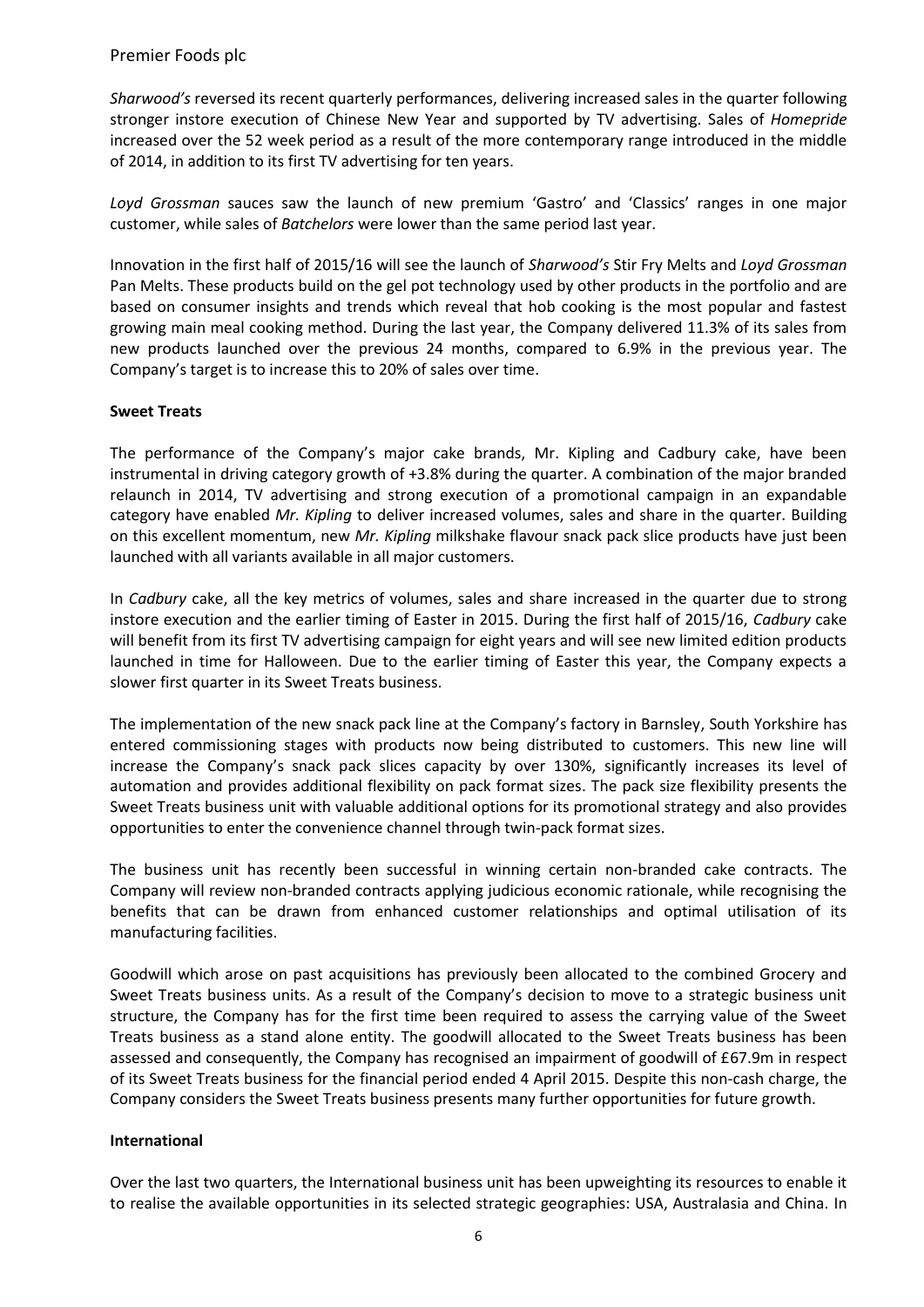the quarter, additional focus in Ireland has delivered increased sales growth compared to the prior year, although this was partly offset by adverse foreign exchange movements.

## **Consumer marketing**

During the year, the Company's consumer marketing spend as a percentage of branded sales was 4.8% and in the last six months of the year, total spend was 82% higher than the equivalent prior period. The Company has committed to delivering a double-digit % increase in its consumer marketing spend over the medium term.

The Company expects to meet this medium-term target in 2015/16, with eight of its brands planned to benefit from television advertising and further new products due to be launched.

## **Group & corporate costs, efficiency and organisation structure**

In recent years, the Company has been successful in keeping a tight focus on its overhead cost base. Since the completion of the Capital Refinancing in April 2014, the Company has chosen to increase its proportion of revenue generating overheads such as international, marketing, innovation and sales while at the same time driving efficiencies in support functions such as shared services and IT. During this time, the headcount of revenue generating colleagues has increased by 22.5% while support functions have reduced by 17.6%. This switch in the overhead cost base supports the Company's strategy of driving category growth while maintaining a strong focus on efficiency and cost control.

As previously announced, the Company has a healthy pipeline of capital projects with attractive financial paybacks. During 2015/16, it will be investing in a number of capital projects which expect to deliver payback returns on cost release initiatives of less than three years. The Company expects to spend approximately £25m on capital expenditure in 2015/16 of which about a third will be assigned to cost release projects. In particular, a number of projects are underway at our Stoke cake bakery to increase automation on packing lines, reducing a number of manual tasks and so delivering efficiency benefits.

The Company continues to focus on improving the returns on investment from promotional activity in which it participates with major customers. As a result of a more sophisticated approach in this area, the proportion of promotions which exceeded the Company's sales and returns targets increased to over 40% in the quarter.

Over the last two years, we have reduced the number of SKUs (product codes) by 43% and more than halved the number of suppliers. Our supplier programme has, in particular, enabled us to develop more strategic, and mutually beneficial, partnerships focused on growth, including with many small and medium sized businesses. We plan to continue strengthening our supplier relationships based on mutual respect.

The Company's new strategic business unit structure, announced in September 2014, is starting to deliver clear and tangible benefits, facilitating more agile ways of working and allowing greater focus on delivering category growth. Each strategic business unit has fully embraced the ethos of the new structure; ensuring the right teams are in place, accelerating product innovation, furthering cost reduction initiatives and delivering joint business plans with customers.

#### **Net regular interest**

Net regular interest was £47.8m in the year, £17.2m lower than the prior period. Following the completion of the Company's Capital Refinancing plan and as expected, the constituent elements of the Company's financing charges have changed. The largest component is the interest payable on the senior secured notes, which amounted to £30.9m in the year. Bank debt interest, which includes interest on the Company's £272m revolving credit facility and also non utilisation fees, was £23.6m lower at £10.2m.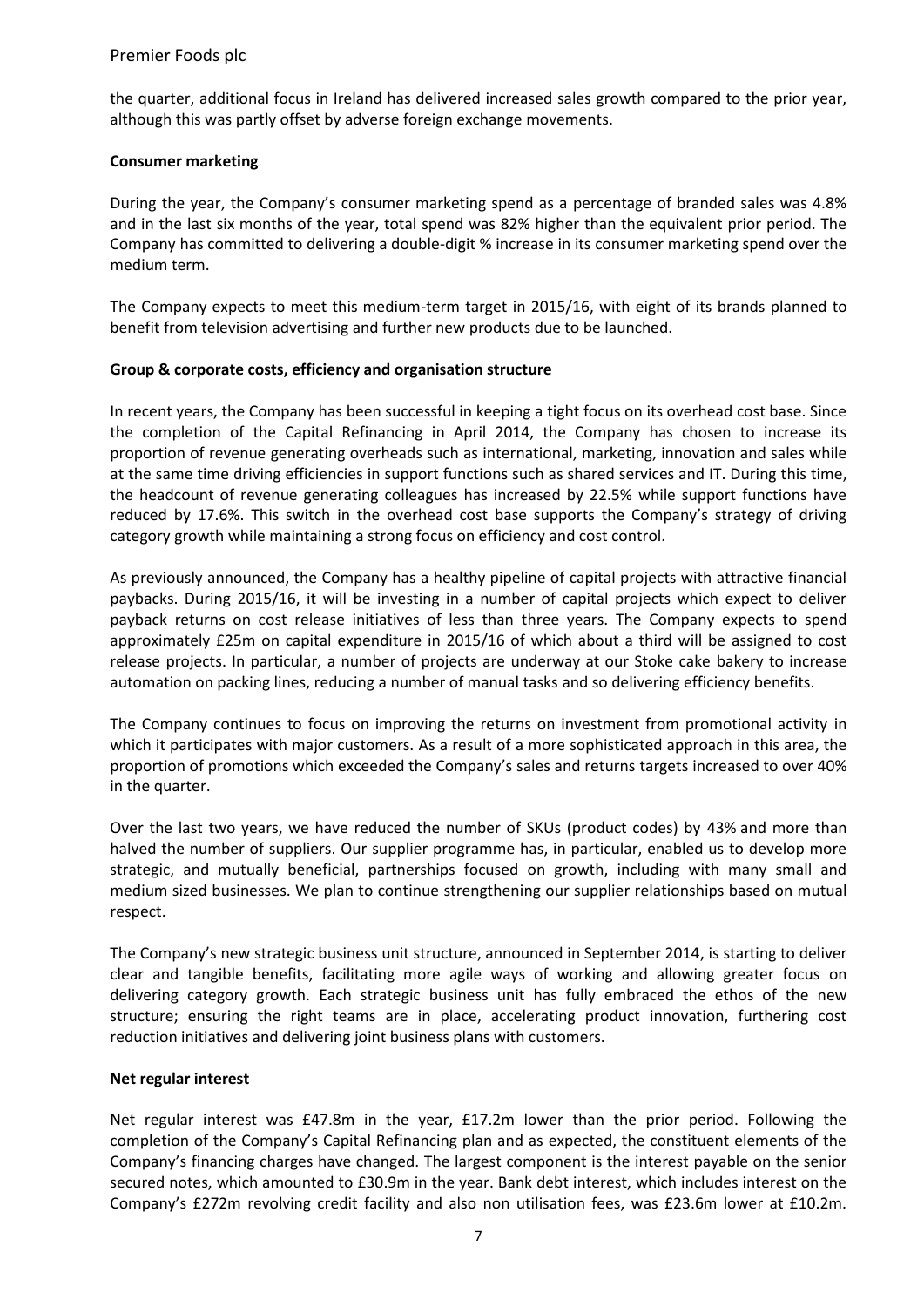| £m                             | 4 April 2015<br>(52 weeks) | <b>5 April 2014</b><br>(52 weeks) | Change<br>(%) |
|--------------------------------|----------------------------|-----------------------------------|---------------|
| Senior secured notes interest  | 30.9                       | 1.2                               |               |
| Bank debt interest             | 10.2                       | 33.8                              | 69.8          |
| Securitisation interest        | 2.5                        | 3.4                               | 26.4          |
|                                | 43.6                       | 38.4                              | (13.5)        |
| Amortisation and deferred fees | 4.2                        | 26.6                              | 84.2          |
| Net regular interest           | 47.8                       | 65.0                              | 26.5          |

Amortisation and deferred fees, which comprised a significant element of the Company's previous financing arrangements, were significantly lower in the year at £4.2m (prior year: £26.6m).

The Company expects net regular interest for the 2015/16 financial year to be approximately £45m.

## **Associate investments**

The Company holds a 49% interest in both Hovis Limited and Knighton Foods Limited. For the financial period ended 4 April 2015, the Company recognised a share of loss from associates of (£9.6m), of which (£8.9m) is due to the share of loss from the Hovis Limited investment. This loss primarily reflects one-off costs associated with the closure of the Hovis Limited Leicester bakery. The share of loss from the Company's investment in Knighton Foods Limited was (£0.7m) during the period. The Company's investments in associates as at 4 April 2015 were £14.4m, of which Hovis Limited accounted for £5.5m and Knighton Foods Limited £8.9m. As at 4 April 2015, the Company held loans to associates of £20.8m. This included £17.1m related to the investment in Hovis Limited and £3.7m which related to Knighton Foods Limited.

## **Cash flow**

The following commentary refers to the cash flow movements in the quarter. The financial review includes commentary on the Company's cash flows and movement in borrowings for the financial period ended 4 April 2015 and the comparative period; the year ended 31 December 2013.

| £m                                          | 1 January 2015 -<br>4 April 2015<br>$(94 \text{ days})$ |
|---------------------------------------------|---------------------------------------------------------|
| <b>Pro forma Trading profit</b>             | 23.7                                                    |
| Depreciation                                | 3.9                                                     |
| Interest                                    | (16.3)                                                  |
| <b>Pension contributions</b>                | (6.6)                                                   |
| Capital expenditure                         | (10.6)                                                  |
| Working capital & other                     | (10.7)                                                  |
| <b>Cash outflow</b>                         | (16.6)                                                  |
|                                             | 567.6                                                   |
| Net debt at 31 December 2014 (Unaudited)    |                                                         |
| Cash outflows 1 January 2015 - 4 April 2015 | 16.6                                                    |
| Debt issuance cost amortisation             | 0.7                                                     |
| <b>Reported Net debt at 4 April 2015</b>    | 584.9                                                   |

Total cash outflows in the quarter were (£16.6m). Trading profit was £23.7m, while depreciation in the quarter was £3.9m which is in line with the Company's expectations for its ongoing rate of depreciation. Interest paid was (£16.3m) and reflects a bi-annual payment of interest relating to the senior secured notes in the quarter. Capital expenditure of £10.6m is slightly higher than the run rate for 2015/16 but is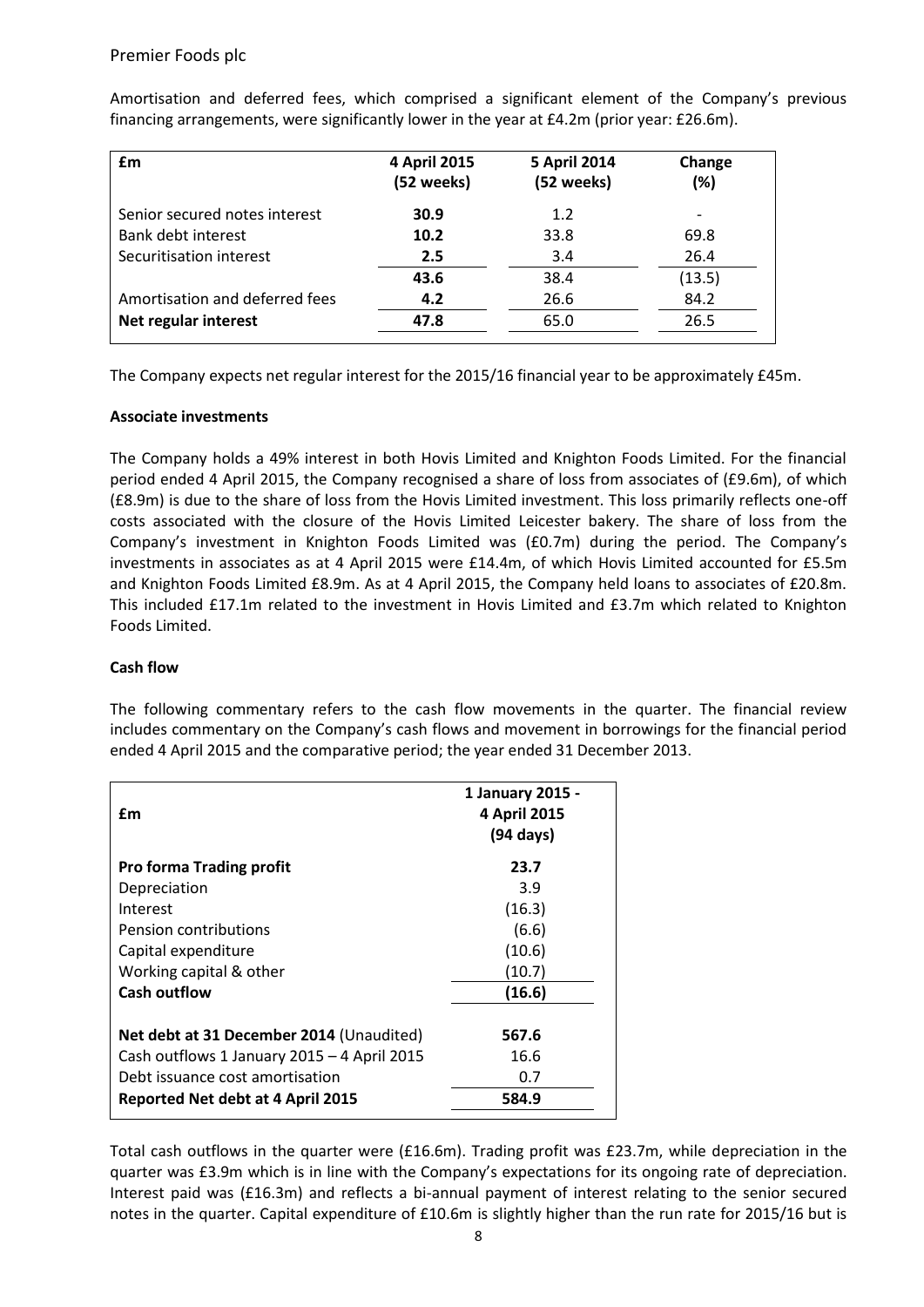due to rollover effects from the prior year notably from the new Mr. Kipling snack pack line at our Barnsley cake bakery in South Yorkshire. The working capital outflow of (£10.7m) reflects the normal working capital cycle of the Company between December and early April, owing to the seasonal nature of the business. Pension contributions of (£6.6m) were in line with the previously agreed schedule of pension deficit contributions and costs associated with administering the pension schemes.

#### **Net debt**

|                                       | £m      |
|---------------------------------------|---------|
| Reported Net debt at 31 December 2013 | 830.8   |
| Movement in cash in period            | (236.0) |
| Movement in debt issuance costs       | (9.9)   |
| Reported Net debt at 4 April 2015     | 584.9   |
|                                       |         |

Net debt at 4 April 2015 was £584.9m, which reduced from £830.8m as at 31 December 2013. This major reduction reflects the equity issue net proceeds of £340.1m following the completion of the Capital Refinancing Plan in April 2014. It should be noted that due to the seasonal nature of the Company's business, the natural low point in the working capital cycle is at the end of December. With the change in the financial reporting year end to the beginning of April, reported Net debt is expected to be on average, approximately £20m - £30m higher than the previous December.

| Pensions (£m)                        | 4 April 2015  | 31 Dec 2013 |
|--------------------------------------|---------------|-------------|
| <b>Assets</b>                        |               |             |
| <b>Equities</b>                      | 348.5         | 299.7       |
| Government bonds                     | 547.5         | 515.7       |
| Corporate bonds                      | 329.8         | 384.1       |
| Property                             | 260.0         | 181.7       |
| Absolute return products             | 1,332.9       | 1,268.2     |
| Cash                                 | 294.4         | 192.3       |
| Infrastructure funds                 | 196.6         | 193.5       |
| Swaps                                | 430.0         | (116.6)     |
| Private equity                       | 250.9         | 190.2       |
| Other                                | 257.9         | 109.6       |
| <b>Total Assets</b>                  | 4,248.5       | 3,218.4     |
| <b>Liabilities</b>                   |               |             |
| Discount rate                        | 3.30%         | 4.40%       |
| Inflation rate (RPI/CPI)             | $3.0\%/1.9\%$ | 3.35%/2.35% |
| <b>Total Liabilities</b>             | (4,460.3)     | (3,821.7)   |
| Deficit (IAS 19)                     | (211.8)       | (603.3)     |
| Deferred tax (21.4%/23.25%)          | 45.3          | 140.3       |
| Deficit net of deferred tax (IAS 19) | (166.5)       | (463.0)     |
|                                      |               |             |

#### **Pensions**

The IAS 19 pension deficit at 4 April 2015 was (£211.8m), equivalent to (£166.5m) net of deferred tax. This is £391.5m lower than the valuation as at 31 December 2013. The valuation at 4 April 2015 comprised a £241.6m surplus in respect of the RHM schemes and a deficit of (£453.4m) in relation to the Premier Foods schemes. This substantial reduction in the combined schemes deficit is due to the following factors: a widening of credit spreads between government gilts and corporate bonds; the impact on assets of the schemes hedging strategy, a reduction in inflation rate assumptions and improved investment performance. The impact on the assets of the schemes hedging strategy can be referenced by the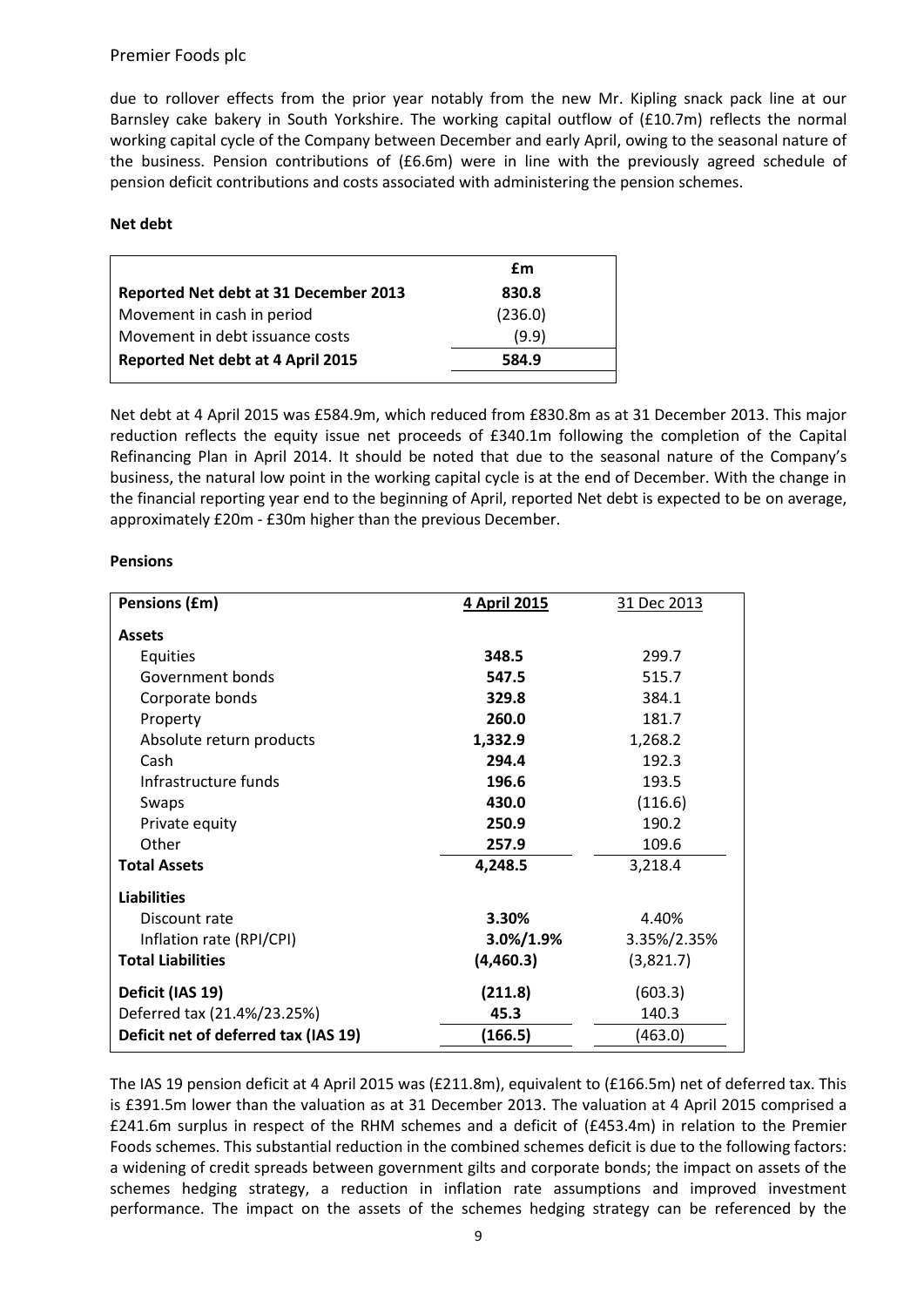increase in the Swaps asset class in the table above, and accounts for over half of the total increase in the schemes' assets.

The reduction in the pension valuation between these dates has no impact on the previously agreed pension deficit cash contributions which are fixed until 2019. One approach in valuing the pension liabilities as part of the Enterprise value of the Company is to discount the post tax future cash flows of the agreed deficit contribution payment schedule. On this basis, the pension schemes deficit is valued at approximately £390m.

#### **Pension sensitivities**

| <b>Pension sensitivities</b><br>(IAS 19 basis, £m) | Increase/<br>(Reduction)<br>in assets | Increase/<br>(Reduction)<br>in liabilities | Increase/<br>(Reduction)<br>in deficit |
|----------------------------------------------------|---------------------------------------|--------------------------------------------|----------------------------------------|
| 25 basis point decrease in government gilts        | 175                                   | 205                                        | 30                                     |
| 25 basis point increase in credit spreads          |                                       | (190)                                      | (190)                                  |
| 25 basis point increase in RPI                     | 70                                    | 85                                         | 15                                     |
| Life expectancy increase by 1 year                 |                                       | 140                                        | 140                                    |

The above table intends to provide assistance in understanding the sensitivity of the valuation of pension assets and liabilities to market movements of government gilts, credit spreads and the retail price index (RPI). It is stressed that these sensitivities are indicative only and may change over time as the schemes' execution of its investment strategy may evolve to maximise asset performance.

## **Outlook**

We are encouraged by the return of volume growth to both our categories and the wider grocery market. While we expect the trading environment in the coming quarters to be challenging, our expectations for the year are unchanged. The Company's commitment to brand investment continues, with consumer marketing expenditure expected to increase materially in 2015/16.

Over the next year, the Company expects to benefit from lower pension contributions and capital expenditure which will enable it to significantly reduce Net debt. The Board is firmly focussed on the creation of future value, and with its investment and growth strategies, combined with a focus on cost efficiency, Trading profit delivery and organic de-leveraging, believes it is well positioned to deliver success.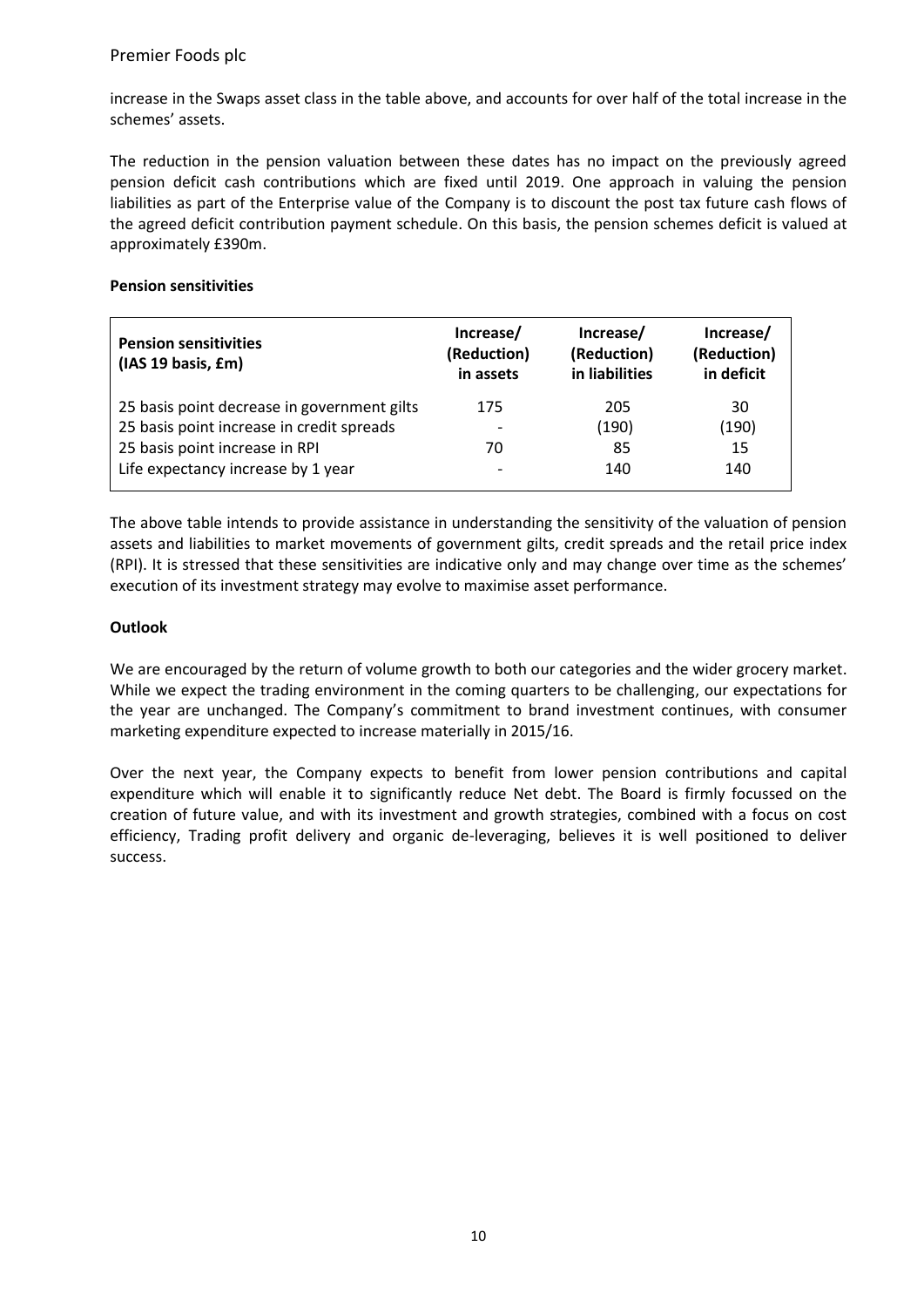#### **Financial review**

Within this financial review, the Company presents its results for the financial period from 1 January 2014 to 4 April 2015 with comparative information for the year ended 31 December 2013. The Bread business is treated as a discontinued operation in the financial statements and is excluded from commentary on the Company's continuing operations. All commentary on the performance of the Company included below refers to continuing operations unless otherwise stated and therefore reflects the respective periods that the Company maintained ownership of completed disposals in 2013 and joint ventures entered into.

#### **Company structure**

During the period, the Company completed a capital restructuring including an equity issue of £340m (net of underwriting and advisory fees), a senior secured notes issuance of £500m, a new revolving credit facility of £272m and a new pensions framework agreement. This capital re-financing agreement completed on 14 April 2014.

The company completed two joint venture transactions in the period; the bread business on 26 April 2014 ("Hovis Limited") and the powdered beverages and desserts business ("Knighton Foods Limited") on 28 June 2014. Both Hovis Limited and Knighton Foods Limited are reported as associates in the financial statements for financial period ended 4 April 2015. On 2 February 2013, the Company completed the disposal of the Sweet Pickles and Table Sauces business.

#### **Financial policy change**

The Company has conducted a review of its commercial costs and consequently decided to re-classify certain commercial costs from its selling, marketing and distribution costs classification to revenue, in order to better reflect the cost directly associated with revenue generation. Accordingly the comparative periods' financial statements have been restated to reflect this re-classification. While this has nil impact on Operating profit or Trading profit, it has the effect of reducing turnover for both the reported and comparative financial periods. Revenue comprises the invoiced value for the sale of goods net of sales rebates, discounts, and taxes attributable to revenue and after eliminating sales within the Group.

#### **Income statement**

Revenue from continuing operations in the period was £964.3m compared to £843.0m in the prior year. Revenue in the period benefitted from an additional 94 days while the Company experienced some challenging trading conditions, particularly in the first six months of the period. The prior year's revenue includes one month of trading for the disposed Sweet pickles & table sauces business and a full year of the Knighton Foods Limited business. While revenues remained lower for much of the remaining months of the period, the branded sales trend displayed a relative improvement, as a result of the Company's increased levels of investment in consumer marketing and launch of new products to market. Grocery revenues for the period ended 4 April 2015 were £699.6m compared to the prior year of £615.4m, while Sweet Treats revenues were £264.7m compared to the prior year of £227.6m.

Gross profit was £333.5m in the period, an increase of £46.6m compared to the prior year and included benefits from an increase in sales of higher margin branded products, the benefits to manufacturing overheads following the completion of the Knighton Foods joint venture and relatively benign input costs. Gross margin increased by 0.6 percentage points to 34.6% for the period ended 4 April 2015, reflecting the points identified above.

Divisional contribution for the Group was £196.4m in the period compared to £178.2m for the year ended 31 December 2013. Grocery Divisional contribution was £179.6m, an increase of £21.1m on the prior year, while Sweet Treats Divisional contribution was £16.8m, compared to £19.7m in the year to 31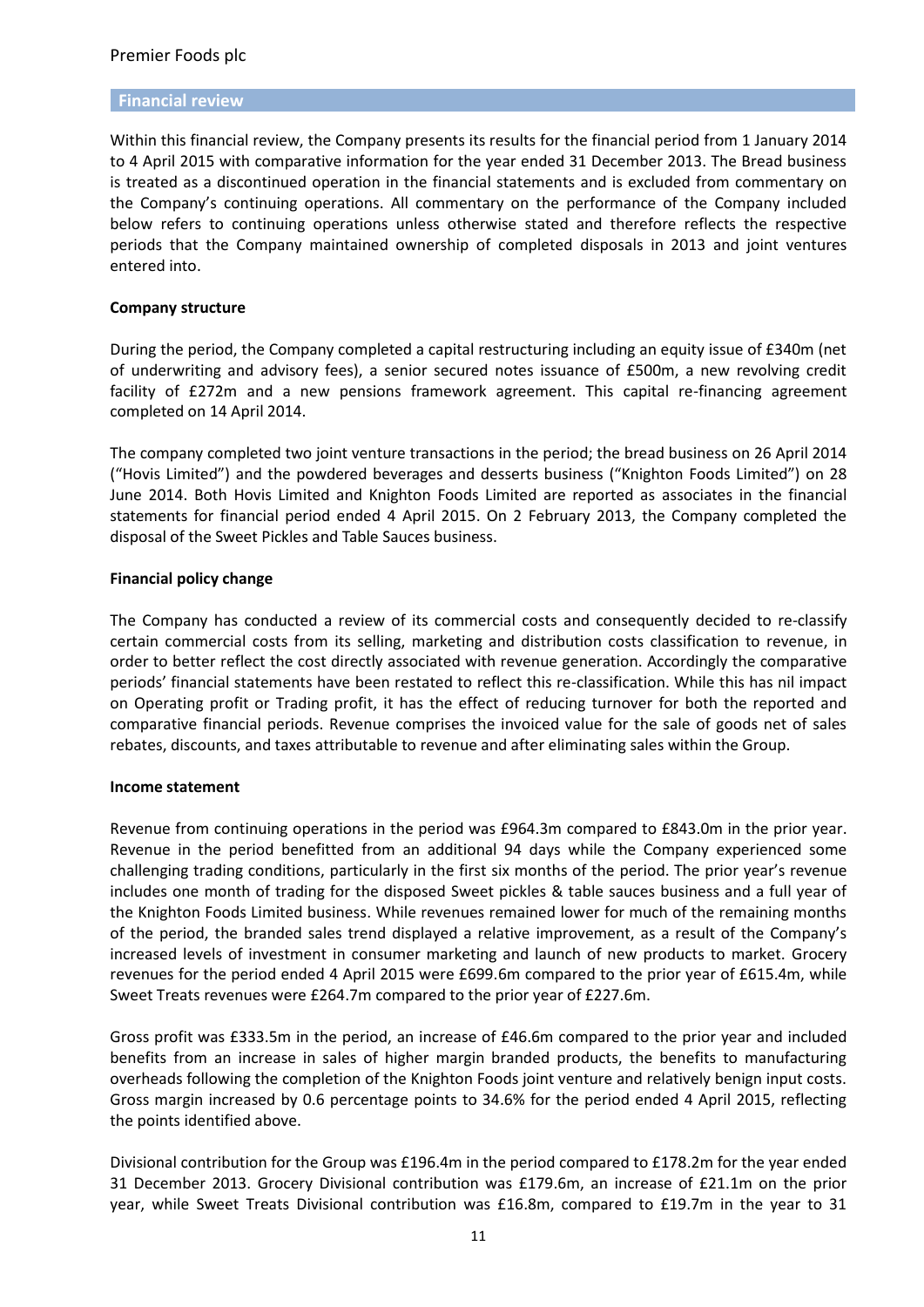December 2013. The reduction in Sweet Treats Divisional contribution reflects increased levels of consumer marketing investment in the period.

## **Operating profit**

For the period ended 4 April 2015, the Group reported an Operating loss for continuing operations of (£44.1m), set against an Operating profit of £52.6m for the comparative period. Before impairment and profit on disposal of operations, the Group delivered an Operating profit of £45.8m in the period, compared to £55.0m for the year ended 31 December 2013.

The main driver of the Operating loss in the period is a result of an impairment charge relating to the Sweet Treats business unit. As a result of the Company's decision to move to a strategic business unit structure, the Company has for the first time been required to assess the carrying value of the Sweet Treats business as a stand alone entity. The goodwill allocated to the Sweet Treats business has been assessed and consequently, the Company has recognised an impairment of goodwill of £67.9m in respect of its Sweet Treats business for the financial period ended 4 April 2015. Despite this, the Company considers the Sweet Treats business presents many further opportunities for future growth. Additionally, the Company recognised impairment in the period of £16.0m relating to the write off of certain fixed assets at its Lifton site.

Trading profit in the period was £10.7m higher at £150.2m, due to the additional 94 trading days, partly offset by an increase in consumer marketing expenditure during the period.

Restructuring costs of £8.2m in the period were in line with the Group's expectations and relate to restructurings associated with the Knighton Foods Limited and Hovis Limited joint ventures. Amortisation of intangible assets was £47.6m for the financial period ended 4 April 2015 (year ended 31 December 2013: £43.8m). The Group expects the annual run rate for intangible asset amortisation to be approximately £38-40m.

A loss on disposal of operations of £6.0m was recognised on completion of the Knighton Foods Limited joint venture transaction.

Net interest on pensions and administrative expenses was £48.0m in the period (31 December 2013: £31.3m). This increase reflects the additional days in the period and a higher opening pension deficit valuation for the current period (£603.3m) compared to the prior year (£466.8m).

#### **Finance costs**

Net finance cost for the period ended 4 April 2015 was (£81.9m) (year ended 31 December 2013: (£48.2m)). During the period, the Group entered into a new set of financing arrangements following the completion of its Capital Refinancing Plan. Amortisation of debt issuance costs was lower in the period (£4.3m) compared to the prior year (£6.4m), and is expected to be £4-5m per annum under the new financing arrangements. Interest payable on the senior secured notes was £32.3m in the period (31 December 2013: £nil), while interest on the term facilities reduced from £17.4m to £7.2m reflecting the repayment of the term facility as part of the Capital Refinancing which completed in April 2014. Additionally, the prior year benefitted from a positive movement in the fair valuation of interest rate derivatives of £11.6m.

#### **Profit before taxation**

The Group made a loss before tax of (£135.6m) for the period ended 4 April 2015 compared to a prior year profit of £4.4m. An Operating loss of (£44.1m) and net finance costs of (£81.9m) as outlined above are the principal reasons for this performance. Share of loss from associates was (£9.6m), of which (£8.9m) is due to the share of loss from the Hovis Limited investment.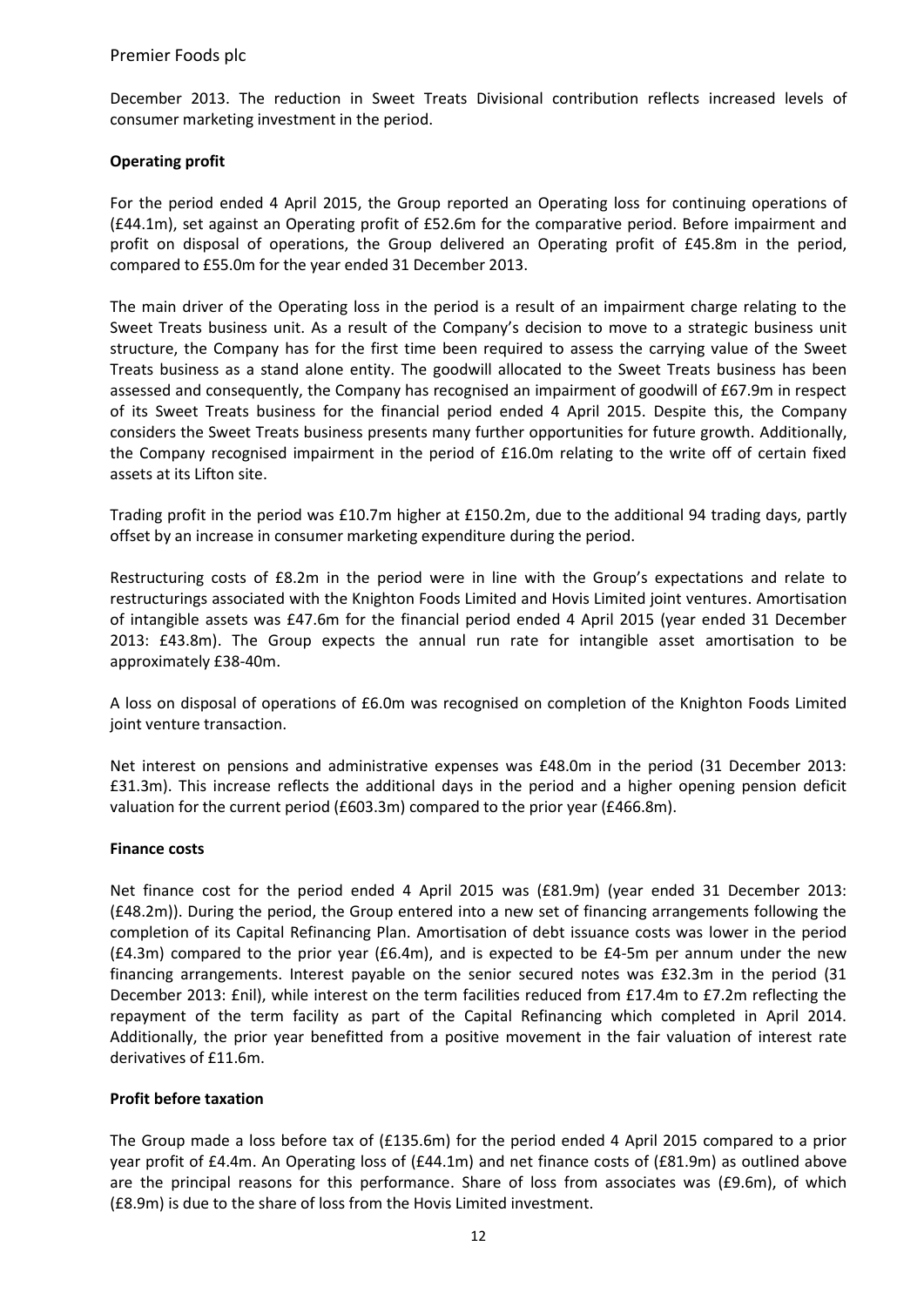## **Taxation**

A taxation credit of £42.9m is reported for the period (year ended 31 December 2013: £51.1m charge), which largely reflects the loss incurred in the period. The applicable rate of corporation tax for the year was 21.4% (31 December 2013: 23.25%).

The Group's net deferred tax asset as at 4 April 2015 was £41.9m which includes tax benefits from future pension deficit contributions and benefits from prior year losses. Additionally, the Group has approximately £215m of brought forward corporation tax losses which equates to £43.0m of unrecognised deferred tax assets. In total, therefore, the Group has £84.9m of recognised deferred tax assets and unrecognised deferred tax assets which are available to offset over £400m of taxable profits in future periods. These losses can generally be carried forward indefinitely.

The corporation tax rate for 2015/16 is expected to be 20.0%.

## **Earnings per share**

The Group reports a basic loss per share on continuing operations for the period ended 4 April 2015 of (12.7 pence), compared to a basic loss per share on continuing operations of (12.8 pence). Earnings/(loss) per share is calculated by dividing the earnings/(loss) attributed to ordinary shareholders of (£92.7m) (31 December 2013: (£46.7m)) by the weighted number of shares in issue during the period. The weighted number of shares in the period reflects the issue of new shares on 24 March 2014 and is adjusted for the relevant bonus factor.

Adjusted earnings per share for continuing operations were 9.0 pence (31 December 2013: 17.0 pence). Adjusted earnings per share on continuing operations has been calculated by dividing the adjusted earnings (defined as Trading profit less net regular interest and notional taxation) attributed to ordinary shareholders of £65.9m (31 December 2013: £62.2m) by the weighted number of ordinary shares in issue during each period. These earnings have been calculated by reflecting tax at a notional rate of 21.4% (31 December 2013: 23.25%). The weighted average number of shares in issue for the period ended 4 April 2015 was 731.4m and for the year ended 31 December 2013 was 366.1m.

#### **Cash flow and borrowings**

Company net borrowings as at 4 April 2015 were £584.9m, a decrease of £245.9m since 31 December 2013*.* The cash inflow from operations to 4 April 2015 was £62.5m (31 December 2013: £123.4m). This included a cash inflow from continuing operations of £70.3m (31 December 2013: £108.7m inflow) and cash outflow from discontinued operations of (£7.8m) (31 December 2013: £14.7m inflow)*.*

Net cash interest paid was £59.1m in the period (31 December 2013: £35.9m) which reflects the timing of the bi-annual payments of the senior secured notes. The purchase of property, plant and equipment was £34.1m in the period; a significant proportion of which was due to the addition of a new cake snack pack slices line at the Group's cake bakery in Barnsley, South Yorkshire.

The Group received £500.0m proceeds from the issue of its senior secured fixed and floating notes and £353.4m gross proceeds from the issue of new equity following the completion of the Capital Refinancing Plan in 2014. These proceeds were used to repay term facilities under the previous financing arrangements of £679.5m. Financing fees and other costs of finance amounted to £58.3m (31 December 2013: £27.5m) which included fees associated with the raising of new equity, issuing senior secured notes, new revolving credit facilities, advisory fees and other fees arising from previous re-financing arrangements.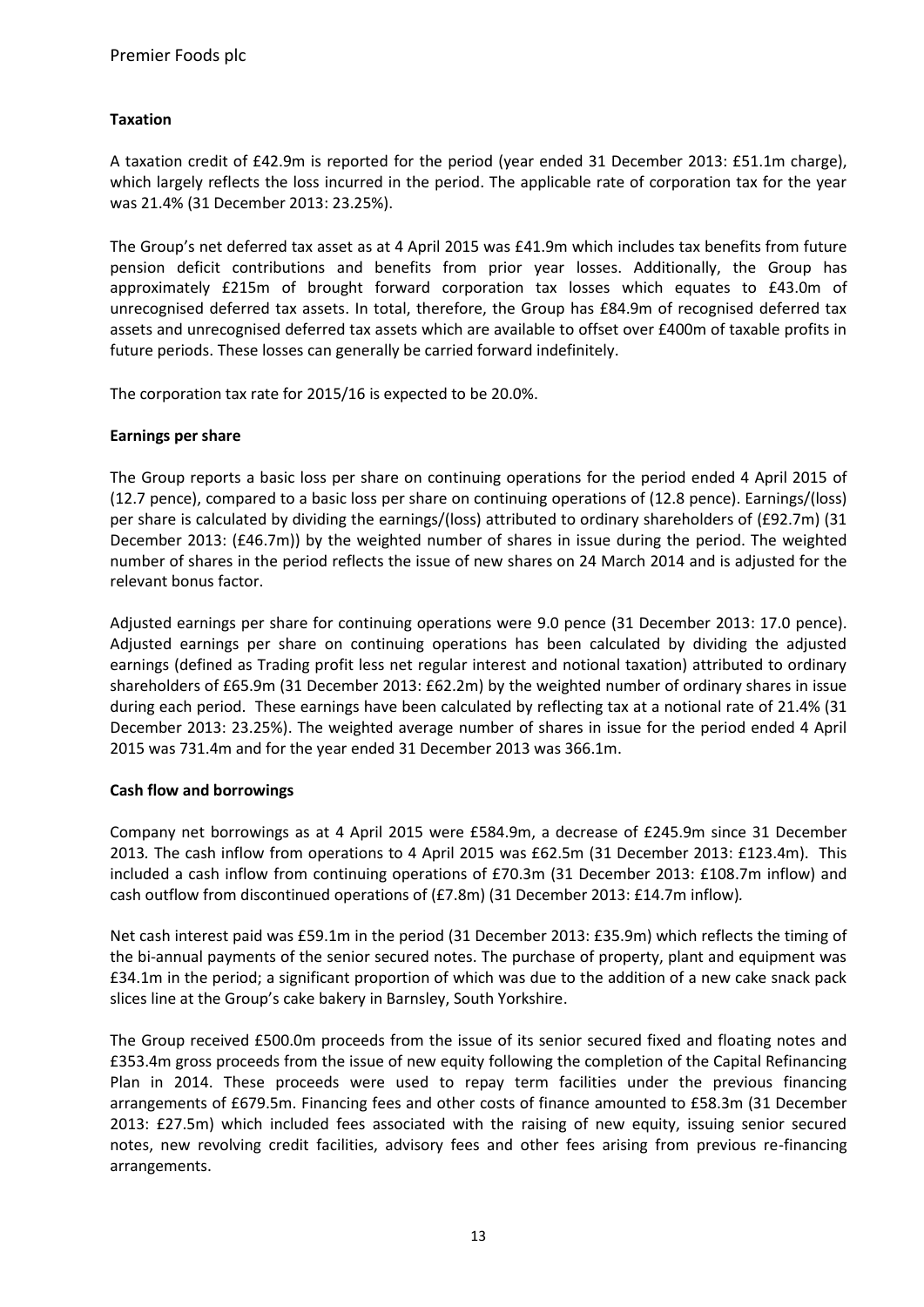## **Retirement benefit schemes**

At 4 April 2015, the Company's pension schemes under the IAS 19 accounting valuation showed a gross deficit of (£211.8m), compared to (£603.3m) at 31 December 2013. The valuation at 4 April 2015 comprised a £241.6m surplus in respect of the RHM schemes and a deficit of (£453.4m) in relation to the Premier Foods schemes. Further detail on the pension schemes is provided in the Operating review.

#### **Financial year end date**

The Group has changed its financial year end from 31 December to early April. The next Full Year financial statements will be prepared for the 52 weeks ending 2 April 2016. Future financial years will be prepared on a 52 week ending basis and therefore the financial year end date will move by one day every year, or two in the case of a leap year.

## **Alastair Murray**

Chief Financial Officer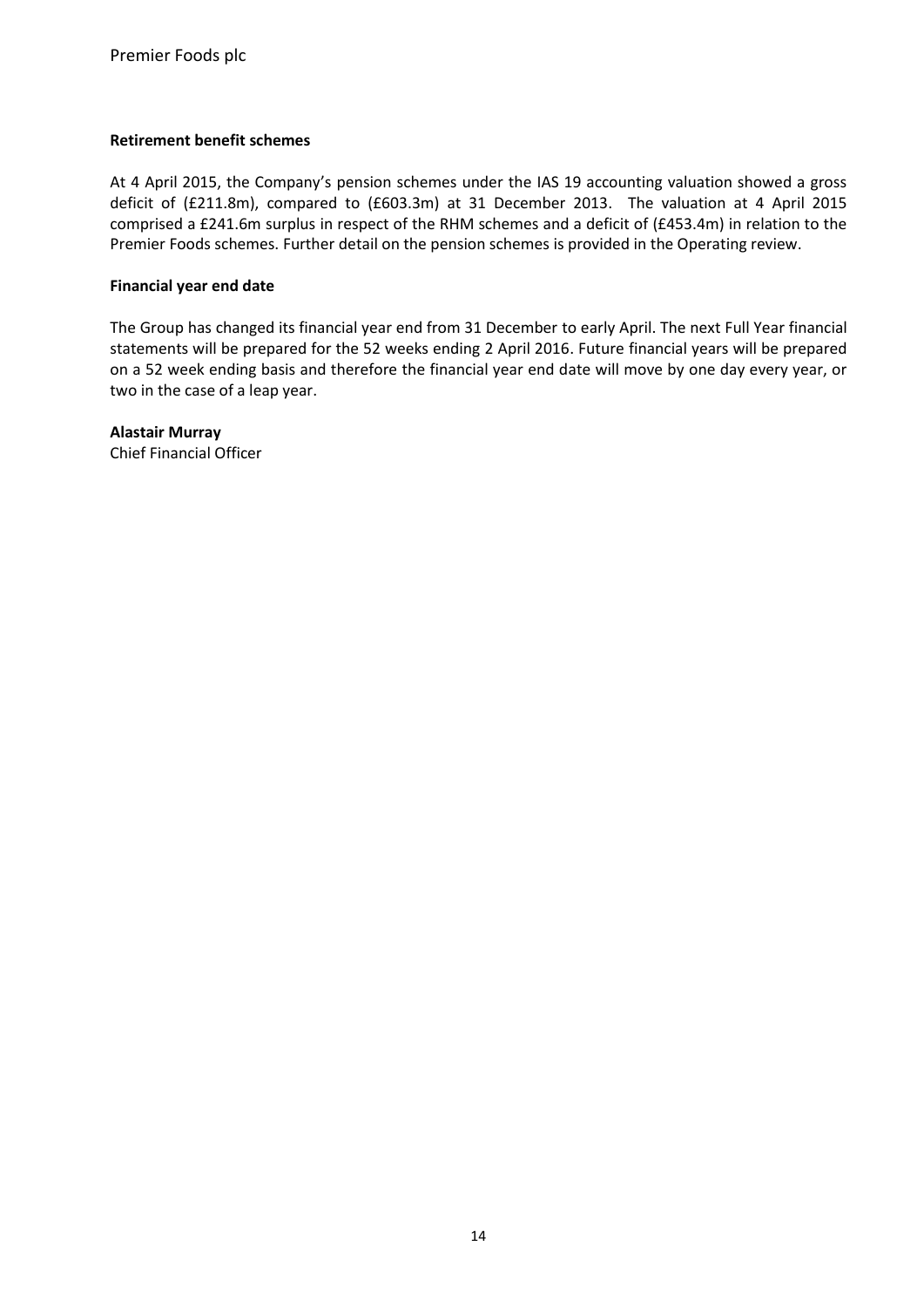## **APPENDICES**

'**Continuing operations'** includes the respective periods that the Company maintained ownership of completed disposals in 2013 and joint ventures entered into.

**'Pro forma'** results are unaudited, exclude the results of previously completed business disposals and joint ventures and are presented to illustrate the performance of the Company on the new reporting calendar methodology.

## **Continuing operations earnings per share is calculated as set out below:**

| £m                                                  | 4 April 2015<br>(15 months) | 31 Dec 2013<br>$(12$ months) |
|-----------------------------------------------------|-----------------------------|------------------------------|
| <b>Continuing Trading profit</b>                    | 150.2                       | 139.5                        |
| Amortisation of intangible assets                   | (47.6)                      | (43.8)                       |
| Foreign exchange valuation items                    | (0.6)                       | (1.9)                        |
| Net interest on pension and administrative expenses | (48.0)                      | (31.3)                       |
| Restructuring costs relating to divestment activity | (8.2)                       | (7.3)                        |
| Re-financing costs                                  |                             | (0.2)                        |
| Loss on disposal                                    | (6.0)                       | (2.4)                        |
| Impairment of goodwill, property, plant & equipment | (83.9)                      |                              |
| <b>Operating (loss)/profit</b>                      | (44.1)                      | 52.6                         |
| Net finance expense                                 | (81.9)                      | (48.2)                       |
| Share of loss from associates                       | (9.6)                       |                              |
| (Loss)/Profit before tax                            | (135.6)                     | 4.4                          |
| Taxation credit/(charge)                            | 42.9                        | (51.1)                       |
| Loss after tax                                      | (92.7)                      | (46.7)                       |
| Divided by:                                         |                             |                              |
| Average shares in issue (millions)                  | 731.4                       | 366.1                        |
| Basic loss per share                                | (12.7p)                     | (12.8p)                      |

#### **Adjusted earnings per share is calculated as set out below:**

| £m                                       | 4 April 2015<br>(15 months) | 31 Dec 2013<br>$(12$ months) |
|------------------------------------------|-----------------------------|------------------------------|
| Underlying Trading profit                | 150.2                       | 139.5                        |
| Less net regular interest                | (66.4)                      | (58.4)                       |
| Adjusted profit before tax               | 83.8                        | 81.1                         |
| Less notional tax at 21.4%/23.25%        | (17.9)                      | (18.9)                       |
| Adjusted profit after tax<br>Divided by: | 65.9                        | 62.2                         |
| Average shares in issue (millions)       | 731.4                       | 366.1                        |
| Adjusted earnings per share              | 9.0 <sub>p</sub>            | 17.0p                        |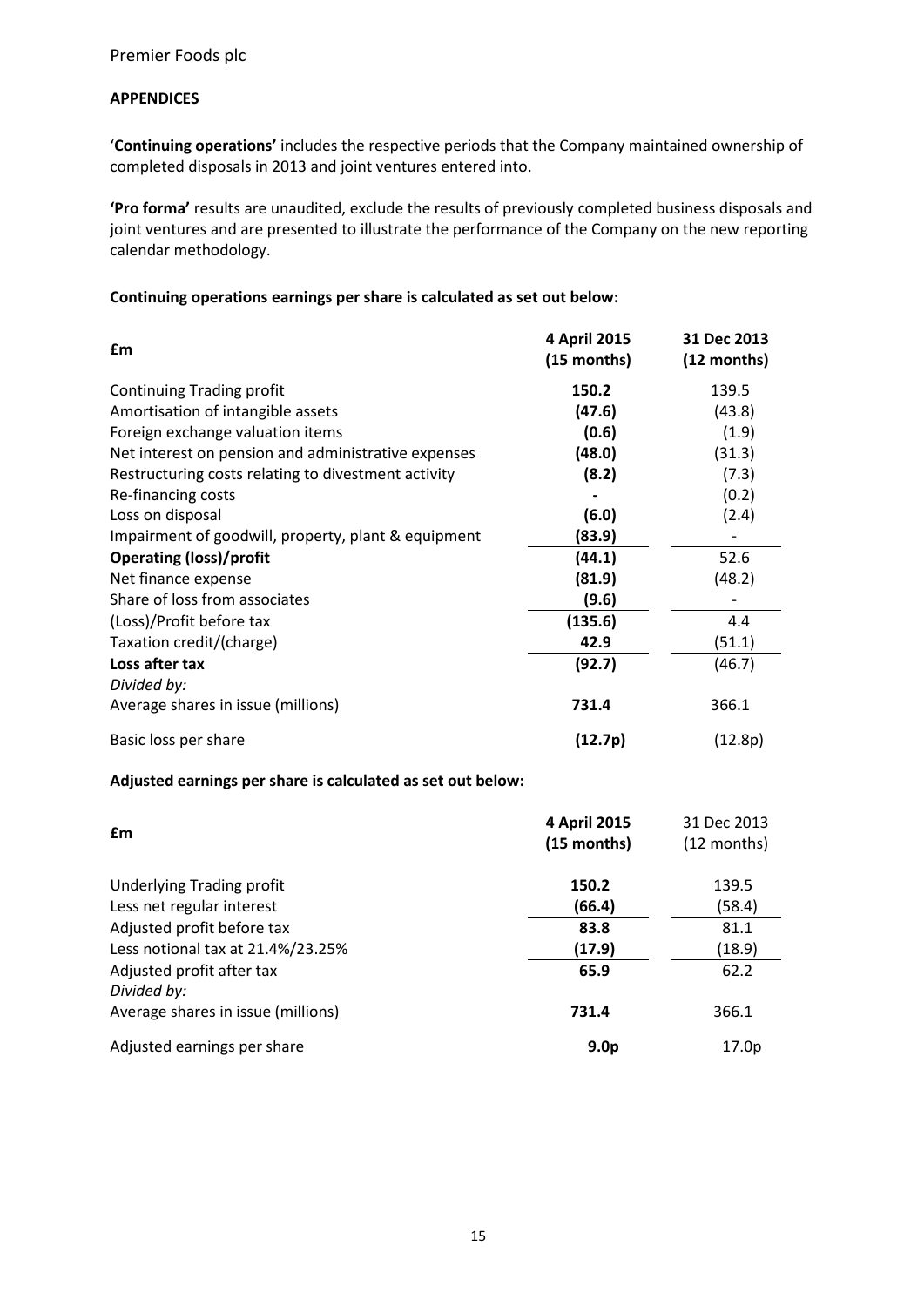## **Adjusted earnings per share on a pro forma basis is calculated as set out below:**

| £m                                 | 4 April 2015<br>(52 weeks) | 5 April 2014<br>(52 weeks) |
|------------------------------------|----------------------------|----------------------------|
| <b>Underlying Trading profit</b>   | 131.0                      | 139.9                      |
| Less net regular interest          | (47.8)                     | (65.0)                     |
| Adjusted profit before tax         | 83.2                       | 74.9                       |
| Less notional tax at 21%/23%       | (17.5)                     | (17.2)                     |
| Adjusted profit after tax          | 65.7                       | 57.7                       |
| Divided by:                        |                            |                            |
| Average shares in issue (millions) | 824.4                      | 370.0                      |
| Adjusted earnings per share        | 8.0 <sub>p</sub>           | 15.6p                      |

#### **Pro forma results for 52 weeks to 4 April 2015**

|                                | 52 weeks to 4 April 2015 |                |            |                          |            |            |  |
|--------------------------------|--------------------------|----------------|------------|--------------------------|------------|------------|--|
| £m                             | Q <sub>1</sub>           | Q <sub>2</sub> | H1         | Q <sub>3</sub>           | Q4         | <b>FY</b>  |  |
|                                | (13 weeks)               | (13 weeks)     | (26 weeks) | (13 weeks)               | (13 weeks) | (52 weeks) |  |
|                                |                          |                |            |                          |            |            |  |
| Grocery                        |                          |                |            |                          |            |            |  |
| <b>Branded sales</b>           | 112.4                    | 112.6          | 225.0      | 160.1                    | 123.4      | 508.5      |  |
| Non-branded sales              | 11.3                     | 10.3           | 21.6       | 11.3                     | 10.3       | 43.2       |  |
| <b>Total sales</b>             | 123.7                    | 122.9          | 246.6      | 171.4                    | 133.7      | 551.7      |  |
| <b>Divisional contribution</b> |                          |                | 60.1       |                          |            | 145.2      |  |
| <b>Sweet Treats</b>            |                          |                |            |                          |            |            |  |
| <b>Branded sales</b>           | 39.9                     | 41.5           | 81.4       | 50.0                     | 43.8       | 175.2      |  |
| Non-branded sales              | 5.4                      | 6.3            | 11.7       | 23.4                     | 5.4        | 40.5       |  |
| <b>Total sales</b>             | 45.3                     | 47.8           | 93.1       | 73.4                     | 49.2       | 215.7      |  |
| <b>Divisional contribution</b> |                          |                | 4.8        |                          |            | 18.0       |  |
| Group                          |                          |                |            |                          |            |            |  |
| <b>Branded sales</b>           | 152.3                    | 154.1          | 306.4      | 210.1                    | 167.2      | 683.7      |  |
| Non-branded sales              | 16.7                     | 16.6           | 33.3       | 34.7                     | 15.7       | 83.7       |  |
| <b>Total sales</b>             | 169.0                    | 170.7          | 339.7      | 244.8                    | 182.9      | 767.4      |  |
| Divisional contribution        |                          |                | 64.9       | $\overline{\phantom{a}}$ |            | 163.2      |  |
| Group & corporate              |                          |                | (18.2)     |                          |            | (32.2)     |  |
| <b>Trading profit</b>          |                          |                | 46.7       |                          |            | 131.0      |  |
| <b>EBITDA</b>                  |                          |                | 53.4       |                          |            | 144.9      |  |

- The Company has changed its financial year end to the beginning of April.  $\bullet$
- $\bullet$ It will report its next financial year for the 52 weeks to 2 April 2016.
- Half year results will be presented on a 26 week basis.  $\bullet$
- $\bullet$ The comparatives for the prior year, 52 weeks to 4 April 2015, are set out in the table below.
- Divisional contribution, Trading profit and EBITDA will be reported at Half year and Preliminary  $\bullet$ results only.
- The term divisional contribution refers to Gross Profit less selling, distribution and marketing expenses directly attributable to the relevant business unit.
- Group & corporate costs refer to group and corporate expenses which are not directly  $\bullet$ attributable to a business unit and will be reported at total Group level.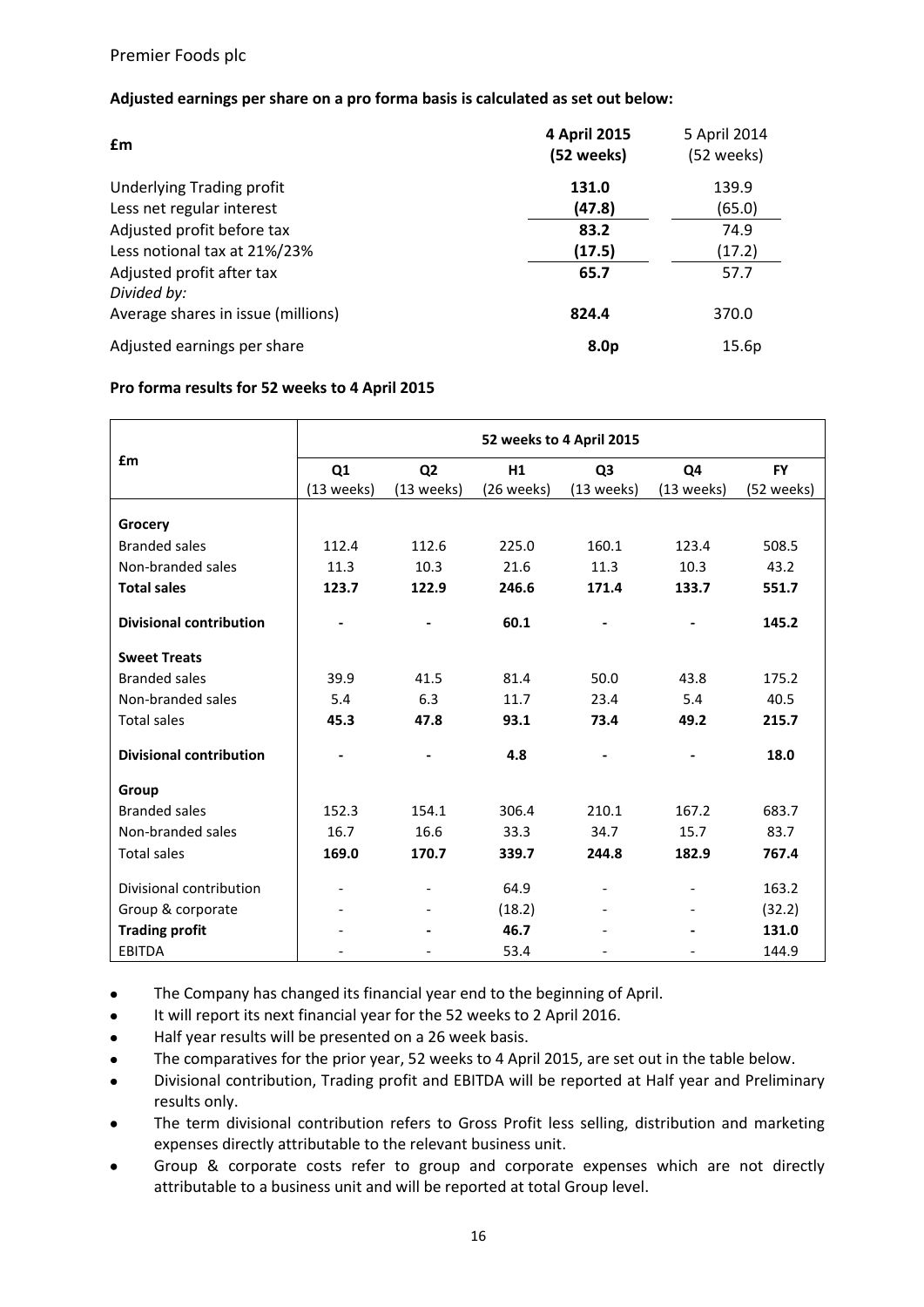- Quarterly trading updates will be presented on a 13 week basis (compared to previous 3 month basis).
- Power Brands and support brands definitions to be removed.  $\bullet$
- New reported segments to be Grocery and Sweet Treats with branded sales, non-branded sales and divisional contribution disclosure.
- International currently too small for separate disclosure and in line with accounting standards will  $\bullet$ be aggregated within Grocery.

## **Pension deficit contribution schedule**

The table below (subject to final formal pension trustee approval) shows the phasing of previously agreed deficit contributions in the context of the Company's new financial calendar.

| £m                                 | 2015/16  | 2016/17  | 2017/18  | 2018/19 | 2019/20  |
|------------------------------------|----------|----------|----------|---------|----------|
| Deficit contributions              |          | 48       | 49       | 44      | 44       |
| Administration costs<br>+ PPF levy | $8 - 10$ | $8 - 10$ | $8 - 10$ | 8-10    | $8 - 10$ |
| <b>Total cash outflow</b>          | 14-16    | 56-58    | 57-59    | 52-54   | 52-54    |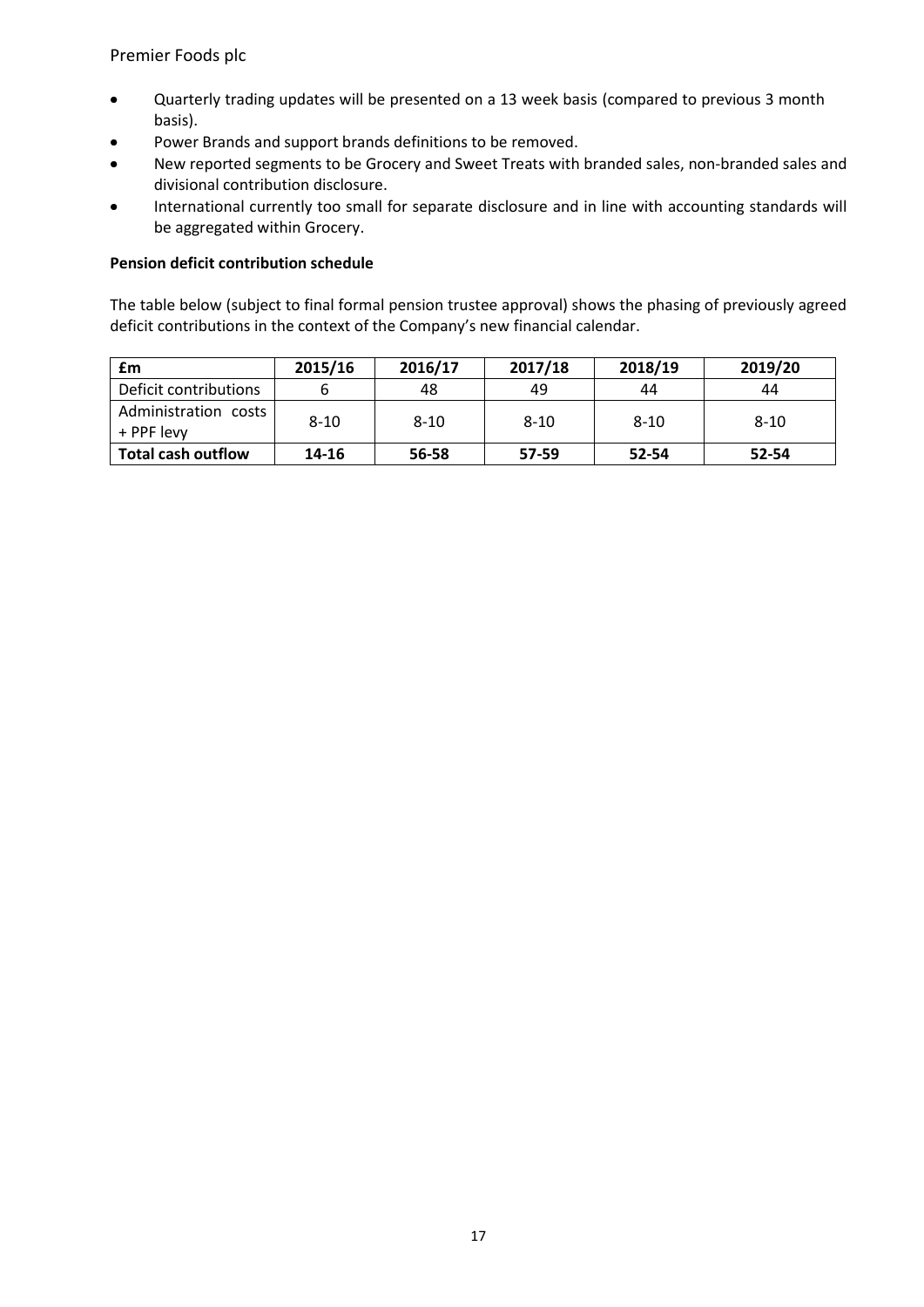## **Consolidated statement of profit or loss**

|                                                               |             | <b>Period ended</b> | Year ended     |
|---------------------------------------------------------------|-------------|---------------------|----------------|
|                                                               |             | 4 Apr 2015          | 31 Dec 2013    |
|                                                               |             |                     | $(Restated)^1$ |
|                                                               | <b>Note</b> | £m                  | £m             |
| <b>Continuing operations</b>                                  |             |                     |                |
| Revenue                                                       | 3           | 964.3               | 843.0          |
| Cost of sales                                                 |             | (630.8)             | (556.1)        |
| <b>Gross profit</b>                                           |             | 333.5               | 286.9          |
| Selling, marketing and distribution costs                     |             | (135.2)             | (98.7)         |
| Administrative costs                                          |             | (242.4)             | (135.6)        |
| <b>Operating (loss)/profit</b>                                |             | (44.1)              | 52.6           |
| Operating profit before impairment and loss on disposal of    |             | 45.8                | 55.0           |
| operations                                                    |             |                     |                |
| Impairment of goodwill and property, plant and equipment      | 10          | (83.9)              |                |
| Loss on disposal of operations                                | 8           | (6.0)               | (2.4)          |
| Finance cost                                                  | 4           | (82.5)              | (62.2)         |
| Finance income                                                | 4           | 1.8                 | 2.4            |
| Net movement on fair valuation of interest rate financial     | 4           | (1.2)               | 11.6           |
| instruments                                                   |             |                     |                |
| Share of loss from associates                                 | 12          | (9.6)               |                |
| (Loss)/profit before taxation from continuing operations      |             | (135.6)             | 4.4            |
| Taxation credit/(charge)                                      | 5           | 42.9                | (51.1)         |
| Loss after taxation from continuing operations                |             | (92.7)              | (46.7)         |
| Loss from discontinued operations                             | 7           | (30.9)              | (199.2)        |
| Loss for the period/year attributable to owners of the parent |             | (123.6)             | (245.9)        |
| <b>Basic and diluted loss per share</b>                       |             |                     |                |
| From continuing operations (pence)                            | 6           | (12.7)              | (12.8)         |
| From discontinued operations (pence)                          | 6           | (4.2)               | (54.4)         |
| From loss for the period/year                                 |             | (16.9)              | (67.2)         |
| Adjusted earnings per share <sup>2</sup>                      |             |                     |                |
|                                                               | 6           | 9.0                 | 17.0           |
| From continuing operations (pence)                            |             |                     |                |

<sup>1</sup>Comparatives have been restated to reflect the reclassification of certain commercial costs from selling, marketing and distribution costs into revenue.

 $^2$  Adjusted earnings per share is defined as trading profit less net regular interest, less a notional tax charge at 21.4% (2013: 23.25%) divided by the weighted average number of ordinary shares of the Company.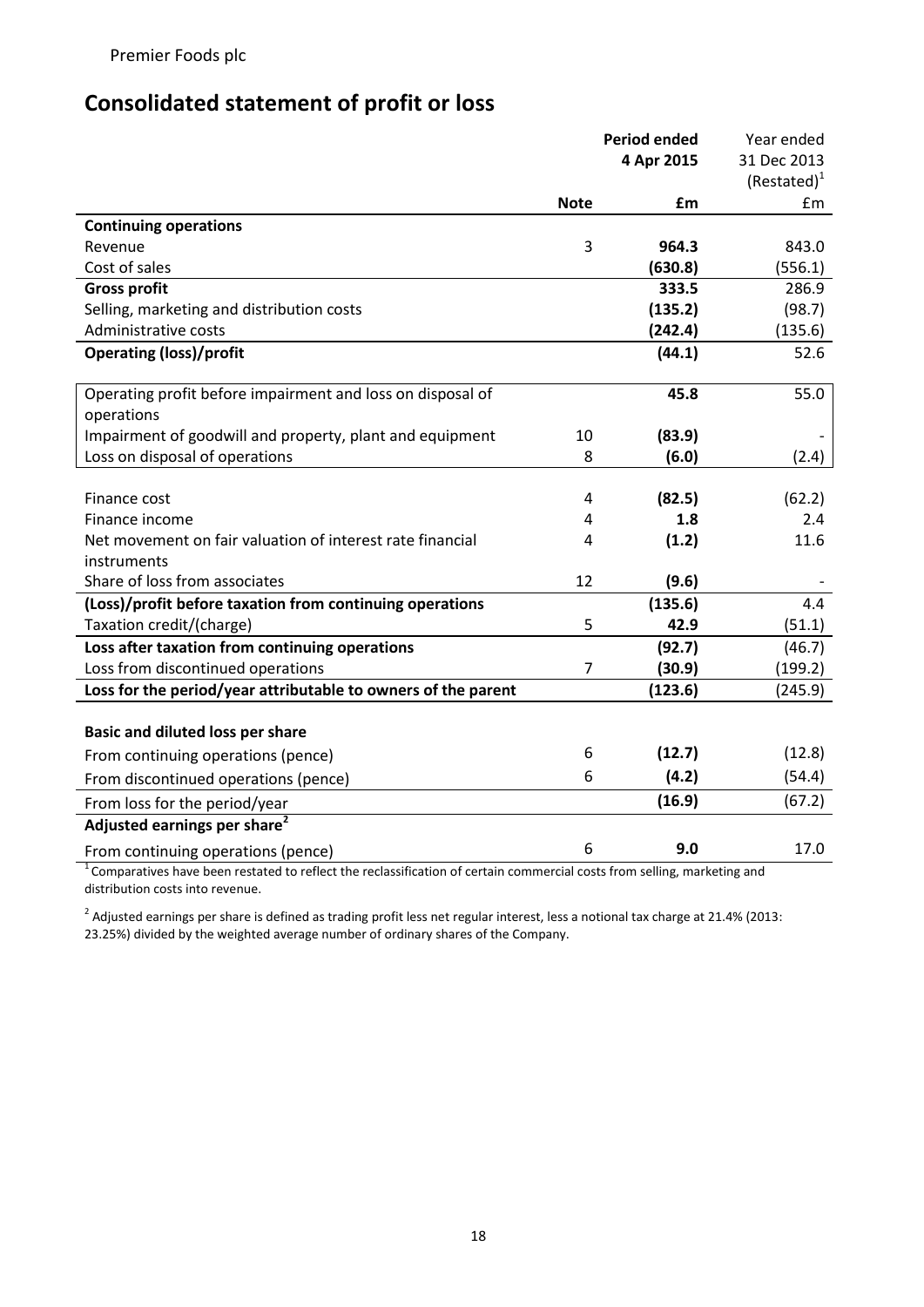# **Consolidated statement of comprehensive income**

|                                                            |             | <b>Period ended</b> | Year ended  |
|------------------------------------------------------------|-------------|---------------------|-------------|
|                                                            |             | 4 Apr 2015          | 31 Dec 2013 |
|                                                            | <b>Note</b> | £m                  | £m          |
| Loss for the period/year                                   |             | (123.6)             | (245.9)     |
| Other comprehensive income/(losses)                        |             |                     |             |
| Items that will never be reclassified to profit or loss:   |             |                     |             |
| Remeasurements of defined benefit liability                | 16          | 379.3               | (152.7)     |
| Deferred tax (charge)/credit                               | 5           | (75.8)              | 8.4         |
| Items that are or may be reclassified to profit or loss:   |             |                     |             |
| Exchange differences on translation                        |             | (0.6)               | (0.3)       |
| Other comprehensive income/(losses), net of tax            |             | 302.9               | (144.6)     |
| Total comprehensive income/(losses) attributable to owners |             | 179.3               | (390.5)     |
| of the parent                                              |             |                     |             |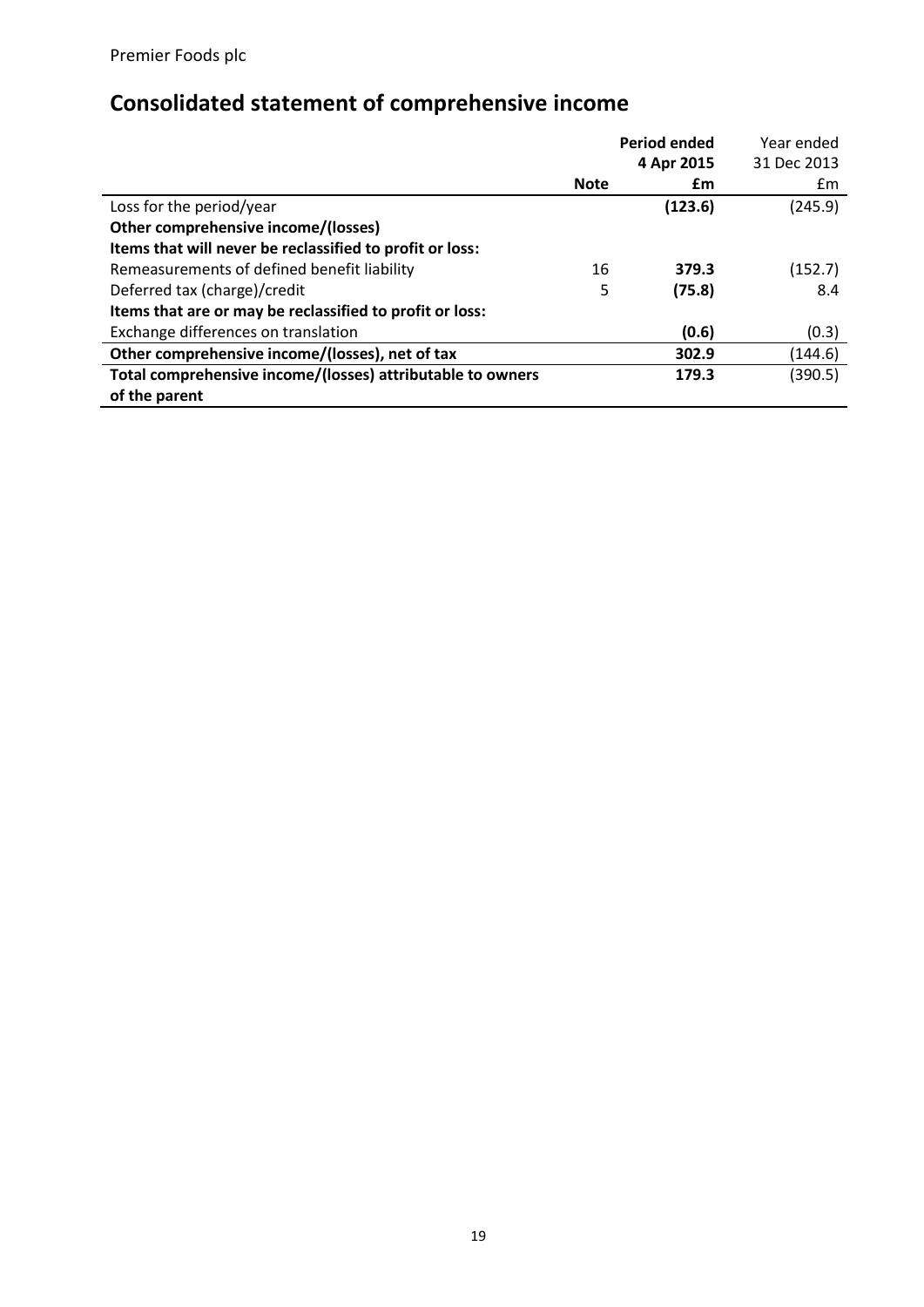# **Consolidated balance sheet**

|                                                           |             | As at      | As at         |
|-----------------------------------------------------------|-------------|------------|---------------|
|                                                           |             | 4 Apr 2015 | 31 Dec 2013   |
|                                                           | <b>Note</b> | £m         | $\mathsf{fm}$ |
| <b>ASSETS:</b>                                            |             |            |               |
| <b>Non-current assets</b>                                 |             |            |               |
| Property, plant and equipment                             | 9           | 183.3      | 196.3         |
| Goodwill                                                  | 10          | 646.0      | 713.9         |
| Other intangible assets                                   | 11          | 528.4      | 575.5         |
| Retirement benefit assets                                 | 16          | 241.6      |               |
| Investments in associates                                 | 12          | 14.4       |               |
| Loans to associates                                       | 13          | 20.8       |               |
| Deferred tax assets                                       | 5           | 41.9       | 72.7          |
|                                                           |             | 1,676.4    | 1,558.4       |
| <b>Current assets</b>                                     |             |            |               |
| Assets held for sale                                      |             |            | 26.8          |
| Inventories                                               |             | 68.8       | 68.9          |
| Trade and other receivables                               |             | 123.5      | 248.3         |
| Financial assets - derivative financial instruments       |             |            | 0.5           |
| Cash and cash equivalents                                 | 18          | 44.7       | 157.0         |
|                                                           |             | 237.0      | 501.5         |
| <b>Total assets</b>                                       |             | 1,913.4    | 2,059.9       |
| <b>LIABILITIES:</b>                                       |             |            |               |
| <b>Current liabilities</b>                                |             |            |               |
| Liabilities held for sale                                 |             |            |               |
|                                                           |             |            | (1.4)         |
| Trade and other payables                                  |             | (212.6)    | (336.7)       |
| <b>Financial liabilities</b>                              |             |            |               |
| - short term borrowings                                   | 14          | (42.0)     | (169.1)       |
| - derivative financial instruments                        |             | (3.7)      | (9.5)         |
| Provisions for liabilities and charges                    | 15          | (8.6)      | (15.0)        |
| Current income tax liabilities                            |             | (0.7)      | (0.7)         |
|                                                           |             | (267.6)    | (532.4)       |
| <b>Non-current liabilities</b>                            |             |            |               |
| Financial liabilities - long term borrowings              | 14          | (587.6)    | (818.7)       |
| Retirement benefit obligations                            | 16          | (453.4)    | (603.3)       |
| Provisions for liabilities and charges                    | 15          | (51.6)     | (57.2)        |
| <b>Other liabilities</b>                                  | 17          | (13.0)     | (30.4)        |
|                                                           |             | (1, 105.6) | (1,509.6)     |
| <b>Total liabilities</b>                                  |             | (1, 373.2) | (2,042.0)     |
| <b>Net assets</b>                                         |             | 540.2      | 17.9          |
| <b>EQUITY:</b>                                            |             |            |               |
| <b>Capital and reserves</b>                               |             |            |               |
| Share capital                                             |             | 82.6       | 24.0          |
| Share premium                                             |             | 1,406.4    | 1,124.7       |
| Merger reserve                                            |             | 351.7      | 404.7         |
| Other reserves                                            |             | (9.3)      | (9.3)         |
| Profit and loss reserve                                   |             | (1,291.2)  | (1,526.3)     |
| Capital and reserves attributable to owners of the parent |             | 540.2      | 17.8          |
| Non-controlling interest                                  |             |            | 0.1           |
| <b>Total equity</b>                                       |             | 540.2      | 17.9          |
|                                                           |             |            |               |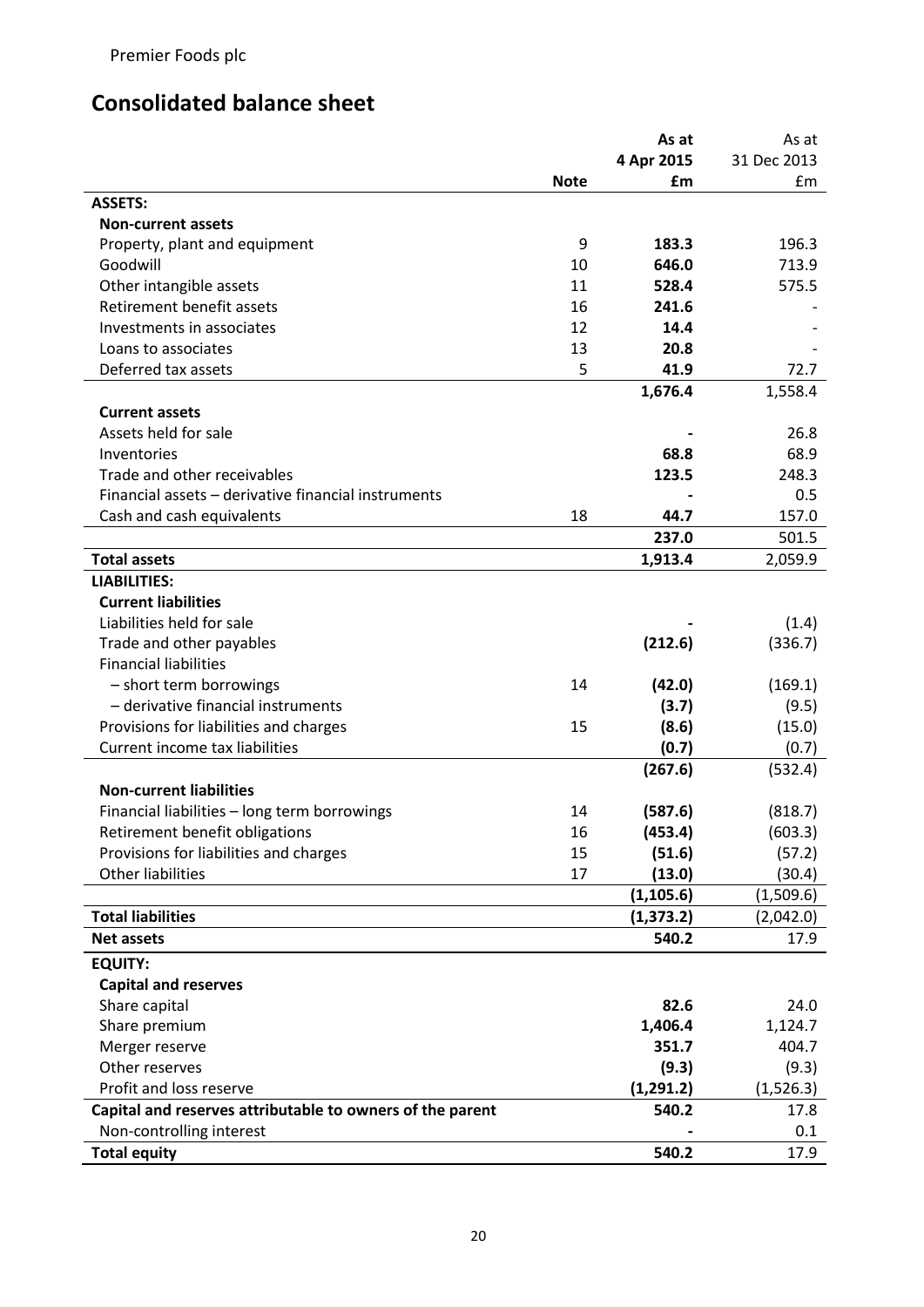# **Consolidated statement of cash flows**

|                                                            |             | <b>Period ended</b> | Year ended  |
|------------------------------------------------------------|-------------|---------------------|-------------|
|                                                            |             | 4 Apr 2015          | 31 Dec 2013 |
|                                                            | <b>Note</b> | £m                  | Em          |
| Cash generated from operations                             | 18          | 62.5                | 123.4       |
| Interest paid                                              |             | (60.9)              | (38.5)      |
| Interest received                                          |             | 1.8                 | 2.6         |
| Cash generated from operating activities                   |             | 3.4                 | 87.5        |
|                                                            |             |                     |             |
| Sale of businesses                                         |             | 8.3                 | 90.8        |
| Loan notes issued                                          |             | (15.7)              |             |
| Purchases of property, plant and equipment                 |             | (34.1)              | (32.6)      |
| Purchases of intangible assets                             |             | (7.9)               | (7.8)       |
| Sale of property, plant and equipment                      |             | 1.7                 | 14.8        |
| Cash (used in)/generated from investing activities         |             | (47.7)              | 65.2        |
|                                                            |             |                     |             |
| Repayment of borrowings                                    |             | (771.0)             | (93.3)      |
| Proceeds from borrowings                                   |             | 500.0               | 91.0        |
| Movement in securitisation funding programme               |             | (100.3)             | 24.3        |
| Financing fees and other costs of finance                  |             | (58.3)              | (27.5)      |
| Proceeds from share issue                                  |             | 353.4               |             |
| Share issue costs                                          |             | (13.3)              |             |
| Purchase of own shares                                     |             | (1.5)               |             |
| Cash used in financing activities                          |             | (91.0)              | (5.5)       |
|                                                            |             |                     |             |
| Net (decrease)/increase in cash and cash equivalents       |             | (135.3)             | 147.2       |
| Cash, cash equivalents and bank overdrafts at beginning of |             | 157.0               | 9.7         |
| period/year                                                |             |                     |             |
| Exchange gains on cash and cash equivalents                |             |                     | 0.1         |
| Cash, cash equivalents and bank overdrafts at end of       | 18          | 21.7                | 157.0       |
| period/year                                                |             |                     |             |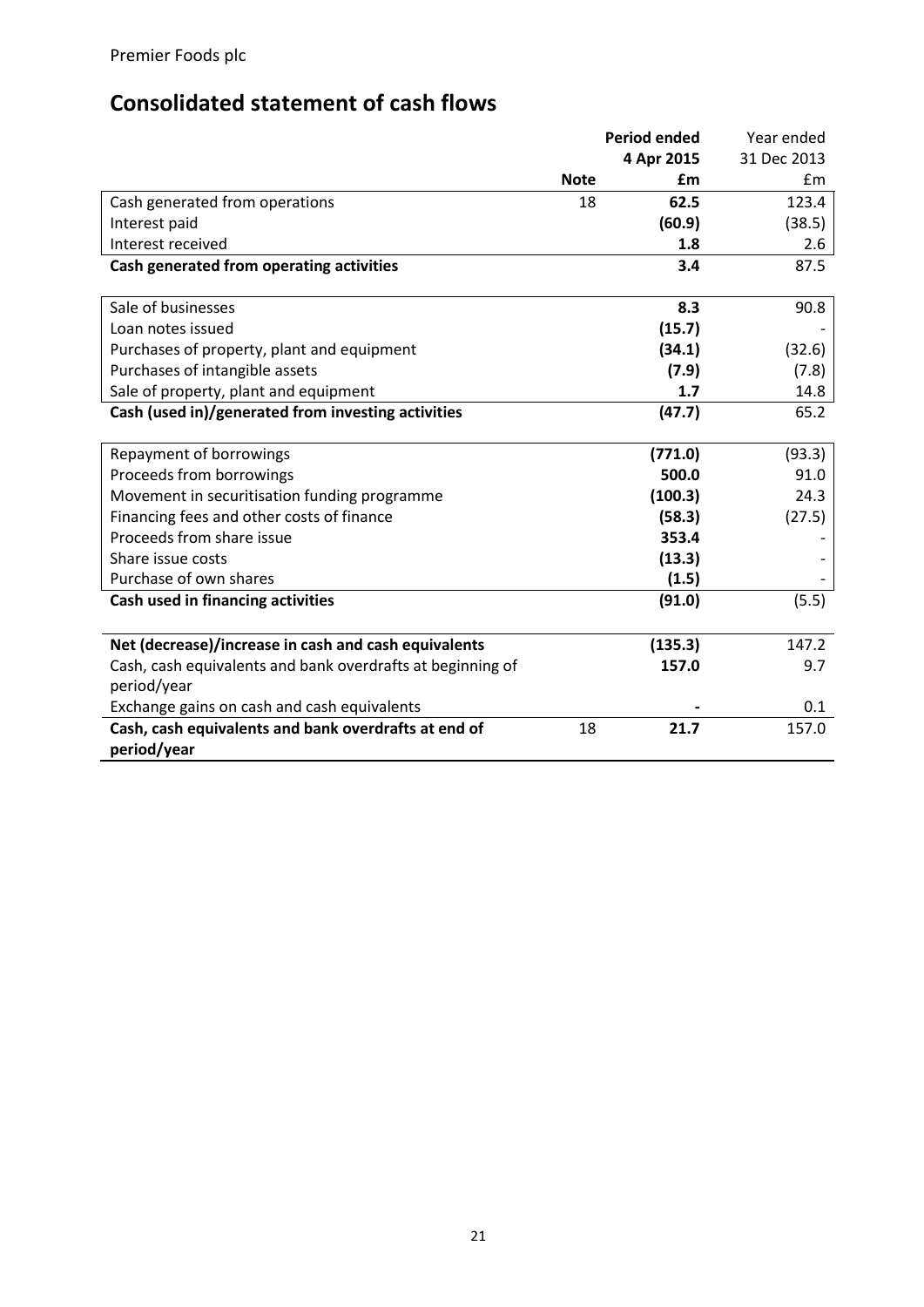# **Consolidated statement of changes in equity**

|                                   |             | <b>Share</b>             | <b>Share</b>             | <b>Merger</b>                | Other                    | Profit         | Non-                     |              |
|-----------------------------------|-------------|--------------------------|--------------------------|------------------------------|--------------------------|----------------|--------------------------|--------------|
|                                   | <b>Note</b> | capital                  | premium                  | reserve                      | reserves                 | and loss       | controlling              | <b>Total</b> |
|                                   |             |                          |                          |                              |                          | reserve        | interest                 | equity       |
|                                   |             | £m                       | £m                       | £m                           | £m                       | £m             | £m                       | £m           |
| At 1 January 2014                 |             | 24.0                     | 1,124.7                  | 404.7                        | (9.3)                    | (1,526.3)      | 0.1                      | 17.9         |
| Loss for the period               |             |                          |                          |                              |                          | (123.6)        | $\overline{a}$           | (123.6)      |
| Remeasurements of defined         | 16          |                          |                          |                              |                          | 379.3          |                          | 379.3        |
| benefit liability                 |             |                          |                          |                              |                          |                |                          |              |
| Deferred tax charge               | 5           |                          |                          |                              | $\overline{\phantom{a}}$ | (75.8)         |                          | (75.8)       |
| Exchange differences on           |             |                          |                          |                              |                          | (0.6)          |                          | (0.6)        |
| translation                       |             |                          |                          |                              |                          |                |                          |              |
| Other comprehensive income        |             | $\blacksquare$           | $\overline{\phantom{0}}$ | $\qquad \qquad \blacksquare$ | $\overline{\phantom{a}}$ | 302.9          | $\overline{a}$           | 302.9        |
| <b>Total comprehensive income</b> |             |                          |                          | $\qquad \qquad \blacksquare$ | $\overline{\phantom{a}}$ | 179.3          | $\overline{\phantom{a}}$ | 179.3        |
| Shares issued                     |             | 58.6                     | 295.0                    | $\overline{a}$               | $\overline{\phantom{a}}$ | $\blacksquare$ | $\overline{\phantom{0}}$ | 353.6        |
| Cost of shares issued             |             |                          | (13.3)                   |                              |                          |                |                          | (13.3)       |
| Share-based payments              |             |                          |                          |                              |                          | 2.8            |                          | 2.8          |
| Disposal of non-controlling       |             |                          |                          |                              |                          |                | (0.1)                    | (0.1)        |
| interest                          |             |                          |                          |                              |                          |                |                          |              |
| Realisation of merger reserve     |             |                          |                          | (53.0)                       |                          | 53.0           |                          |              |
| <b>At 4 April 2015</b>            |             | 82.6                     | 1,406.4                  | 351.7                        | (9.3)                    | (1, 291.2)     |                          | 540.2        |
|                                   |             |                          |                          |                              |                          |                |                          |              |
| At 1 January 2013                 |             | 24.0                     | 1,124.7                  | 587.5                        | (9.3)                    | (1, 322.1)     | 0.1                      | 404.9        |
| Loss for the year                 |             |                          |                          |                              |                          | (245.9)        |                          | (245.9)      |
| Remeasurements of defined         | 16          |                          |                          |                              |                          | (152.7)        |                          | (152.7)      |
| benefit liability                 |             |                          |                          |                              |                          |                |                          |              |
| Deferred tax credit               | 5           |                          |                          |                              |                          | 8.4            |                          | 8.4          |
| Exchange differences on           |             |                          |                          |                              |                          | (0.3)          |                          | (0.3)        |
| translation                       |             |                          |                          |                              |                          |                |                          |              |
| Other comprehensive losses        |             | $\overline{\phantom{0}}$ | $\equiv$                 | $\overline{\phantom{0}}$     | $\blacksquare$           | (144.6)        | $\overline{\phantom{0}}$ | (144.6)      |
| <b>Total comprehensive losses</b> |             |                          |                          |                              | $\overline{\phantom{a}}$ | (390.5)        | $\overline{a}$           | (390.5)      |
| Share-based payments              |             |                          |                          |                              |                          | 3.5            |                          | 3.5          |
| Realisation of merger reserve     |             |                          |                          | (182.8)                      |                          | 182.8          |                          |              |
| At 31 December 2013               |             | 24.0                     | 1,124.7                  | 404.7                        | (9.3)                    | (1, 526.3)     | 0.1                      | 17.9         |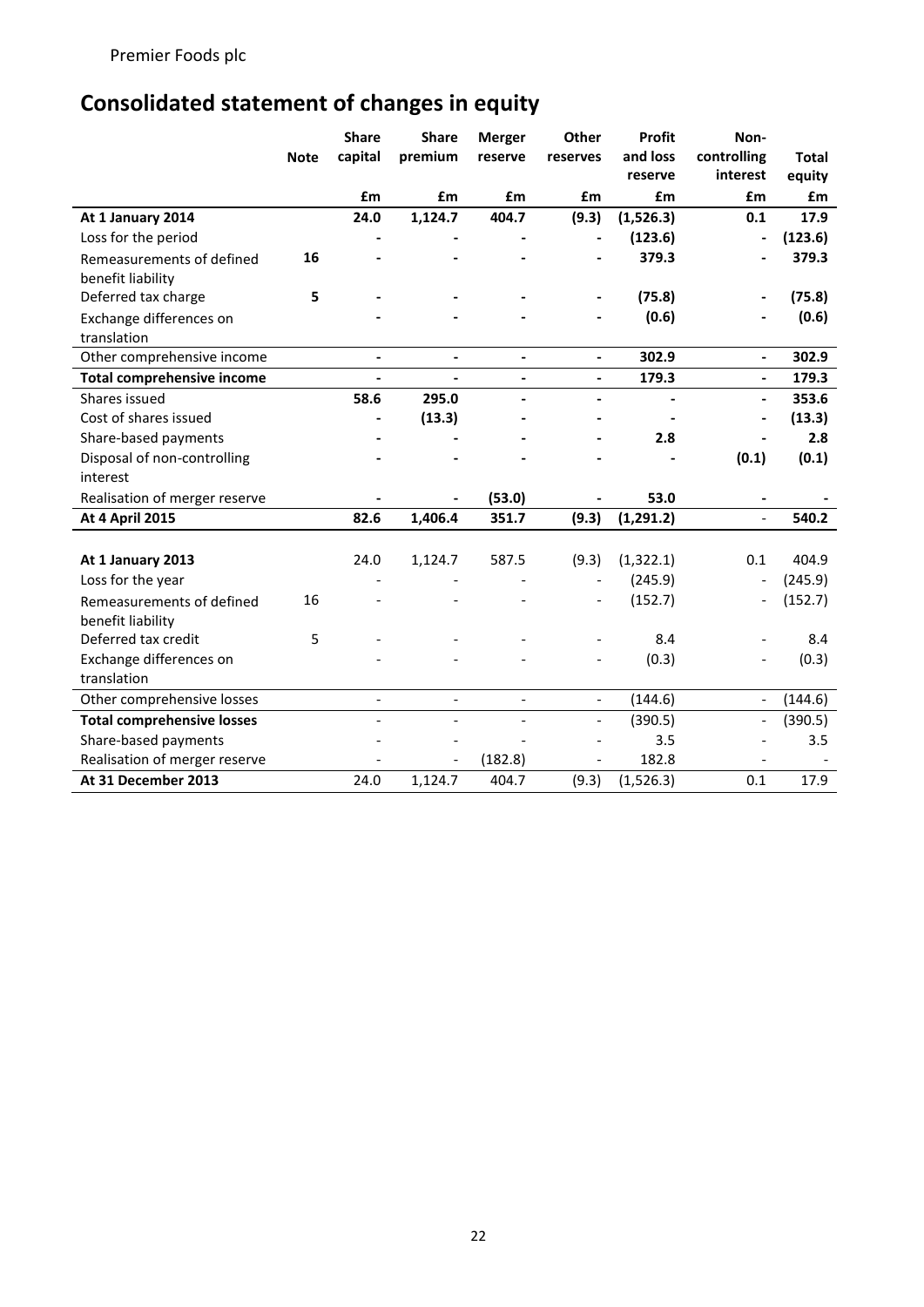## **Notes to the financial statements**

## **1. Basis of preparation**

The financial information in this announcement does not constitute the Group's statutory accounts for the period ended 4 April 2015 and year ended 31 December 2013, but is derived from those accounts. Statutory accounts for the year ended 31 December 2013 have been delivered to the Registrar of Companies and those for the period ended 4 April 2015 will be delivered following the Company's annual general meeting. The auditor has reported on those accounts; their report was unqualified, did not draw attention to any matters by way of emphasis and did not contain any statements under s498(2) or (3) of Companies Act 2006 or equivalent preceding legislation.

The consolidated financial statements of Premier Foods plc have been prepared in accordance with International Financial Reporting Standards ("IFRS") as endorsed by the European Union and therefore comply with Article 4 of the EU IAS Regulation, and the Companies Act 2006 applicable to Companies reporting under IFRS and on the historical cost basis. The Company expects to publish full financial statements that comply with IFRSs in June 2015.

The Group changed its financial year end from the 12 months ended 31 December to the 52 weeks ended on the Saturday closest to 31 March, with effect from the current reporting period ended 4 April 2015. The financial statements for the current reporting period are made up from 1 January 2014 to 4 April 2015 in order to align with the new year end. Therefore, the amounts presented in the current reporting period for the 15 months ended 4 April 2015 are not directly comparable with the amounts presented for the 12 months ended 31 December 2013.

The Group has reclassified certain commercial costs from selling, marketing and distribution costs into revenue during the period, in order to better reflect the costs directly associated with revenue generation. This resulted in a restatement of £13.2m in the prior year comparatives.

## **Basis for preparation of financial statements on a going concern basis**

The Group completed a capital restructure during the period, which included a fully underwritten equity offering of £353m (gross of fees) through a placing and rights issue, the issue of £500m senior secured loan notes and a new £272m revolving credit facility. This facility includes net debt/EBITDA and EBITDA/interest covenants. In the event these covenants are not met then the Group would be in breach of its financing agreement and, as would be the case in any covenant breach, the banking syndicate could withdraw funding to the Group. The Group was in compliance with its covenant tests as at 30 June 2014, 31 December 2014 and 4 April 2015. The Group's forecasts, taking into account of reasonably possible changes in trading performance, show that the Group should be able to operate within the level of its current facilities including covenant tests. The directors have a reasonable expectation that the Group has adequate resources to continue in operational existence for the foreseeable future. The Group therefore continues to adopt the going concern basis in preparing its consolidated financial statements.

## **2. Critical accounting policies, estimates and judgements**

The following are areas of particular significance to the Group's financial statements and include the use of estimates and the application of judgement, which is fundamental to the compilation of a set of financial statements.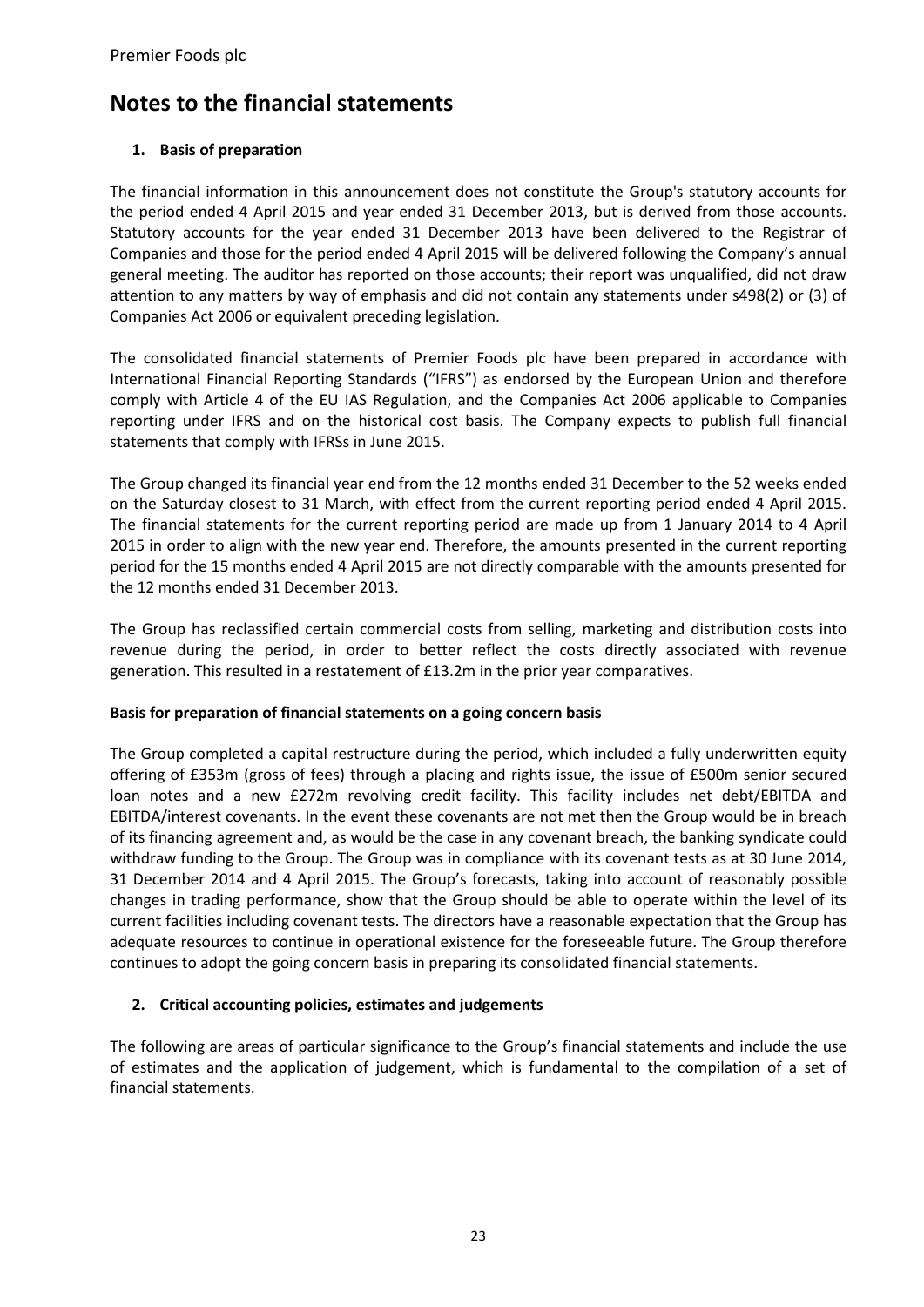## **Employee benefits**

The present value of the Group's defined benefit pension obligations depends on a number of actuarial assumptions. The primary assumptions used include the discount rate applicable to scheme liabilities, the long-term rate of inflation and estimates of the mortality applicable to scheme members.

At each reporting date, and on a continuous basis, the Group reviews the macro-economic, Company and scheme specific factors influencing each of these assumptions, using professional advice, in order to record the Group's ongoing commitment and obligation to defined benefit schemes in accordance with IAS 19 (Revised). Key assumptions used are mortality rates, discount rates and inflation set with reference to bond yields. Each of the underlying assumptions is set out in more detail in note 16.

## **Goodwill and other intangible assets**

Impairment reviews in respect of goodwill are performed annually unless an event indicates that an impairment review is necessary. Impairment reviews in respect of intangible assets are performed when an event indicates that an impairment review is necessary. Examples of such triggering events include a significant planned restructuring, a major change in market conditions or technology, expectations of future operating losses, or a significant reduction in cash flows. The recoverable amounts of cashgenerating units ("CGUs") are determined based on the higher of net realisable value and value in use calculations. These calculations require the use of estimates.

The Group has considered the impact of the assumptions used on the calculations and has conducted sensitivity analysis on the impairment tests of the CGUs carrying values.

Acquired brands, trademarks and licences are considered to have finite lives that range from 20 to 40 years for brands and trademarks and 10 years for licences. The determination of the useful lives takes into account certain quantitative factors such as sales expectations and growth prospects, and also many qualitative factors such as history and heritage, and market positioning, hence the determination of useful lives are subject to estimates and judgement.

#### **Advertising and promotion costs**

Sales rebates and discounts are accrued on each relevant promotion or customer agreement and are charged to the statement of profit or loss at the time of the relevant promotion as a deduction from revenue. Accruals for each individual promotion or rebate arrangement are based on the type and length of promotion and nature of customer agreement. At the time an accrual is made the nature and timing of the promotion is typically known. Areas of estimation are sales volume/activity and the amount of product sold on promotion.

For short term promotions, the Group performs a true up of estimates where necessary on a monthly basis, using real time sales information where possible and finally on receipt of a customer claim which typically follows 1-2 months after the end of a promotion. For longer term discounts and rebates the Group uses actual and forecast sales to estimate the level of rebate. These accruals are updated monthly based on latest actual and forecast sales.

Expenditure on advertising is charged to the statement of profit or loss when incurred, except in the case of airtime costs when a particular campaign is used more than once. In this case they are charged in line with the airtime profile.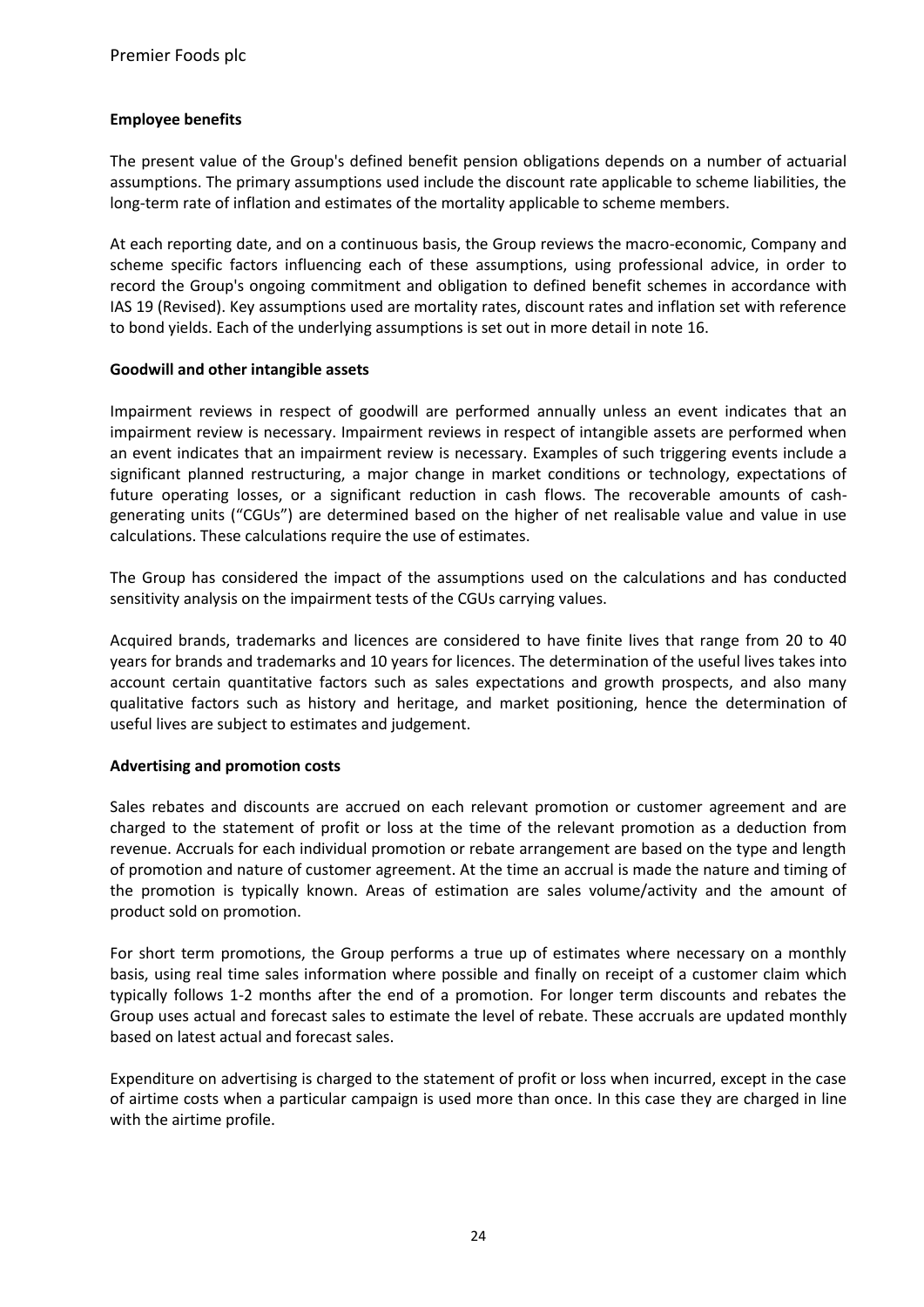## **Deferred tax**

When assessing whether the recognition of a deferred tax asset can be justified, and if so at what level, the directors take into account the following:

- Projected profits or losses included in the latest management approved forecast and other relevant information that allow profits chargeable to corporation tax to be derived
- The total level of recognised and unrecognised losses that can be used to reduce future forecast taxable profits
- The period over which there is sufficient certainty that profits can be made that would support the recognition of an asset

Further disclosures of the amounts recognised (and unrecognised) are contained within note 5.

## **3. Segmental analysis**

IFRS 8 requires operating segments to be determined based on the Group's internal reporting to the CODM. The CODM has been determined to be the Chief Executive Officer and Chief Financial Officer as they are primarily responsible for the allocation of resources to segments and the assessment of performance of the segments.

The Group's operating segments have changed during the period as a result of an internal reorganisation and are now defined as 'Grocery' and 'Sweet Treats'. The Grocery segment, which has been redefined in the period, primarily sells savoury ambient food products and the Sweet Treats segment sells sweet ambient food products.

The CODM uses divisional contribution as the key measure of the segments' results. The definition of divisional contribution has changed in the period to include selling costs and is now defined as gross profit after selling, marketing and distribution costs. Divisional contribution is a consistent measure within the Group and reflects the segments' underlying trading performance for the period under evaluation. The prior year comparatives have been restated to reflect this and the change of operating segments.

The Group uses trading profit to review overall group profitability. Trading profit is defined as operating profit before re-financing costs, restructuring costs, profits and losses associated with divestment activity, amortisation and impairment of intangible assets, the revaluation of foreign exchange and other derivative contracts under IAS 39, profits and losses from associates, and pension administration costs and net interest on the net defined benefit liability.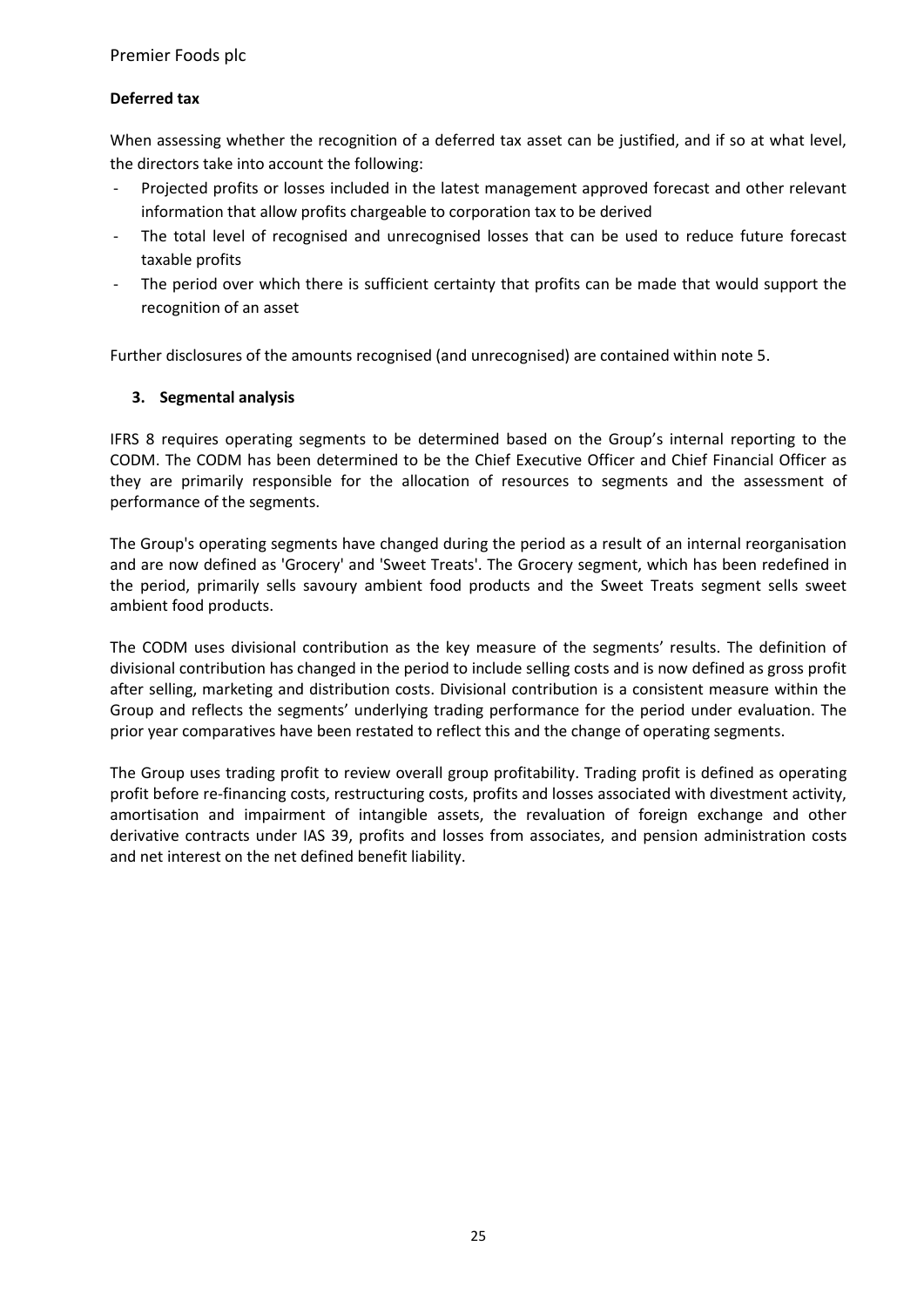The segment results for the period ended 4 April 2015 and for the year ended 31 December 2013 and the reconciliation of the segment measures to the respective statutory items are as follows:

|                                                           |         |               | Period ended 4 Apr 2015 |
|-----------------------------------------------------------|---------|---------------|-------------------------|
|                                                           |         | <b>Sweet</b>  | Continuing              |
|                                                           | Grocery | <b>Treats</b> | operations              |
|                                                           | £m      | £m            | £m                      |
| Revenue                                                   | 699.6   | 264.7         | 964.3                   |
| <b>Divisional contribution</b>                            | 179.6   | 16.8          | 196.4                   |
| Group and corporate costs                                 |         |               | (46.2)                  |
| <b>Trading profit</b>                                     |         |               | 150.2                   |
| Amortisation of intangible assets                         |         |               | (47.6)                  |
| Fair value movements on foreign exchange and other        |         |               | (0.6)                   |
| derivative contracts                                      |         |               |                         |
| Restructuring costs associated with divestment activity   |         |               | (8.2)                   |
| Net interest on pensions and administrative expenses      |         |               | (48.0)                  |
| Operating profit before impairment and loss on            |         |               | 45.8                    |
| disposal of operations                                    |         |               |                         |
| Impairment of goodwill and property, plant and            |         |               | (83.9)                  |
| equipment                                                 |         |               |                         |
| Loss on disposal of operations                            |         |               | (6.0)                   |
| <b>Operating loss</b>                                     |         |               | (44.1)                  |
| Finance cost                                              |         |               | (82.5)                  |
| Finance income                                            |         |               | 1.8                     |
| Net movement on fair valuation of interest rate financial |         |               | (1.2)                   |
| instruments                                               |         |               |                         |
| Share of loss from associates                             |         |               | (9.6)                   |
| Loss before taxation from continuing operations           |         |               | (135.6)                 |
|                                                           |         |               |                         |
| Depreciation                                              | (10.1)  | (8.4)         | (18.5)                  |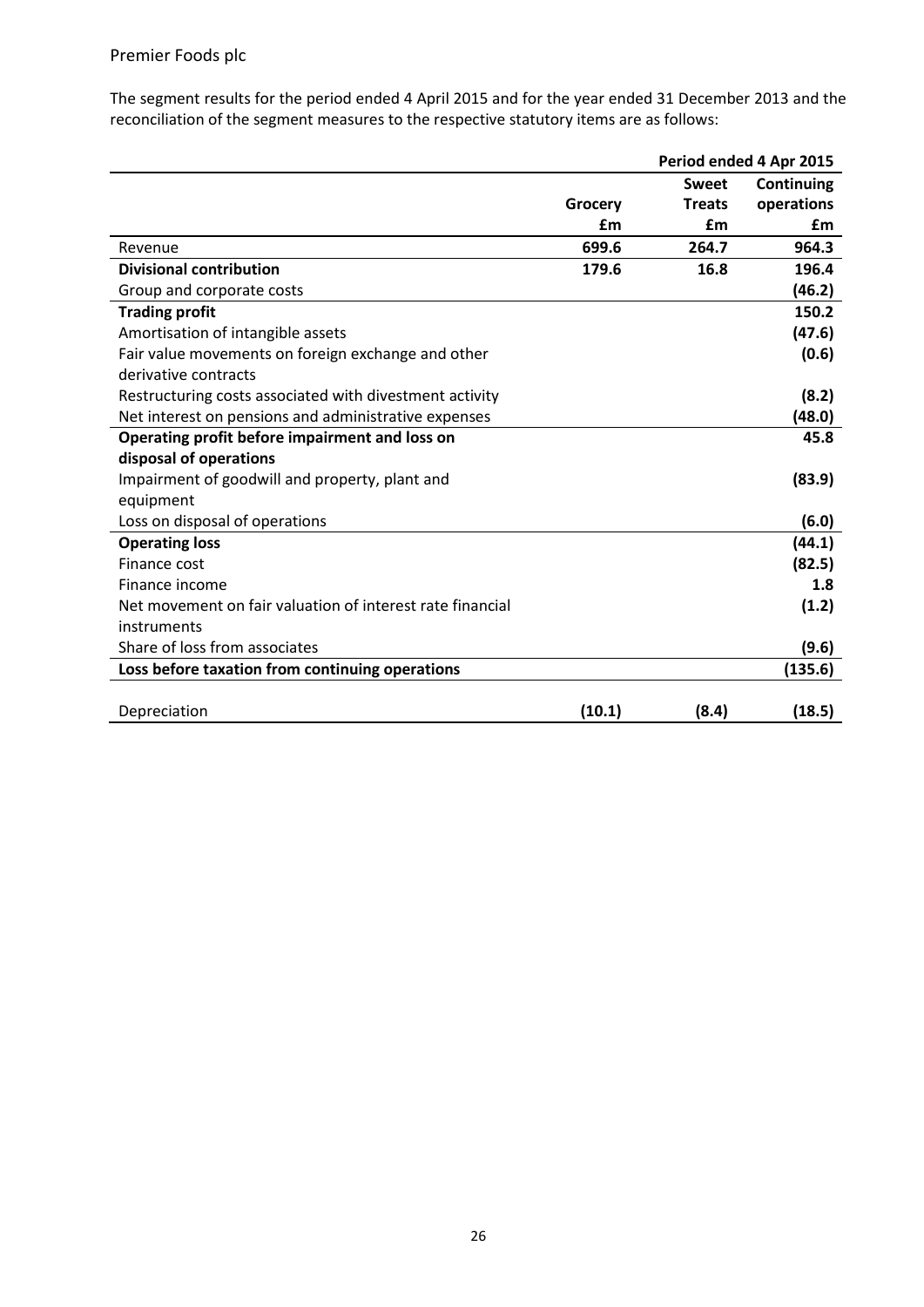|                                                           | Year ended 31 Dec 2013 (Restated) $1$ |               |            |  |
|-----------------------------------------------------------|---------------------------------------|---------------|------------|--|
|                                                           |                                       | Sweet         | Continuing |  |
|                                                           | Grocery                               | <b>Treats</b> | operations |  |
|                                                           | Em                                    | £m            | £m         |  |
| Revenue                                                   | 615.4                                 | 227.6         | 843.0      |  |
| <b>Divisional contribution</b>                            | 158.5                                 | 19.7          | 178.2      |  |
| Group and corporate costs                                 |                                       |               | (38.7)     |  |
| <b>Trading profit</b>                                     |                                       |               | 139.5      |  |
| Amortisation of intangible assets                         |                                       |               | (43.8)     |  |
| Fair value movements on foreign exchange and other        |                                       |               | (1.9)      |  |
| derivative contracts                                      |                                       |               |            |  |
| Restructuring costs associated with divestment activity   |                                       |               | (7.3)      |  |
| Re-financing costs                                        |                                       |               | (0.2)      |  |
| Net interest on pensions and administrative expenses      |                                       |               | (31.3)     |  |
| Operating profit before loss on disposal of operations    |                                       |               | 55.0       |  |
| Loss on disposal of operations                            |                                       |               | (2.4)      |  |
| <b>Operating profit</b>                                   |                                       |               | 52.6       |  |
| Finance cost                                              |                                       |               | (62.2)     |  |
| Finance income                                            |                                       |               | 2.4        |  |
| Net movement on fair valuation of interest rate financial |                                       |               | 11.6       |  |
| instruments                                               |                                       |               |            |  |
| Profit before taxation from continuing operations         |                                       |               | 4.4        |  |
|                                                           |                                       |               |            |  |
| Depreciation                                              | (10.9)                                | (6.4)         | (17.3)     |  |

 $1$ Comparatives have been restated to reflect the reclassification of certain commercial costs from selling, marketing and distribution costs into revenue.

Revenues in the period ended 4 April 2015, on a continuing basis, from the Group's four principal customers, which individually represent over 10% of total revenue, are £224.4m, £161.2m, £122.4m and £113.6m (Year ended 31 December 2013: £173.4m, £140.0m, £114.1m and £87.3m).

Inter-segment transfers or transactions are entered into under the same terms and conditions that would be available to unrelated third parties.

The Group primarily supplies the UK market, although it also supplies certain products to other European countries and a number of other countries. The following table provides an analysis of the Group's revenue, which is allocated on the basis of geographical market destination, and an analysis of the Group's non-current assets by geographical location.

## **Revenue - continuing operations**

|                | Period ended | Year ended     |
|----------------|--------------|----------------|
|                | 4 Apr 2015   | 31 Dec 2013    |
|                |              | $(Restated)^1$ |
|                | £m           | Em             |
| United Kingdom | 925.0        | 808.1          |
| Other Europe   | 23.4         | 21.7           |
| Rest of world  | 15.9         | 13.2           |
| <b>Total</b>   | 964.3        | 843.0          |

 $1<sup>1</sup>$  Comparatives have been restated to reflect the reclassification of certain commercial costs from selling, marketing and distribution costs into revenue.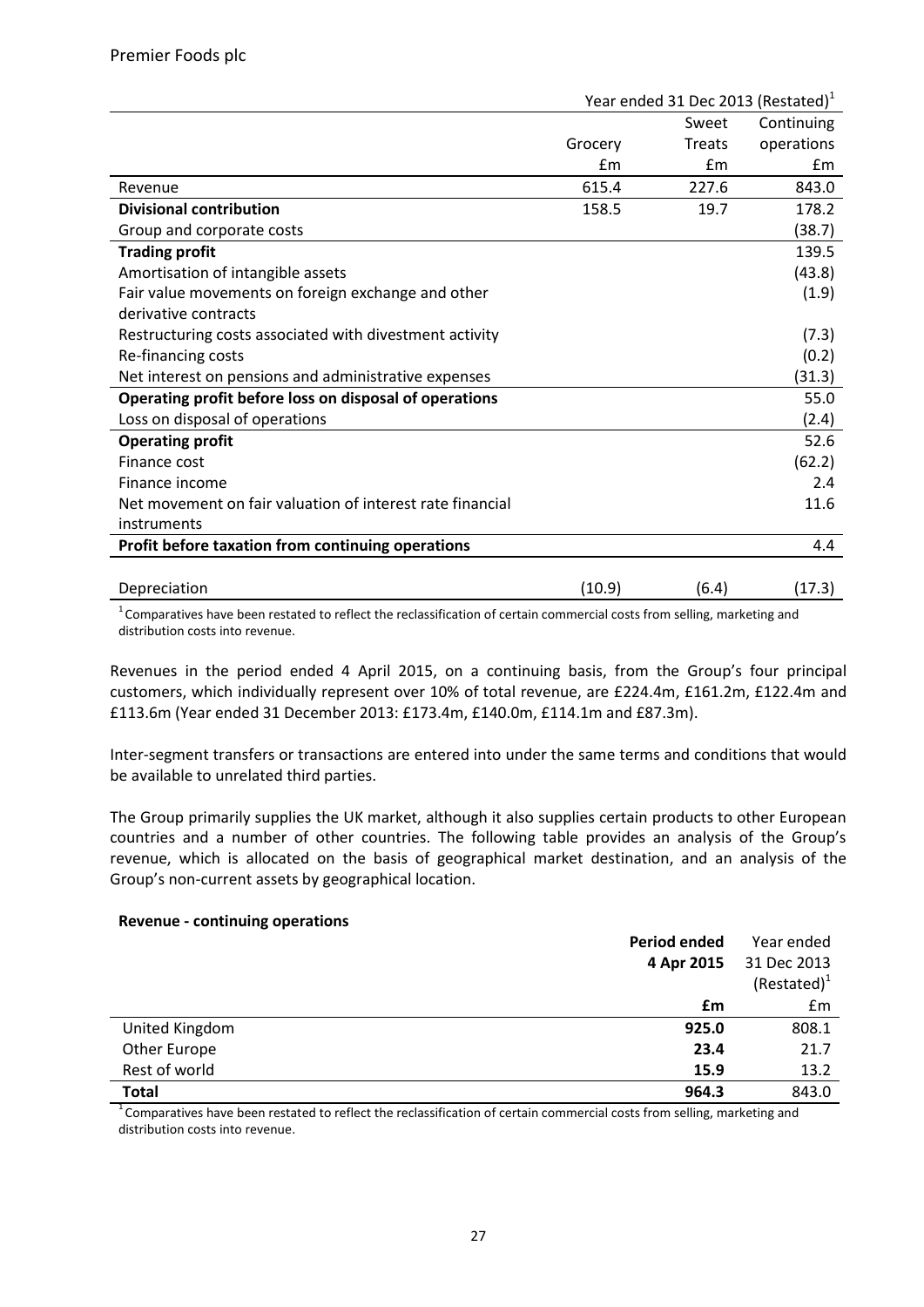#### **Non-current assets**

| As at                     | As at                  |
|---------------------------|------------------------|
|                           | 4 Apr 2015 31 Dec 2013 |
| £m                        | £m                     |
| United Kingdom<br>1,676.4 | 1,558.4                |

#### **4. Finance income and costs**

|                                                         | <b>Period ended</b> | Year ended  |
|---------------------------------------------------------|---------------------|-------------|
|                                                         | 4 Apr 2015          | 31 Dec 2013 |
|                                                         | £m                  | £m          |
| Interest payable on bank loans and overdrafts           | (7.8)               | (7.7)       |
| Interest payable on term facility                       | (7.2)               | (17.4)      |
| Interest payable on senior secured notes                | (32.3)              |             |
| Interest payable on revolving facility                  | (7.0)               | (5.8)       |
| Interest payable on interest rate derivatives           | (2.9)               | (7.2)       |
| Other interest receivable/(payable)                     | 0.3                 | (1.4)       |
| Amortisation of debt issuance costs                     | (4.3)               | (6.4)       |
| Deferred fees <sup>1</sup>                              | (6.7)               | (16.3)      |
|                                                         | (67.9)              | (62.2)      |
| Write off of financing costs <sup>2</sup>               | (14.6)              |             |
| <b>Total finance cost</b>                               | (82.5)              | (62.2)      |
| Interest receivable on bank deposits                    | 1.8                 | 2.4         |
| <b>Total finance income</b>                             | 1.8                 | 2.4         |
| Movement on fair valuation of interest rate derivatives | (1.2)               | 11.6        |
| Net finance cost                                        | (81.9)              | (48.2)      |

 $1$ Relates to accrual of deferred interest relating to the Group's previous financing arrangements.

 $2$  Relates to the write-off of debt issuance costs relating to the Group's previous financing arrangements.

The net movement on fair valuation of interest rate financial instruments relates to a £1.2m adverse movement on interest rate swaps held (2013: £11.6m favourable).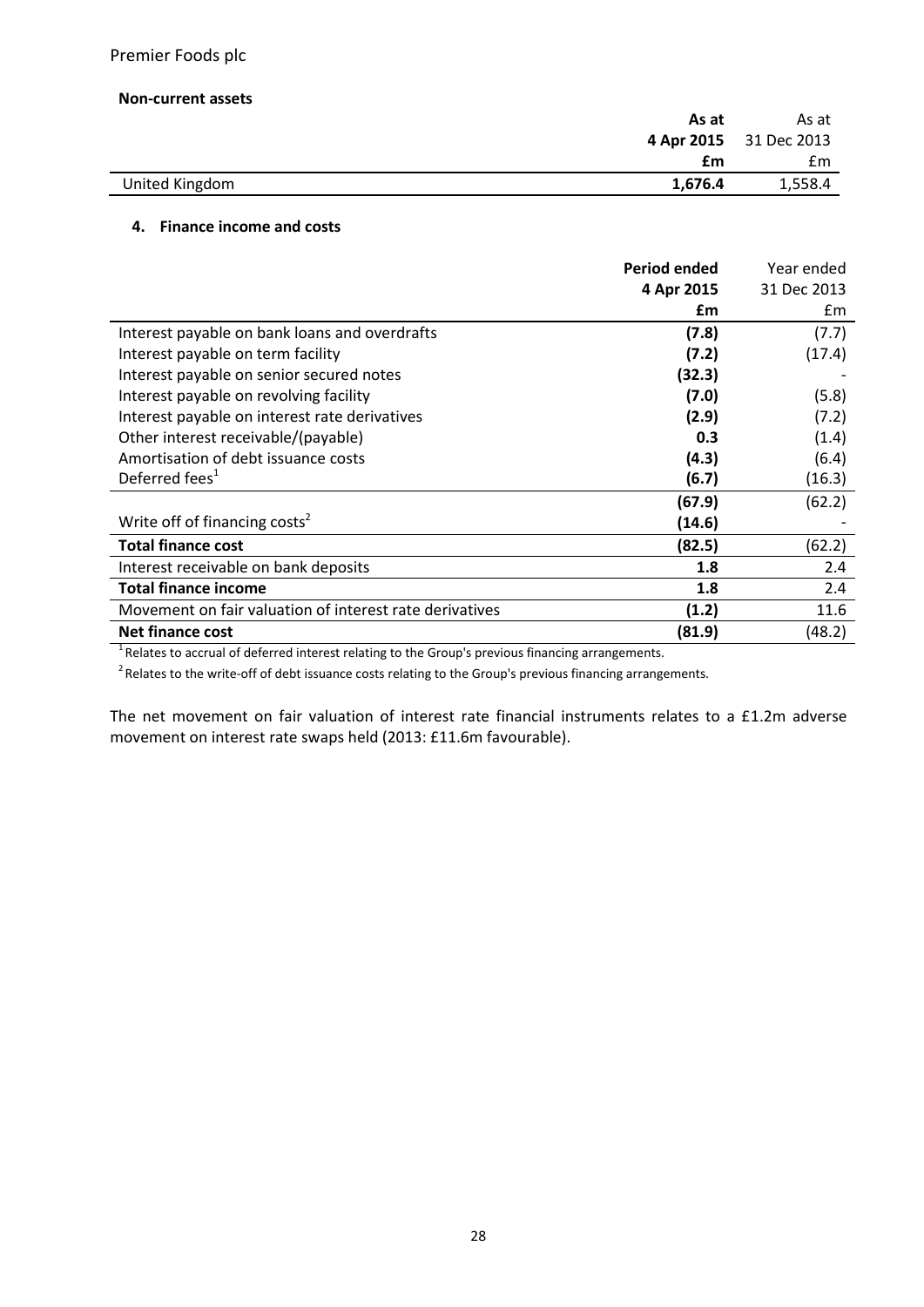## **5. Taxation**

#### **Current tax**

|                                                       | <b>Continuing</b> | <b>Discontinued</b> |              |
|-------------------------------------------------------|-------------------|---------------------|--------------|
|                                                       | operations        | operations          | <b>Total</b> |
|                                                       | £m                | £m                  | £m           |
| 2014/15                                               |                   |                     |              |
| Deferred tax                                          |                   |                     |              |
| - Current year                                        | 42.3              | 2.1                 | 44.4         |
| - Prior years                                         | 0.6               |                     | 0.6          |
| Income tax credit for the period                      | 42.9              | 2.1                 | 45.0         |
| 2013                                                  |                   |                     |              |
| Deferred tax                                          |                   |                     |              |
| - Current year                                        | (52.7)            | 37.9                | (14.8)       |
| - Prior years                                         | 3.2               |                     | 3.2          |
| - Adjustment to restate opening deferred tax at 20.0% | (1.6)             | 5.6                 | 4.0          |
| Income tax (charge)/credit for the year               | (51.1)            | 43.5                | (7.6)        |

As a result of the 2013 Finance Act provision to reduce the UK corporation tax rate from 23% to 21% from 1 April 2014 the applicable rate of corporation tax for the period is 21.4%. As a result of the 2013 Finance Act provision to reduce the UK corporation tax rate to 20% from 1 April 2015 deferred tax balances have been restated at 20%, the rate at which they are expected to reverse.

Tax relating to items recorded in other comprehensive income for continuing operations was:

|                                                        | Period ended | Year ended             |
|--------------------------------------------------------|--------------|------------------------|
|                                                        |              | 4 Apr 2015 31 Dec 2013 |
|                                                        | £m           | £m                     |
| Deferred tax charge on reduction of corporate tax rate |              | (13.3)                 |
| Deferred tax (charge)/credit on pension movements      | (75.8)       | 28.3                   |
| Deferred tax charge on losses                          |              | (6.6)                  |
|                                                        | (75.8)       | 8.4                    |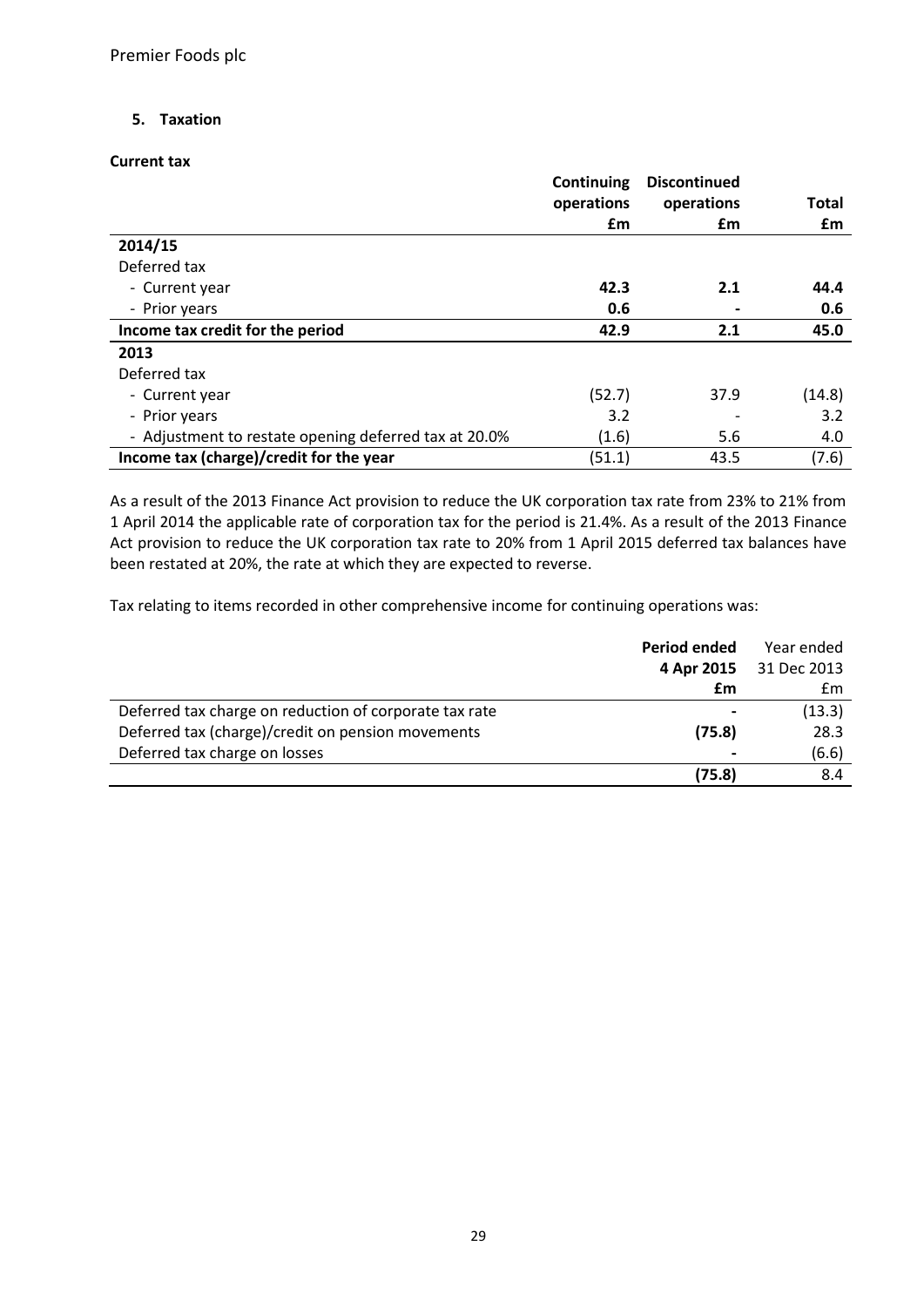The tax charge for the period differs from the standard rate of corporation tax in the United Kingdom of 21.4% (2013: 23.25%). The reasons for this are explained below:

|                                                                     | <b>Period ended</b> | Year ended  |
|---------------------------------------------------------------------|---------------------|-------------|
|                                                                     | 4 Apr 2015          | 31 Dec 2013 |
|                                                                     | £m                  | £m          |
| (Loss)/profit before taxation for continuing operations             | (135.6)             | 4.4         |
| Tax credit/(charge) at the domestic income tax rate of 21.4% (2013: | 29.0                | (1.0)       |
| 23.25%)                                                             |                     |             |
| Tax effect of:                                                      |                     |             |
| Non-deductible items                                                | (1.0)               | (0.3)       |
| Other disallowable items                                            | (1.3)               | (0.5)       |
| Impairment of goodwill                                              | (14.5)              |             |
| Share of loss from associates                                       | (2.1)               |             |
| Previously unrecognised advanced capital allowances                 | (9.6)               |             |
| Adjustment for share-based payments                                 | (1.0)               | (1.0)       |
| Previously unrecognised losses utilised                             | 7.3                 | 3.3         |
| Capital gain on disposal of business                                |                     | (3.3)       |
| Adjustment due to current period/year deferred tax being            | (1.1)               | 0.4         |
| provided at 20.0% (2013: 20%)                                       |                     |             |
| Movements in losses recognised                                      | 36.6                | (52.2)      |
| Adjustment to restate opening deferred tax at 20% (2013: 20%)       |                     | (1.6)       |
| Adjustments to prior years                                          | 0.6                 | 3.2         |
| Deferred tax released on disposal of properties                     |                     | 1.9         |
| Income tax credit/(charge)                                          | 42.9                | (51.1)      |

#### **Deferred tax**

Deferred tax is calculated in full on temporary differences using the tax rate appropriate to the jurisdiction in which the asset/(liability) arises and the tax rates that are expected to apply in the periods in which the asset or liability is settled. In all cases this is 20% (2013: 20%) except for an asset of £2.0m (2013: £0.5m) relating to Irish retirement benefit obligations where the local rate of 12.5% has been used.

|                                                       | 2014/15 | 2013  |
|-------------------------------------------------------|---------|-------|
|                                                       | £m      | £m    |
| At 1 January                                          | 72.7    | 71.9  |
| Credited/(charged) to the statement of profit or loss | 45.0    | (7.6) |
| (Charged)/credited to other comprehensive income      | (75.8)  | 8.4   |
| At 4 April / 31 December                              | 41.9    | 72.7  |

Due to the level of taxable profits anticipated the Group has not recognised deferred tax assets of £14.9m (2013: £14.9m) relating to capital losses, £43.0m (2013: £95.9m) relating to UK corporation tax losses and £24.9m (2013: £24.9m) relating to ACT. Under current legislation these losses can generally be carried forward indefinitely.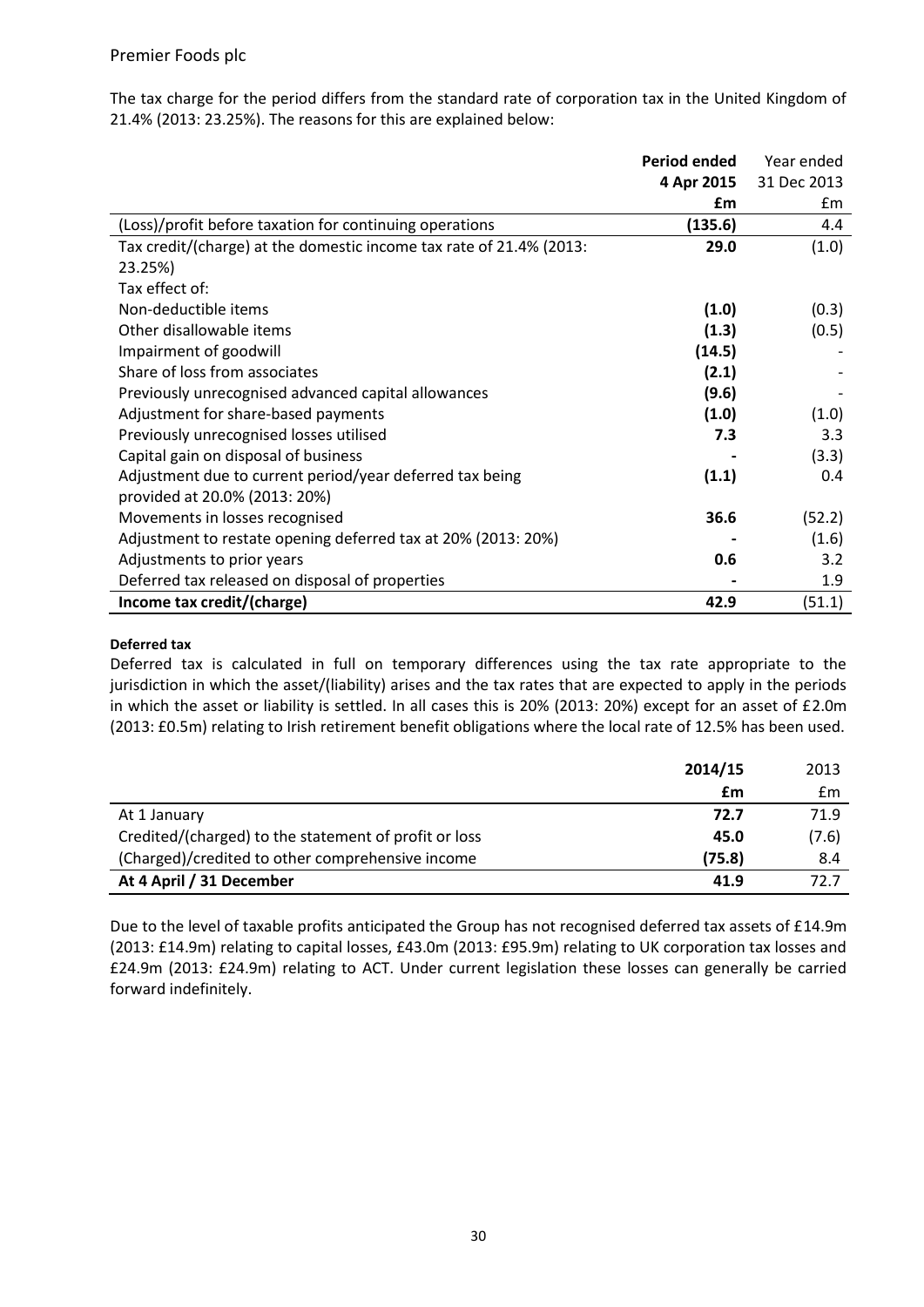| <b>Deferred tax liabilities</b>                | <b>Intangibles</b> | Other                    | <b>Total</b> |
|------------------------------------------------|--------------------|--------------------------|--------------|
|                                                | £m                 | £m                       | £m           |
| At 1 January 2013                              | (100.0)            | (4.6)                    | (104.6)      |
| Prior year restatement of opening balances     | 11.4               | 0.6                      | 12.0         |
| Current year credit                            | 3.8                | $\overline{\phantom{0}}$ | 3.8          |
| Prior year charge                              | (0.3)              |                          | (0.3)        |
| Deferred tax credit on discontinued activities | 12.1               |                          | 12.1         |
| At 31 December 2013                            | (73.0)             | (4.0)                    | (77.0)       |
| Current period credit                          | 3.1                |                          | 3.1          |
| Prior year charge                              | 0.1                |                          | 0.1          |
| <b>At 4 April 2015</b>                         | (69.8)             | (4.0)                    | (73.8)       |

|                                     | Accelerated              | <b>Retirement</b> | <b>Share</b>             |                  |               |                              |              |
|-------------------------------------|--------------------------|-------------------|--------------------------|------------------|---------------|------------------------------|--------------|
|                                     | tax                      | benefit           | based                    | <b>Financial</b> |               |                              |              |
| <b>Deferred tax assets</b>          | depreciation             | obligation        | payments                 | instruments      | <b>Losses</b> | Other                        | <b>Total</b> |
|                                     | £m                       | £m                | £m                       | £m               | £m            | £m                           | £m           |
| At 1 January 2013                   | (6.2)                    | 106.0             | 0.3                      | 47.9             | 28.5          | $\overline{\phantom{a}}$     | 176.5        |
| Prior year restatement of opening   |                          |                   |                          |                  |               |                              |              |
| balances                            |                          |                   |                          |                  |               |                              |              |
| - To statement of profit or loss    | (3.2)                    | (1.2)             | (0.1)                    | (6.3)            | (2.8)         |                              |              |
|                                     |                          |                   |                          |                  |               |                              | (13.6)       |
| - To other comprehensive income     | $\overline{\phantom{a}}$ | (12.3)            | $\overline{\phantom{a}}$ |                  | (1.0)         |                              | (13.3)       |
| Current year credit/(charge)        | 3.5                      | (0.5)             | 0.7                      | (1.9)            | (58.3)        |                              | (56.5)       |
| Prior year credit/(charge)          |                          | 0.4               | 0.1                      | (37.2)           | 40.2          |                              | 3.5          |
| Credited/(charged) to other         |                          | 28.3              |                          |                  | (6.6)         |                              | 21.7         |
| comprehensive income                |                          |                   |                          |                  |               |                              |              |
| Deferred tax credit on discontinued | 31.4                     |                   |                          |                  |               | $\overline{\phantom{a}}$     | 31.4         |
| activities                          |                          |                   |                          |                  |               |                              |              |
| At 31 December 2013                 | 25.5                     | 120.7             | 1.0                      | 2.5              |               | $\blacksquare$               | 149.7        |
| Current period (charge)/credit      | (5.0)                    | (2.0)             | (0.4)                    | 0.4              | 41.9          | 4.3                          | 39.2         |
| Prior year credit                   |                          |                   |                          |                  |               |                              |              |
| - To statement of profit or loss    | 0.2                      | 0.1               | 0.2                      |                  |               |                              | 0.5          |
| - To other comprehensive income     |                          | 0.8               |                          |                  |               |                              | 0.8          |
| Charged to other comprehensive      |                          | (76.6)            |                          |                  |               | $\qquad \qquad \blacksquare$ | (76.6)       |
| income                              |                          |                   |                          |                  |               |                              |              |
| Deferred tax credit on discontinued | 2.1                      |                   |                          |                  |               |                              | 2.1          |
| activities                          |                          |                   |                          |                  |               |                              |              |
| <b>At 4 April 2015</b>              | 22.8                     | 43.0              | 0.8                      | 2.9              | 41.9          | 4.3                          | 115.7        |
|                                     |                          |                   |                          |                  |               |                              |              |
| Net deferred tax asset              |                          |                   |                          |                  |               |                              | £m           |
| <b>At 4 April 2015</b>              |                          |                   |                          |                  |               |                              | 41.9         |
| At 31 December 2013                 |                          |                   |                          |                  |               |                              | 72.7         |

Where there is a legal right of offset and an intention to settle as such, deferred tax assets and liabilities may be presented on a net basis. This is the case for most of the Group's deferred tax balances and therefore they have been offset in the tables above. Substantial elements of the Group's deferred tax assets and liabilities, primarily relating to the defined benefit pension obligation, are greater than one year in nature.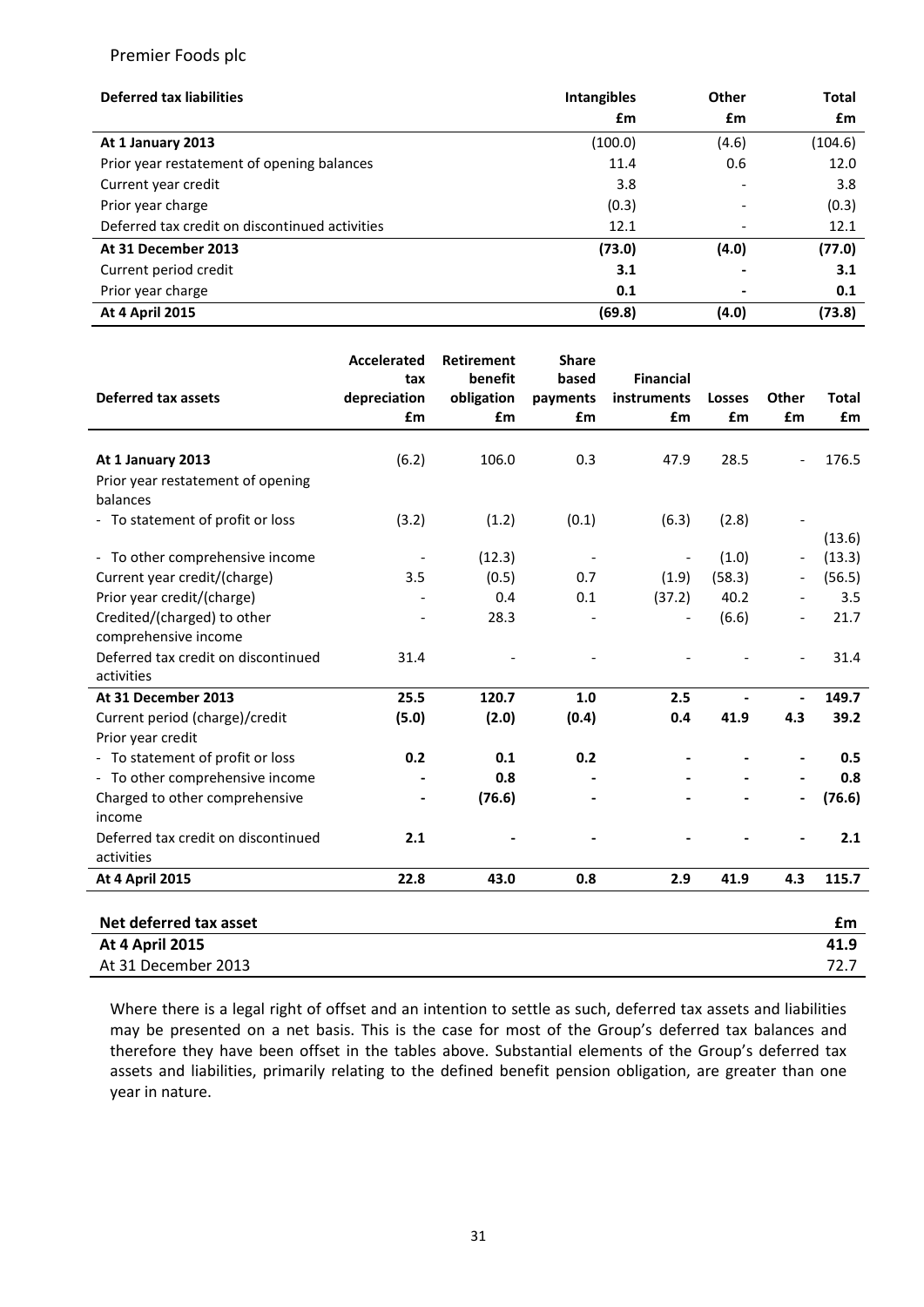## **6. Earnings/(loss) per share**

Basic loss per share has been calculated by dividing the loss attributable to owners of the parent of £123.6m (2013: £245.9m loss) by the weighted average number of ordinary shares of the Company.

|                                       | Period ended 4 Apr 2015 |                              | Year ended 31 Dec 2013<br>$(Restated)^T$ |              |                 |                |
|---------------------------------------|-------------------------|------------------------------|------------------------------------------|--------------|-----------------|----------------|
|                                       | <b>Basic</b>            | <b>Dilutive</b>              | <b>Diluted</b>                           | <b>Basic</b> | <b>Dilutive</b> | <b>Diluted</b> |
|                                       |                         | effect of                    |                                          |              | effect of       |                |
|                                       |                         | share                        |                                          |              | share           |                |
|                                       |                         | options                      |                                          |              | options         |                |
| <b>Continuing operations</b>          |                         |                              |                                          |              |                 |                |
| Loss after tax (£m)                   | (92.7)                  |                              | (92.7)                                   | (46.7)       |                 | (46.7)         |
| Weighted average number of shares (m) | 731.4                   | $\blacksquare$               | 731.4                                    | 366.1        | -               | 366.1          |
| Loss per share (pence)                | (12.7)                  | $\blacksquare$               | (12.7)                                   | (12.8)       | -               | (12.8)         |
| <b>Discontinued operations</b>        |                         |                              |                                          |              |                 |                |
| Loss after tax (£m)                   | (30.9)                  |                              | (30.9)                                   | (199.2)      |                 | (199.2)        |
| Weighted average number of shares (m) | 731.4                   | $\blacksquare$               | 731.4                                    | 366.1        | -               | 366.1          |
| Loss per share (pence)                | (4.2)                   |                              | (4.2)                                    | (54.4)       |                 | (54.4)         |
| Total                                 |                         |                              |                                          |              |                 |                |
| Loss after tax (£m)                   | (123.6)                 |                              | (123.6)                                  | (245.9)      |                 | (245.9)        |
| Weighted average number of shares (m) | 731.4                   | $\blacksquare$               | 731.4                                    | 366.1        |                 | 366.1          |
| Loss per share (pence)                | (16.9)                  | $\qquad \qquad \blacksquare$ | (16.9)                                   | (67.2)       |                 | (67.2)         |

<sup>1</sup> Comparatives have been restated to reflect the dilutive effect of the rights issue in the period

## **Dilutive effect of share options**

The dilutive effect of share options is calculated by adjusting the weighted average number of ordinary shares outstanding to assume conversion of all dilutive potential ordinary shares. The only dilutive potential ordinary shares of the Company are share options. A calculation is performed to determine the number of shares that could have been acquired at fair value (determined as the average annual market share price of the Company's shares) based on the monetary value of the subscription rights attached to the outstanding share options.

No adjustment is made to the profit or loss in calculating basic and diluted earnings per share.

|                                                                                                                                            | 2014/15       | 2013<br>$(Restated)^1$ |
|--------------------------------------------------------------------------------------------------------------------------------------------|---------------|------------------------|
|                                                                                                                                            | <b>Number</b> | Number                 |
| Weighted average number of ordinary shares for the purpose of basic<br>earnings per share<br>Effect of dilutive potential ordinary shares: | 731,390,308   | 366,149,872            |
| - Share options                                                                                                                            | 1,906,379     | 692,235                |
| Weighted average number of ordinary shares for the purpose of diluted<br>earnings per share                                                | 733,296,687   | 366,842,107            |

 $1$ Comparatives have been restated to reflect the dilutive effect of the rights issue in the period

Given that the Group made a loss in the period there is no dilutive effect of share options.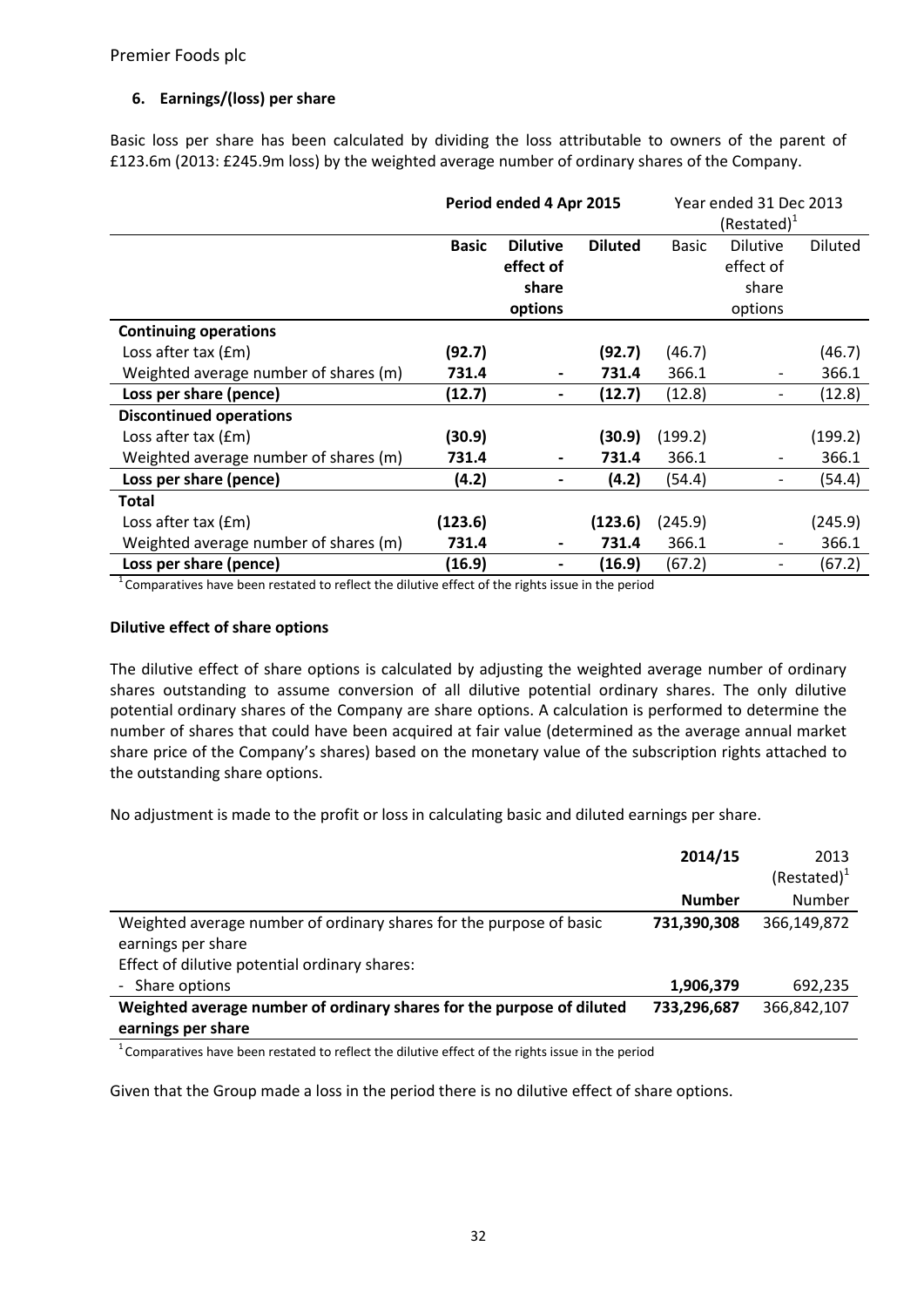## **Adjusted earnings per share ("Adjusted EPS")**

Adjusted earnings per share is defined as trading profit less net regular interest, less a notional tax charge at 21.4% (2013: 23.25%) divided by the weighted average number of ordinary shares of the Company.

Net regular interest is defined as net finance costs after excluding write-off of financing costs, fair value adjustments on interest rate financial instruments and other interest.

Trading profit and Adjusted EPS have been reported as the directors believe these provide an alternative measure by which the shareholders can better assess the Group's underlying trading performance.

|                                                                         | <b>Period ended</b> |
|-------------------------------------------------------------------------|---------------------|
|                                                                         | 4 Apr 2015          |
|                                                                         | Continuing          |
|                                                                         | operations          |
|                                                                         | £m                  |
| <b>Operating loss</b>                                                   | (44.1)              |
| Impairment of goodwill and property, plant and equipment                | 83.9                |
| Loss on disposal of operations                                          | 6.0                 |
| Operating profit before impairment and loss on disposal of operations   | 45.8                |
| Net interest on pension and administrative expenses                     | 48.0                |
| Fair value movements on foreign exchange and other derivative contracts | 0.6                 |
| Amortisation of intangible assets                                       | 47.6                |
| Restructuring costs associated with divestment activity                 | 8.2                 |
| <b>Trading profit</b>                                                   | 150.2               |
| Less net regular interest                                               | (66.4)              |
| Adjusted profit before tax                                              | 83.8                |
| Notional tax at 21.4%                                                   | (17.9)              |
| <b>Adjusted profit after tax</b>                                        | 65.9                |
| Average shares in issue (m)                                             | 731.4               |
| <b>Adjusted EPS (pence)</b>                                             | 9.0                 |
| Net regular interest                                                    |                     |
| Net finance cost                                                        | (81.9)              |
| Exclude fair value adjustments on interest rate financial instruments   | 1.2                 |
| Exclude write off of financing costs                                    | 14.6                |
| <b>Exclude other interest</b>                                           | (0.3)               |
| Net regular interest                                                    | (66.4)              |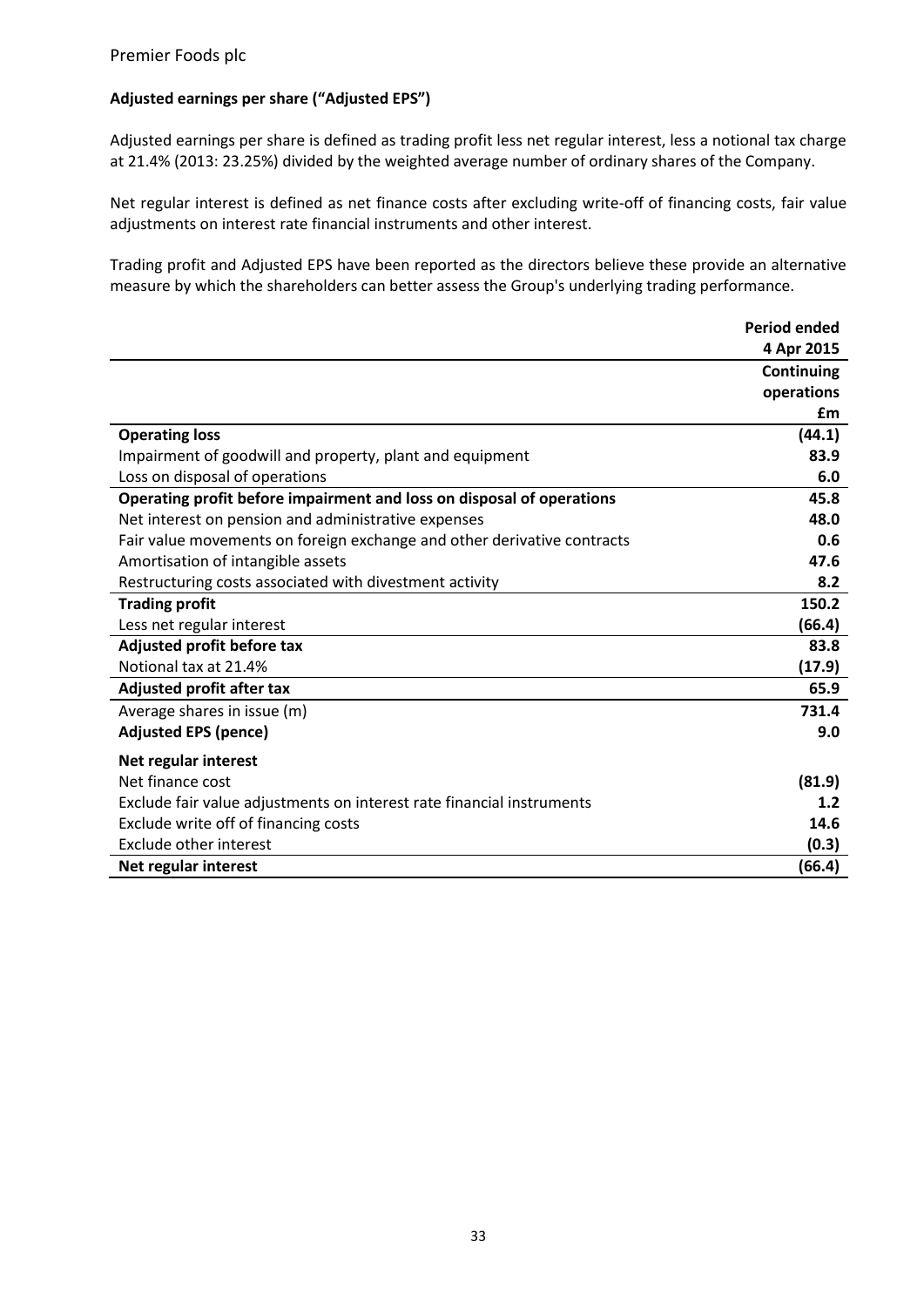|                                                                         | Year ended     |
|-------------------------------------------------------------------------|----------------|
|                                                                         | 31 Dec 2013    |
|                                                                         | $(Restated)^1$ |
|                                                                         | Continuing     |
|                                                                         | operations     |
|                                                                         | Em             |
| <b>Operating profit</b>                                                 | 52.6           |
| Loss on disposal of operations                                          | 2.4            |
| Operating profit before loss on disposal of operations                  | 55.0           |
| Net interest on pension and administrative expenses                     | 31.3           |
| Fair value movements on foreign exchange and other derivative contracts | 1.9            |
| Amortisation of intangible assets                                       | 43.8           |
| Restructuring costs associated with divestment activity                 | 7.3            |
| Re-financing costs                                                      | 0.2            |
| <b>Trading profit</b>                                                   | 139.5          |
| Less net regular interest                                               | (58.4)         |
| Adjusted profit before tax                                              | 81.1           |
| Notional tax at 23.25%                                                  | (18.9)         |
| <b>Adjusted profit after tax</b>                                        | 62.2           |
| Average shares in issue (m)                                             | 366.1          |
| <b>Adjusted EPS (pence)</b>                                             | 17.0           |
| Net regular interest                                                    |                |
| Net finance cost                                                        | (48.2)         |
| Exclude fair value adjustments on interest rate financial instruments   | (11.6)         |
| <b>Exclude other interest</b>                                           | 1.4            |
| Net regular interest                                                    | (58.4)         |

<sup>1</sup> Comparatives have been restated to reflect the dilutive effect of the rights issue in the period

#### **7. Discontinued operations**

Income and expenditure incurred on discontinued operations during the period comprises the Bread business, in light of the completion of the sale of the Group's majority share in this business on 26 April 2014.

|                                                                     | <b>Period ended</b> | Year ended  |
|---------------------------------------------------------------------|---------------------|-------------|
|                                                                     | 4 Apr 2015          | 31 Dec 2013 |
|                                                                     | £m                  | £m          |
| Revenue                                                             | 177.5               | 654.6       |
| Operating expenses                                                  | (188.6)             | (662.9)     |
| Operating loss before impairment and loss on disposal of operations | (11.1)              | (8.3)       |
| Impairment                                                          | (10.9)              | (234.4)     |
| Loss on disposal of operations                                      | (8.6)               |             |
| <b>Operating loss</b>                                               | (30.6)              | (242.7)     |
| Finance cost                                                        | (2.4)               |             |
| Loss before taxation                                                | (33.0)              | (242.7)     |
| <b>Taxation credit</b>                                              | 2.1                 | 43.5        |
| Loss after taxation from discontinued operations                    | (30.9)              | (199.2)     |

During the period, discontinued operations contributed to a net outflow of £7.8m (2013: £14.7m inflow) to the Group's operating cash flows, a net inflow of £5.7m (2013: £3.8m inflow) to investing activities and £nil (2013: £nil) to financing activities.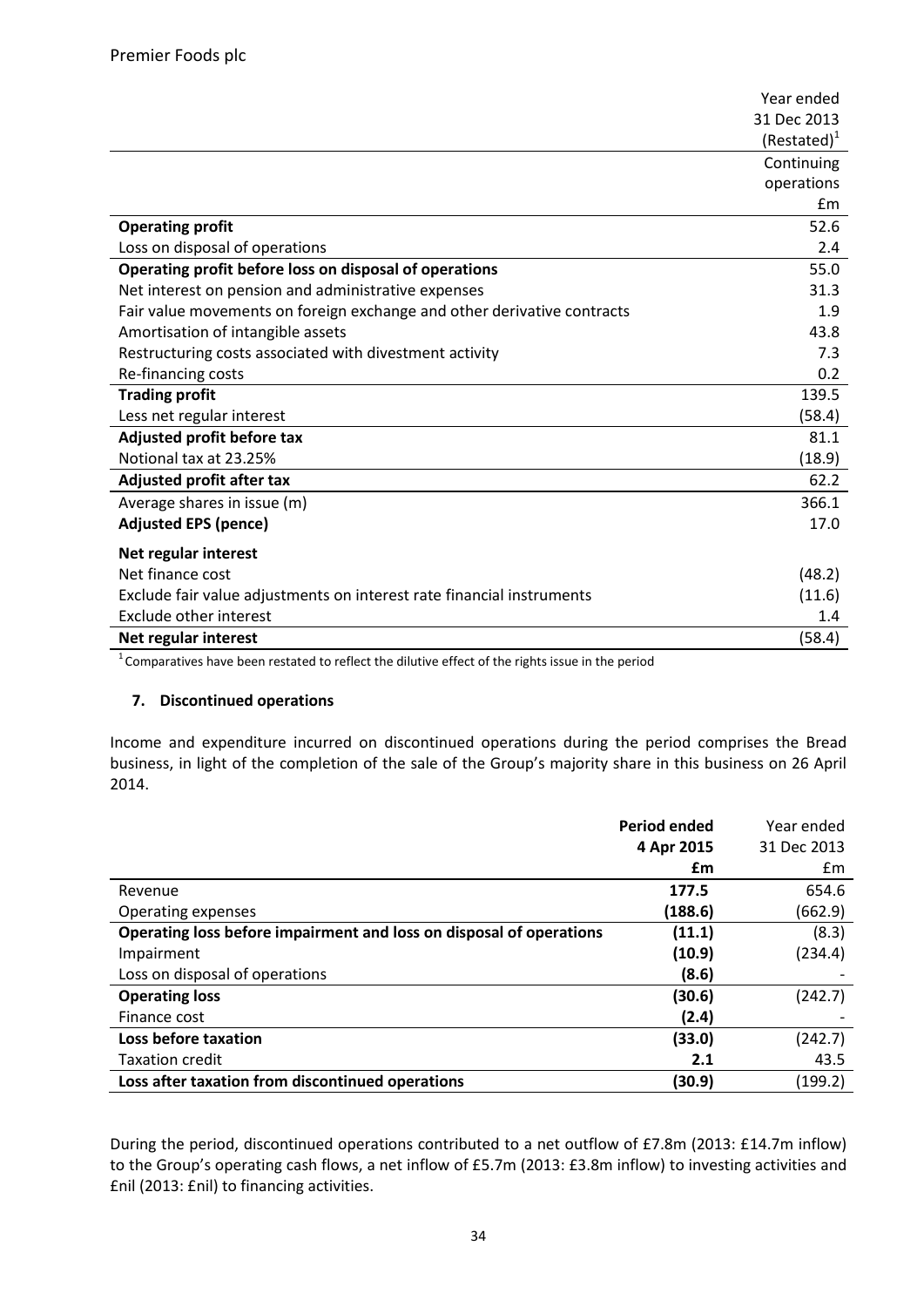## **8. Disposal of businesses**

On 26 April 2014 the Group completed the transaction with the Gores Group which led to the disposal of the Group's majority share in the Bread business. The Bread business is classified as a discontinued operation for the period up to the date of sale and the loss on disposal is included in discontinued operations. The investment in associates of £14.4m has been recognised at the fair value of the 49% retained share in the Bread business, based on the initial cash consideration of £15.0m being received for 51% of the business.

On 28 June 2014 the Group completed the transaction with Specialty Powders Holdings Limited which led to the disposal of the Group's majority share in the Powdered Beverages and Desserts business. This is not a discontinued operation as it was previously integrated and reported as part of the Grocery business. The loss on disposal is included within continuing operations. The investment in associates and loans to associates totalling £13.1m have been recognised at the fair value of the assets that transferred to the associate as part of the disposal transaction.

|                                                   | <b>Bread</b> | Powdered         |
|---------------------------------------------------|--------------|------------------|
|                                                   |              | <b>Beverages</b> |
|                                                   |              | and              |
|                                                   |              | <b>Desserts</b>  |
|                                                   | £m           | £m               |
| Net cash flow arising on disposal:                |              |                  |
| Initial consideration                             | 15.0         |                  |
| Working capital adjustments and transaction costs | (12.7)       | (0.7)            |
| Net cash inflow/(outflow) for the period          | 2.3          | (0.7)            |
| Property, plant and equipment                     | 3.5          | 13.9             |
| Inventories                                       | 22.5         | 4.5              |
| Trade and other receivables                       | 0.6          |                  |
| Trade and other payables                          | (1.3)        |                  |
| Net assets disposed                               | 25.3         | 18.4             |
| Investments in associates                         | 14.4         | 9.6              |
| Loans to associates                               |              | 3.5              |
| Loss on disposal before tax                       | (8.6)        | (6.0)            |

## **9. Property, plant and equipment**

An impairment charge of £16.0m was recognised in the first half of 2014/15 against property, plant and equipment relating to a reduction in the recoverable value of certain assets in the Grocery business.

An impairment charge of £155.5m was recognised in 2013 against property, plant and equipment due to the write down of the Bread business to fair value less costs to sell in light of the announcement of the conditional sale of the Group's majority share in this business on 27 January 2014.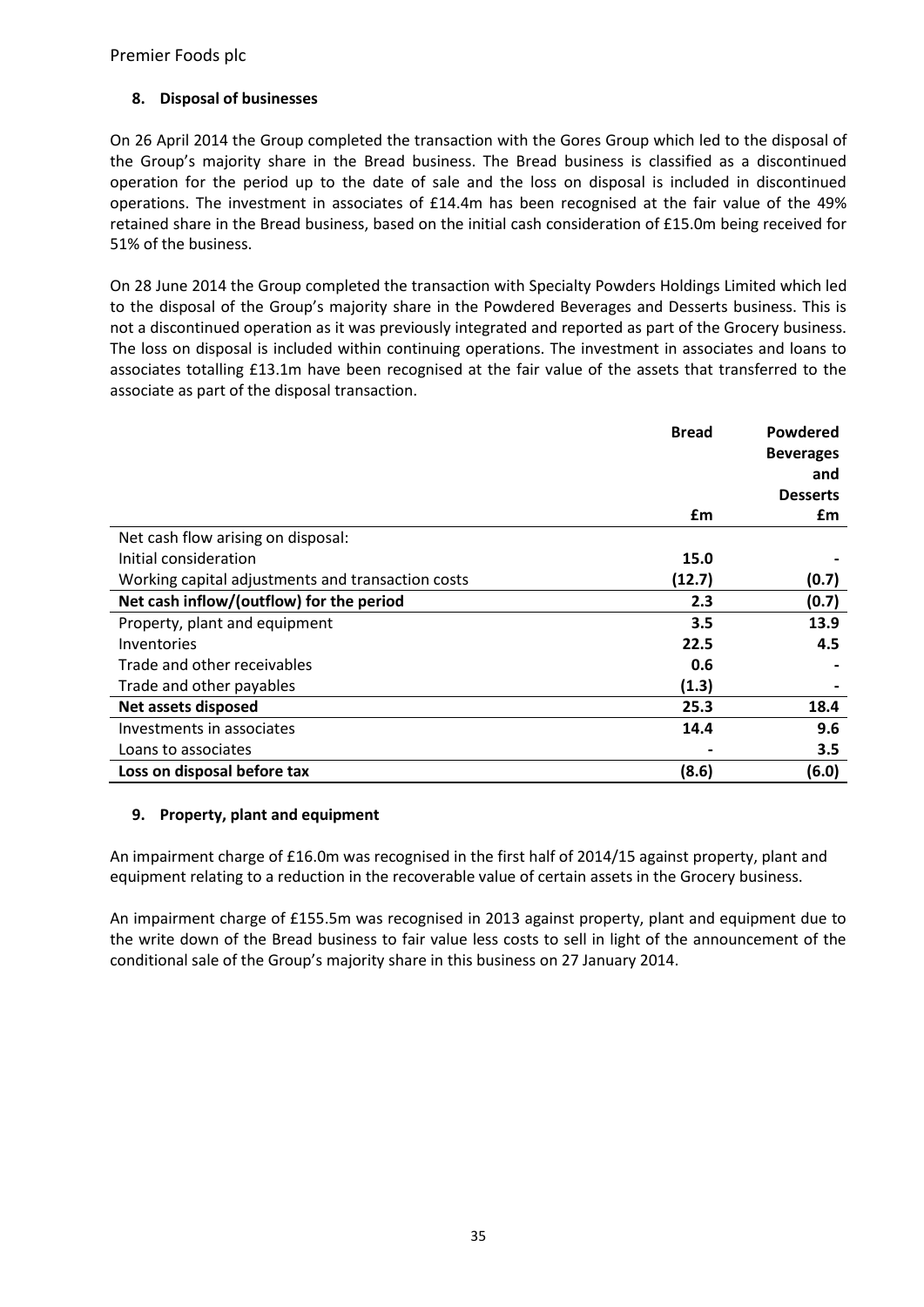## **10. Goodwill**

A total impairment charge of £83.9m was recognised in continuing operations in 2014/15, comprising goodwill allocated to the Sweet Treats CGU (£67.9m) and property, plant and equipment relating to a reduction in the recoverable value of certain assets in the Grocery business (£16.0m).

A total impairment charge of £234.4m was recognised in 2013 primarily against property, plant and equipment and other intangible assets allocated to the Bread CGU. This was due to the write down of the Bread business to fair value less costs to sell in light of the announcement of the conditional sale of the Group's majority share in this business on 27 January 2014.

## **11. Other intangible assets**

An impairment charge of £6.8m was recognised in discontinued operations in 2014/15 due to the write down of software associated with the Bread business.

An impairment charge of £66.9m was recognised in 2013 against other intangible assets due to the write down of the Bread business to fair value less costs to sell in light of the announcement of the conditional disposal of the Group's majority share in this business on 27 January 2014.

## **12. Investments in associates**

The Group disposed of its majority interest in the Bread business and Powdered Beverages and Desserts business in the period, as disclosed in note 8. The Group's 49% retained interest in the share capital of these businesses has been recognised as an investment in associates and the carrying value of these investments are given in the table below.

|                               | <b>Hovis Limited</b> | <b>Knighton Foods</b> | <b>Total</b>   |
|-------------------------------|----------------------|-----------------------|----------------|
|                               |                      | Limited               |                |
|                               | £m                   | £m                    | £m             |
| At 1 January 2014             | $\hbox{ }$           | $\blacksquare$        | $\blacksquare$ |
| Additions                     | 14.4                 | 9.6                   | 24.0           |
| Share of loss from associates | (8.9)                | (0.7)                 | (9.6)          |
| <b>At 4 April 2015</b>        | 5.5                  | 8.9                   | 14.4           |

## **13. Loans to associates**

The Group issued a loan note to Hovis Limited for £15.7m in the period. The value at 4 April 2015 of £17.1m includes interest accrued to date. As part of the Powdered Beverages and Desserts business disposal transaction, the Group holds a promissory note from Knighton Foods of £3.5m. The value at 4 April 2015 of £3.7m includes interest accrued to date.

|                        | <b>Hovis Limited</b> | <b>Knighton Foods</b><br><b>Limited</b> | Total |
|------------------------|----------------------|-----------------------------------------|-------|
|                        | £m                   | £m                                      | £m    |
| At 1 January 2014      | $\blacksquare$       | $\overline{\phantom{0}}$                |       |
| Additions              | 15.7                 | 3.5                                     | 19.2  |
| Interest receivable    | 1.4                  | 0.2                                     | 1.6   |
| <b>At 4 April 2015</b> | 17.1                 | 3.7                                     | 20.8  |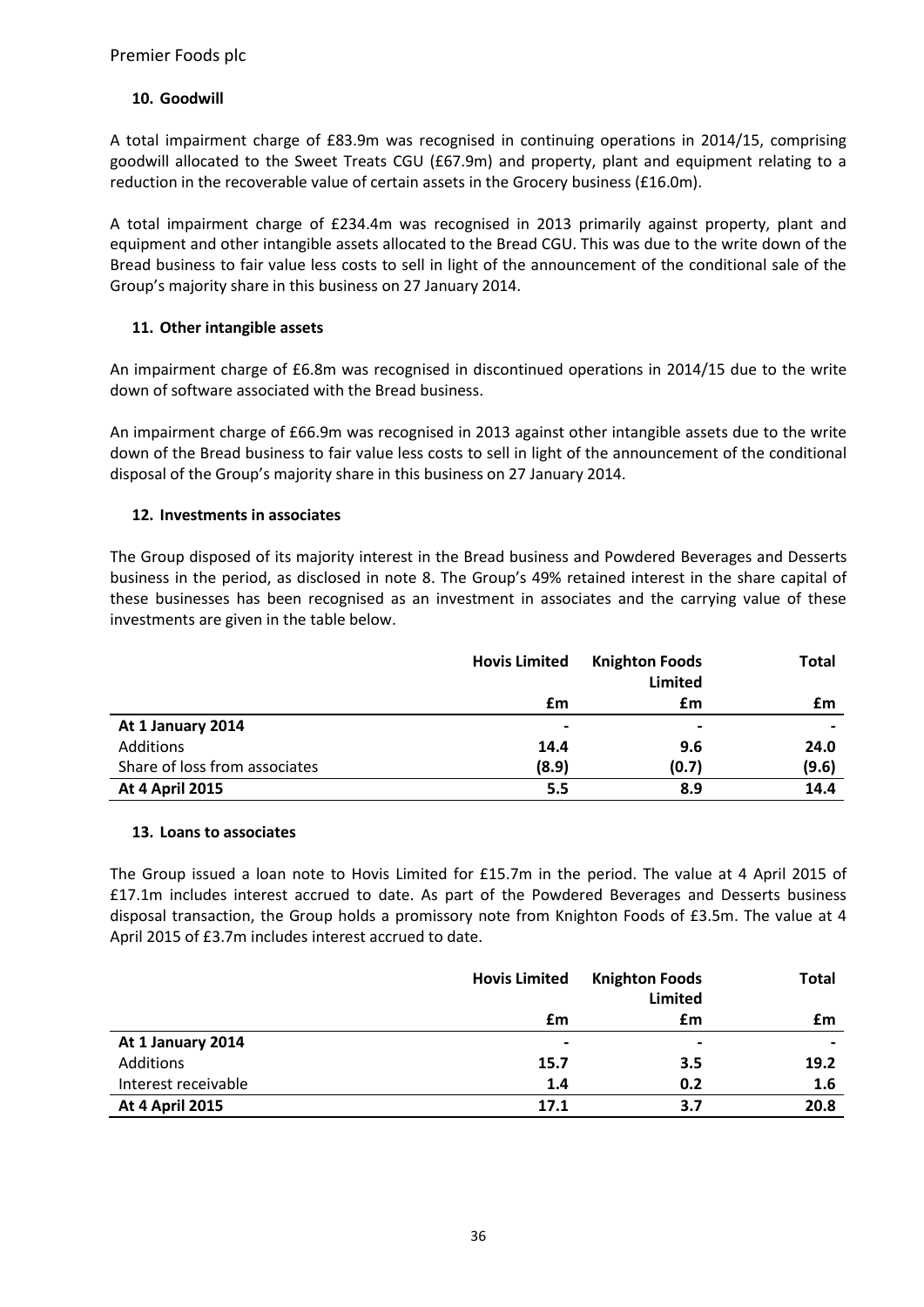## **14. Bank and other borrowings**

|                                               | As at      | As at       |
|-----------------------------------------------|------------|-------------|
|                                               | 4 Apr 2015 | 31 Dec 2013 |
|                                               | £m         | £m          |
| Current:                                      |            |             |
| Secured senior credit facility - revolving    |            | (17.6)      |
| <b>Transaction costs</b>                      |            | 0.3         |
|                                               |            | (17.3)      |
| Secured senior credit facility - term         |            | (32.4)      |
| <b>Transaction costs</b>                      |            | 0.6         |
|                                               |            | (31.8)      |
| <b>Bank overdrafts</b>                        | (23.0)     |             |
| Total bank borrowings due within one year     | (23.0)     | (49.1)      |
| Securitisation facility                       | (19.7)     | (120.0)     |
| <b>Transaction costs</b>                      | 0.7        |             |
|                                               | (19.0)     | (120.0)     |
| Total borrowings due within one year          | (42.0)     | (169.1)     |
| Non-current:                                  |            |             |
| Secured senior credit facility - revolving    | (113.0)    | (186.9)     |
| <b>Transaction costs</b>                      | 8.3        | 3.4         |
|                                               | (104.7)    | (183.5)     |
| Secured senior credit facility - term         |            | (647.1)     |
| <b>Transaction costs</b>                      |            | 11.9        |
|                                               |            | (635.2)     |
| Senior secured notes                          | (500.0)    |             |
| <b>Transaction costs</b>                      | 17.1       |             |
|                                               | (482.9)    |             |
| Total borrowings due after more than one year | (587.6)    | (818.7)     |
| <b>Total bank and other borrowings</b>        | (629.6)    | (987.8)     |

Following completion of the capital restructuring in 2014, the Group's previous term loan and revolving credit facilities were repaid to the respective lenders and replaced by a revolving credit facility and senior secured notes.

#### **Revolving credit facility**

The revolving credit facility of £272m is due to mature in March 2019 and attracts an initial bank margin of 3.50% above LIBOR. Banking covenants of net debt / EBITDA and EBITDA / interest are in place and are tested biannually.

The Group entered into a three year floating to fixed interest rate swap in June 2014, with a nominal value of £150m amortising to £50m, attracting a swap rate of 1.44%.

#### **Securitisation facility**

The debtor's securitisation facility is secured against the Group's trade receivables. It is a three year programme maturing in December 2016, with a £120m facility priced at 2.75% above the cost of commercial paper.

## **Senior secured notes**

The senior secured notes totalling £500m are split between fixed and floating tranches. The fixed note of £325m matures in March 2021 and attracts an interest rate of 6.50%. The floating note of £175m matures in March 2020 and attracts an interest rate of 5.00% above LIBOR.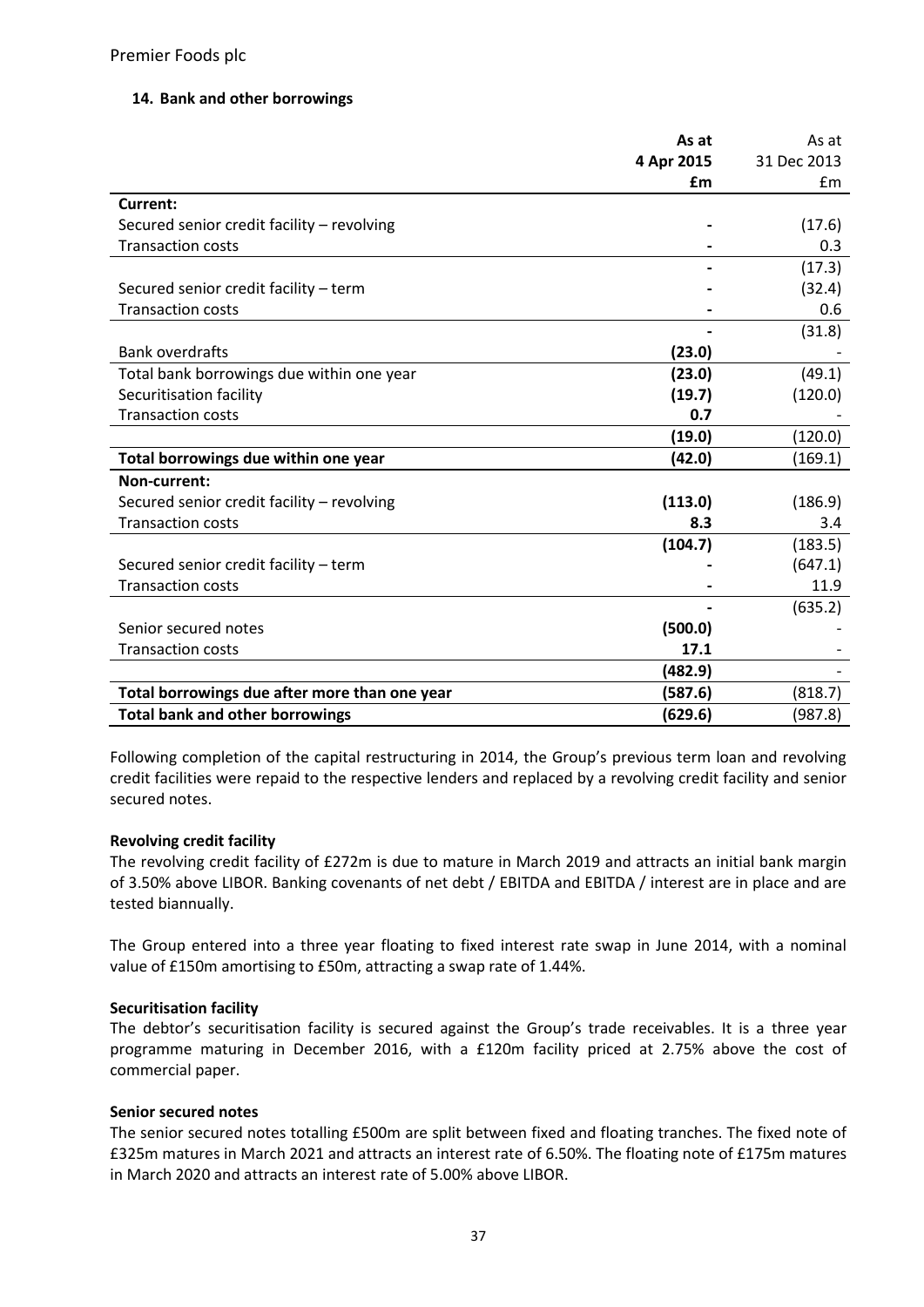## **15. Provisions for liabilities and charges**

Provisions for liabilities and charges comprise restructuring and other provisions. Restructuring provisions at 4 April 2015 and 31 December 2013 primarily relate to provisions for non-operational leasehold properties. Other provisions at 4 April 2015 and 31 December 2013 primarily relate to insurance claims, dilapidations against leasehold properties and environmental liabilities. The costs relating to certain nonoperational leasehold properties and dilapidation provisions will be incurred over a number of years in accordance with the length of the leases. These provisions have been discounted at rates between 0.47% and 2.55%. The unwinding of the discount is charged to the statement of profit or loss under interest payable.

## **16. Retirement benefit schemes**

## **Defined benefit schemes**

The Group operates a number of defined benefit schemes under which current and former employees have built up an entitlement to pension benefits on their retirement. These are as follows:

## **(a) The Premier schemes, which comprise:**

Premier Foods Pension Scheme ("PFPS") Premier Grocery Products Pension Scheme ("PGPPS") Premier Grocery Products Ireland Pension Scheme ("PGPIPS") Chivers 1987 Pension Scheme Chivers 1987 Supplementary Pension Scheme.

## **(b) The RHM schemes, which comprise:**

RHM Pension Scheme Premier Foods Ireland Pension Scheme

The most recent full actuarial valuation of the PFPS, the PGPPS and RHM pension schemes was carried out on 31 March 2013 / 5 April 2013 to establish ongoing funding arrangements. Deficit recovery plans have been agreed with the Trustees of each of the schemes. Actuarial valuations for the schemes based in Ireland took place during the course of 2014.

The exchange rates used to translate the overseas euro based schemes are £1.00 =  $\epsilon$ 1.2636 for the average rate during the period, and  $£1.00 = £1.3678$  for the closing position at 4 April 2015.

On 30 September 2013 the Group's UK defined benefit pension schemes closed to future accrual. The future pension provision for these members is now made through the Group's defined contribution pension scheme. In accordance with IAS 19 (Revised), the scheme obligations were re-valued by the scheme actuaries immediately prior to the change and assumptions reviewed at that date. The resulting change of £18.2m was credited to the income statement within past service costs.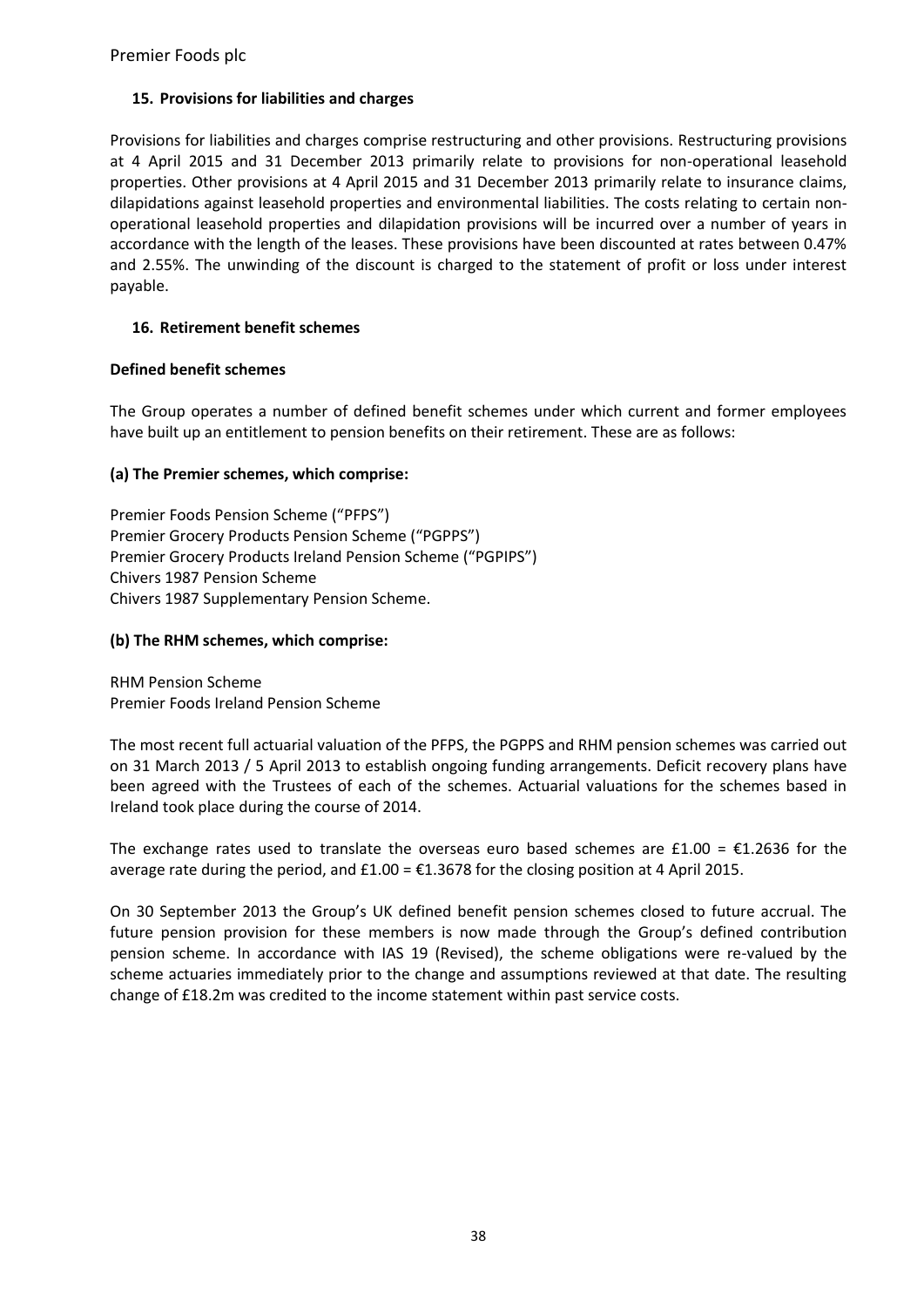At the balance sheet date, the combined principal actuarial assumptions used for all the schemes were as follows:

|                                  | Premier | <b>RHM</b> |
|----------------------------------|---------|------------|
|                                  | schemes | schemes    |
| <b>At 4 April 2015</b>           |         |            |
| Discount rate                    | 3.30%   | 3.30%      |
| Inflation - RPI                  | 3.00%   | 3.00%      |
| Inflation – CPI                  | 1.90%   | 1.90%      |
| <b>Expected salary increases</b> | n/a     | n/a        |
| Future pension increases         | 2.00%   | 2.00%      |
| At 31 December 2013              |         |            |
| Discount rate                    | 4.40%   | 4.40%      |
| Inflation - RPI                  | 3.35%   | 3.35%      |
| Inflation – CPI                  | 2.35%   | 2.35%      |
| <b>Expected salary increases</b> | n/a     | n/a        |
| Future pension increases         | 2.15%   | 2.15%      |

For the smaller overseas schemes the discount rate used was 1.40% (2013: 3.50%) and future pension increases were 1.50% (2013: 1.75%).

The mortality assumptions are based on standard mortality tables which allow for future mortality improvements. The assumptions are as follows:

|                                         | Premier | <b>RHM</b> |
|-----------------------------------------|---------|------------|
|                                         | schemes | schemes    |
| Life expectancy at 4 April 2015         |         |            |
| Male pensioner, currently aged 65       | 87.8    | 86.4       |
| Female pensioner, currently aged 65     | 90.1    | 88.6       |
| Male non-pensioner, currently aged 45   | 89.2    | 87.7       |
| Female non-pensioner, currently aged 45 | 91.6    | 90.1       |
| Life expectancy at 31 December 2013     |         |            |
| Male pensioner, currently aged 65       | 87.8    | 86.3       |
| Female pensioner, currently aged 65     | 90.0    | 88.5       |
| Male non-pensioner, currently aged 45   | 89.2    | 87.6       |
| Female non-pensioner, currently aged 45 | 91.5    | 90.0       |

A sensitivity analysis on the principal assumptions used to measure the scheme liabilities at the period end is as follows:

|                                   | Change in assumption      | <b>Impact on scheme liabilities</b> |
|-----------------------------------|---------------------------|-------------------------------------|
| Discount rate                     | Increase/decrease by 0.1% | Decrease/increase by £78m/£81m      |
| <b>Inflation</b>                  | Increase/decrease by 0.1% | Increase/decrease by £34m/£33m      |
| Assumed life expectancy at age 60 | Increase by 1 year        | Increase by £140m                   |
| (rate of mortality)               |                           |                                     |

The sensitivity information has been derived using projected cash flows for the Schemes valued using the relevant assumptions and membership profile as at 4 April 2015. Extrapolation of these results beyond the sensitivity figures shown may not be appropriate.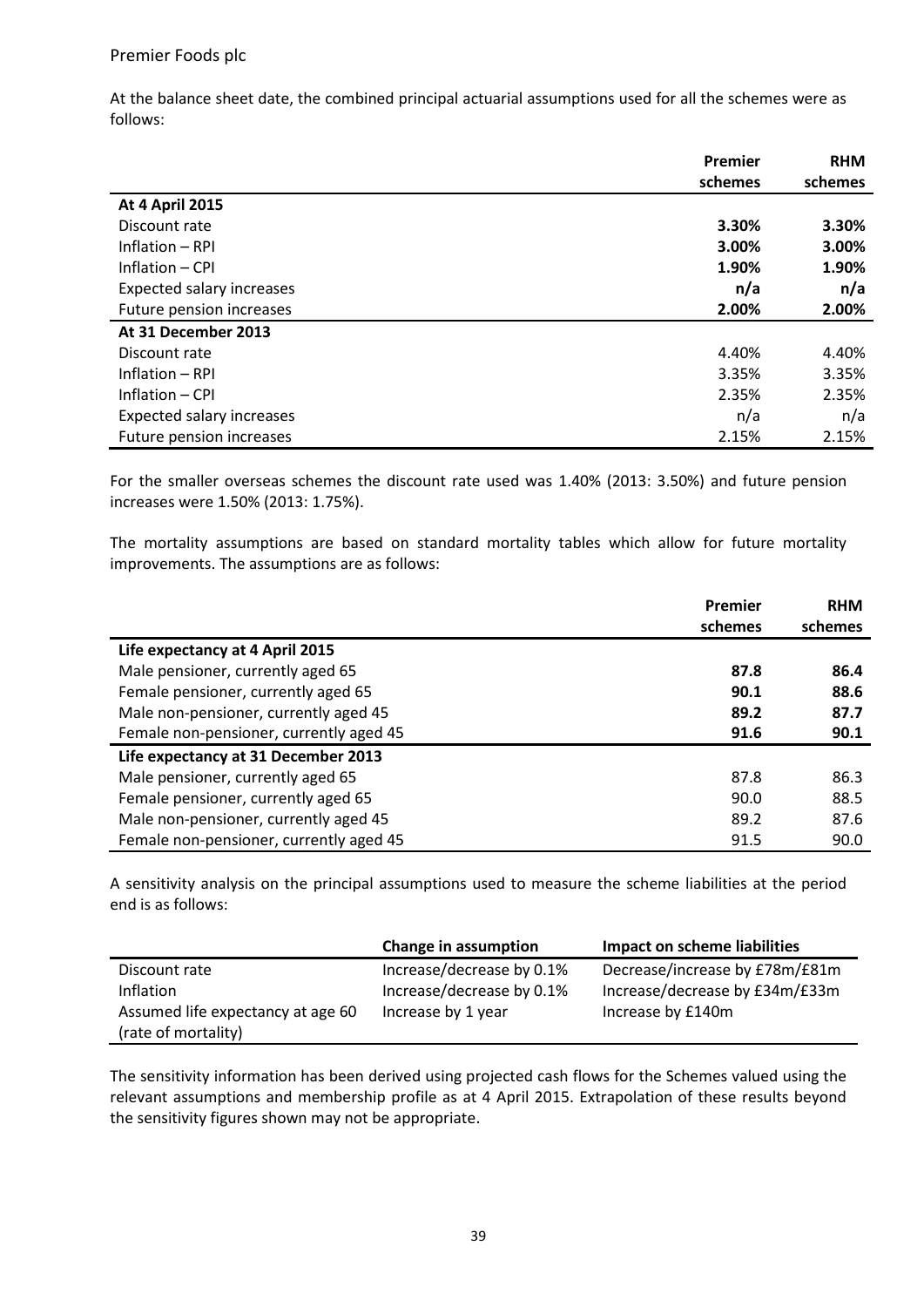The fair values of plan assets split by type of asset are as follows:

|                                                                        | Premier | % of  | <b>RHM</b> schemes | % of  | <b>Total</b> | % of  |
|------------------------------------------------------------------------|---------|-------|--------------------|-------|--------------|-------|
|                                                                        | schemes | total |                    | total |              | total |
|                                                                        | £m      | %     | £m                 | %     | £m           |       |
| Assets with a quoted price in an active market at 4 April 2015:        |         |       |                    |       |              |       |
| <b>UK</b> equities                                                     | 0.9     | 0.1   | 51.7               | 1.4   | 52.6         | 1.2   |
| Global equities                                                        | 21.4    | 3.5   | 274.5              | 7.5   | 295.9        | 7.0   |
| Government bonds                                                       | 21.4    | 3.5   | 526.1              | 14.5  | 547.5        | 12.9  |
| Corporate bonds                                                        | 4.4     | 0.7   | 325.4              | 8.9   | 329.8        | 7.8   |
| Property                                                               | 7.5     | 1.3   | 252.5              | 7.0   | 260.0        | 6.1   |
| Absolute return products                                               | 391.0   | 63.8  | 941.9              | 25.9  | 1,332.9      | 31.4  |
| Cash                                                                   | 13.8    | 2.3   | 280.6              | 7.7   | 294.4        | 6.9   |
| Other                                                                  | 152.1   | 24.8  |                    |       | 152.1        | 3.6   |
| Assets without a quoted price in an active market at 4 April 2015:     |         |       |                    |       |              |       |
| Infrastructure funds                                                   |         |       | 196.6              | 5.4   | 196.6        | 4.6   |
| Swaps                                                                  |         |       | 430.0              | 11.9  | 430.0        | 10.1  |
| Private equity                                                         |         |       | 250.9              | 6.9   | 250.9        | 5.9   |
| Other                                                                  |         |       | 105.8              | 2.9   | 105.8        | 2.5   |
| Fair value of scheme assets                                            | 612.5   | 100   | 3,636.0            | 100   | 4,248.5      | 100   |
| as at 4 April 2015                                                     |         |       |                    |       |              |       |
| Assets with a quoted price in an active market at 31 December 2013:    |         |       |                    |       |              |       |
| <b>UK</b> equities                                                     | 0.9     | 0.2   | 46.6               | 1.7   | 47.5         | 1.5   |
| Global equities                                                        | 19.3    | 3.6   | 232.9              | 8.8   | 252.2        | 7.8   |
| Government bonds                                                       | 12.1    | 2.3   | 503.6              | 18.7  | 515.7        | 16.0  |
| Corporate bonds                                                        | 60.3    | 11.3  | 323.8              | 12.1  | 384.1        | 11.9  |
| Property                                                               | 0.9     | 0.2   | 180.8              | 6.7   | 181.7        | 5.6   |
| Absolute return products                                               | 370.2   | 69.7  | 898.0              | 33.4  | 1,268.2      | 39.4  |
| Cash                                                                   | 9.1     | 1.7   | 183.2              | 6.8   | 192.3        | 6.0   |
| Other                                                                  | 58.6    | 11.0  | 0.1                |       | 58.7         | 1.8   |
| Assets without a quoted price in an active market at 31 December 2013: |         |       |                    |       |              |       |
| Infrastructure funds                                                   |         |       | 193.5              | 7.2   | 193.5        | 6.0   |
| Swaps                                                                  |         |       | (116.6)            | (4.3) | (116.6)      | (3.6) |
| Private equity                                                         |         |       | 190.2              | 7.1   | 190.2        | 5.9   |
| Other                                                                  |         |       | 50.9               | 1.8   | 50.9         | 1.7   |
| <b>Fair value of scheme assets</b>                                     | 531.4   | 100   | 2,687.0            | 100   | 3,218.4      | 100   |
| as at 31 December 2013                                                 |         |       |                    |       |              |       |

The RHM scheme invests directly in interest rate and inflation swaps to protect from fluctuations in interest rates and inflation.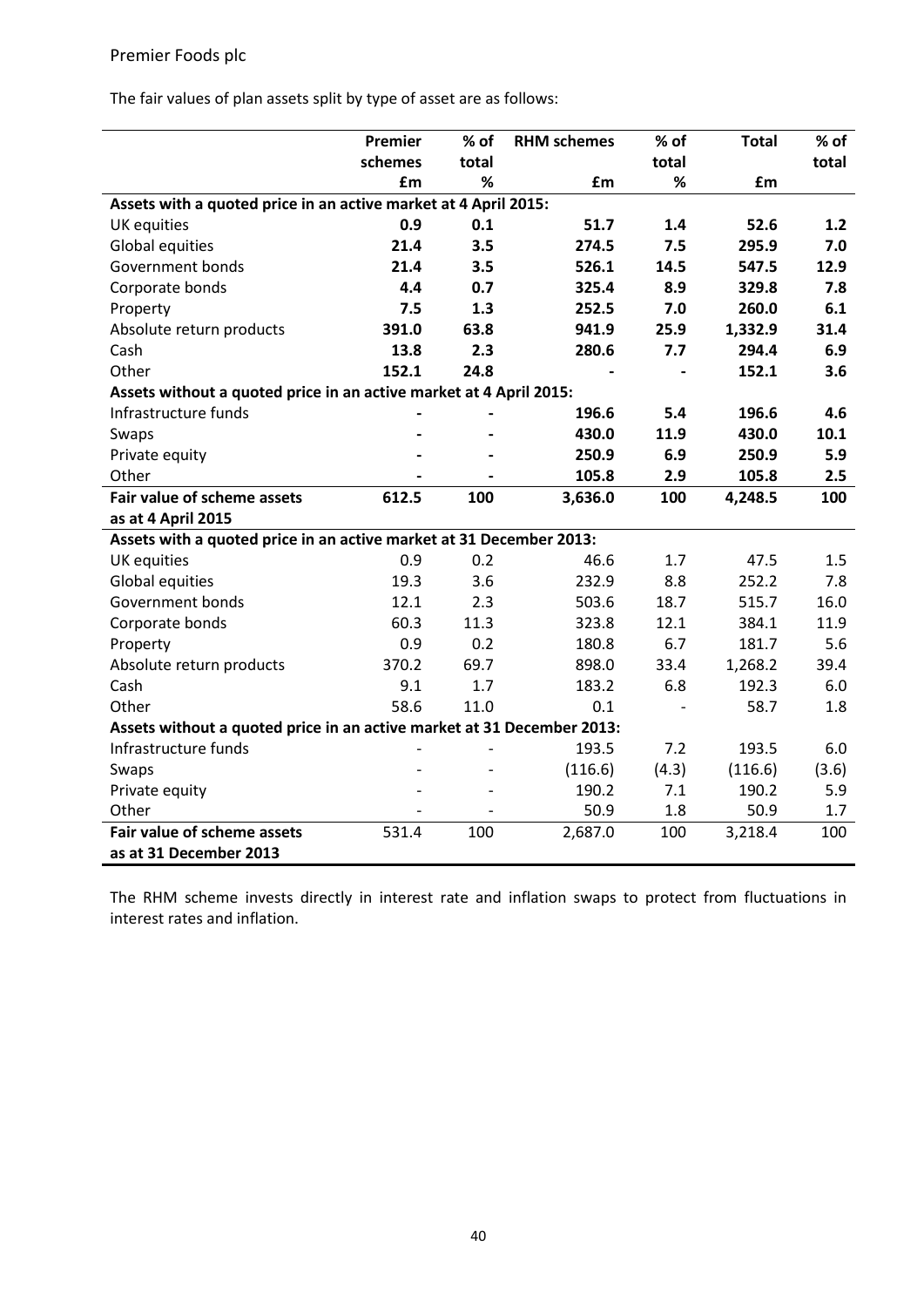The amounts recognised in the balance sheet arising from the Group's obligations in respect of its defined benefit schemes are as follows:

|                                     | Premier   | <b>RHM</b> | <b>Total</b> |
|-------------------------------------|-----------|------------|--------------|
|                                     | schemes   | schemes    |              |
|                                     | £m        | £m         | £m           |
| <b>At 4 April 2015</b>              |           |            |              |
| Present value of funded obligations | (1,065.9) | (3,394.4)  | (4,460.3)    |
| Fair value of plan assets           | 612.5     | 3,636.0    | 4,248.5      |
| (Deficit)/surplus in schemes        | (453.4)   | 241.6      | (211.8)      |
| At 31 December 2013                 |           |            |              |
| Present value of funded obligations | (916.9)   | (2,904.8)  | (3,821.7)    |
| Fair value of plan assets           | 531.4     | 2,687.0    | 3,218.4      |
| <b>Deficit in schemes</b>           | (385.5)   | (217.8)    | (603.3)      |

The aggregate deficit has decreased by £391.5m during the period (2013: £136.5m increase) primarily due to asset performance in the RHM schemes offset by the impact of a decrease in the discount rate on the defined benefit obligations.

Changes in the present value of the defined benefit obligation were as follows:

|                                                | Premier   | <b>RHM</b> | <b>Total</b> |
|------------------------------------------------|-----------|------------|--------------|
|                                                | schemes   | schemes    |              |
|                                                | £m        | £m         | £m           |
| Defined benefit obligation at 1 January 2013   | (871.1)   | (2,805.0)  | (3,676.1)    |
| Current service cost                           | (3.4)     | (7.6)      | (11.0)       |
| Past service credit                            | 17.7      | 18.3       | 36.0         |
| Interest cost                                  | (37.3)    | (121.3)    | (158.6)      |
| Remeasurement losses                           | (56.6)    | (118.4)    | (175.0)      |
| Exchange differences                           | (1.3)     | (0.4)      | (1.7)        |
| Contributions by plan participants             | (2.2)     | (4.0)      | (6.2)        |
| Benefits paid                                  | 37.3      | 133.6      | 170.9        |
| Defined benefit obligation at 31 December 2013 | (916.9)   | (2,904.8)  | (3,821.7)    |
| Current service cost                           | (0.1)     |            | (0.1)        |
| Interest cost                                  | (49.4)    | (156.5)    | (205.9)      |
| Remeasurement losses                           | (149.4)   | (521.5)    | (670.9)      |
| <b>Exchange differences</b>                    | 6.6       | 3.5        | 10.1         |
| Benefits paid                                  | 43.3      | 184.9      | 228.2        |
| Defined benefit obligation at 4 April 2015     | (1,065.9) | (3,394.4)  | (4,460.3)    |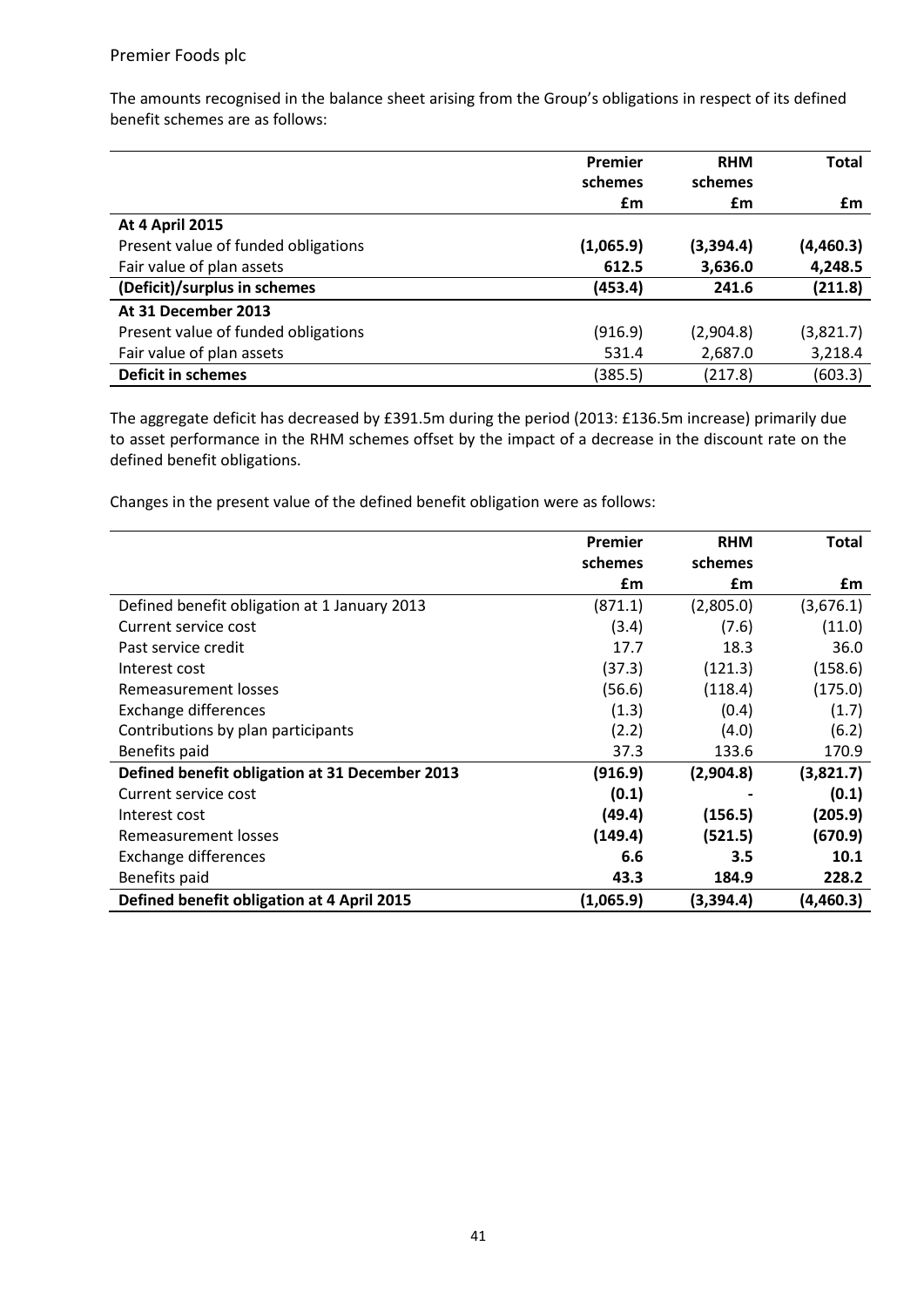Changes in the fair value of plan assets were as follows:

|                                               | Premier | <b>RHM</b> | Total   |
|-----------------------------------------------|---------|------------|---------|
|                                               | schemes | schemes    |         |
|                                               | £m      | £m         | £m      |
| Fair value of plan assets at 1 January 2013   | 535.9   | 2,673.4    | 3,209.3 |
| Interest income on plan assets                | 22.9    | 116.1      | 139.0   |
| Remeasurement gains                           | 2.1     | 20.2       | 22.3    |
| Administrative costs                          | (5.9)   | (5.7)      | (11.6)  |
| Contributions by employer                     | 10.8    | 12.1       | 22.9    |
| Contributions by plan participants            | 2.2     | 4.0        | 6.2     |
| <b>Exchange differences</b>                   | 0.7     | 0.5        | 1.2     |
| Benefits paid                                 | (37.3)  | (133.6)    | (170.9) |
| Fair value of plan assets at 31 December 2013 | 531.4   | 2,687.0    | 3,218.4 |
| Interest income on plan assets                | 28.5    | 145.4      | 173.9   |
| Remeasurement gains                           | 81.7    | 968.5      | 1,050.2 |
| Administrative costs                          | (7.8)   | (8.1)      | (15.9)  |
| Contributions by employer                     | 28.2    | 31.1       | 59.3    |
| <b>Exchange differences</b>                   | (6.2)   | (3.0)      | (9.2)   |
| Benefits paid                                 | (43.3)  | (184.9)    | (228.2) |
| Fair value of plan assets at 4 April 2015     | 612.5   | 3,636.0    | 4,248.5 |

The reconciliation of the net defined benefit (deficit)/surplus over the period is as follows:

|                                                         | Premier<br>schemes | <b>RHM</b><br>schemes | <b>Total</b> |
|---------------------------------------------------------|--------------------|-----------------------|--------------|
|                                                         | £m                 | £m                    | £m           |
| Deficit in schemes at 1 January 2013                    | (335.2)            | (131.6)               | (466.8)      |
| Amount recognised in profit or loss                     | (6.0)              | (0.2)                 | (6.2)        |
| Remeasurements recognised in other comprehensive income | (54.5)             | (98.2)                | (152.7)      |
| Contributions by employer                               | 10.8               | 12.1                  | 22.9         |
| Exchange rate (losses)/gains                            | (0.6)              | 0.1                   | (0.5)        |
| Deficit in schemes at 31 December 2013                  | (385.5)            | (217.8)               | (603.3)      |
| Amount recognised in profit or loss                     | (28.8)             | (19.2)                | (48.0)       |
| Remeasurements recognised in other comprehensive income | (67.7)             | 447.0                 | 379.3        |
| Contributions by employer                               | 28.2               | 31.1                  | 59.3         |
| Exchange rate gains                                     | 0.4                | 0.5                   | 0.9          |
| (Deficit)/surplus in schemes at 4 April 2015            | (453.4)            | 241.6                 | (211.8)      |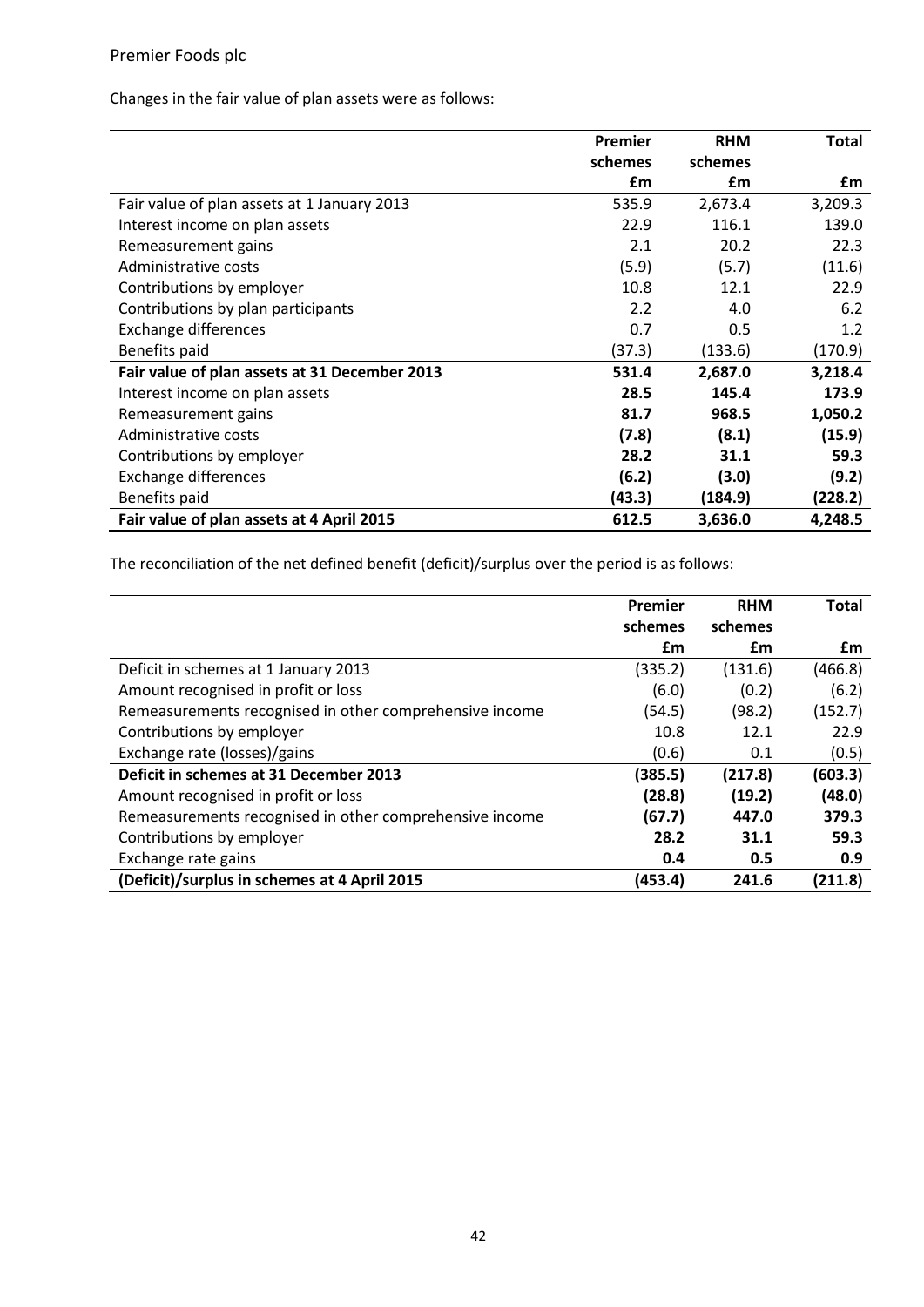Remeasurements recognised in the consolidated statement of comprehensive income are as follows:

|                                              | Premier | <b>RHM</b> | Total   |
|----------------------------------------------|---------|------------|---------|
|                                              | schemes | schemes    |         |
|                                              | £m      | £m         | £m      |
| 2014/15                                      |         |            |         |
| Remeasurement loss on plan liabilities       | (149.4) | (521.5)    | (670.9) |
| Remeasurement gain on plan assets            | 81.7    | 968.5      | 1,050.2 |
| Net remeasurement (loss)/gain for the period | (67.7)  | 447.0      | 379.3   |
| 2013                                         |         |            |         |
| Remeasurement loss on plan liabilities       | (56.6)  | (118.4)    | (175.0) |
| Remeasurement gain on plan assets            | 2.1     | 20.2       | 22.3    |
| Net remeasurement loss for the year          | (54.5)  | (98.2)     | (152.7) |

The actual return on plan assets was a £1,224.1m gain (2013: £161.3m gain), which is £1,050.2m more (2013: £22.3m more) than the interest income on plan assets of £173.9m (2013: £139.0m) at the start of the relevant periods.

The remeasurement loss on liabilities of £670.9m (2013: £175.0m loss) comprises a gain due to member experience of £1.8m (2013: £45.0m loss), a gain due to demographic assumptions of £5.3m (2013: £15.6m loss) and a loss due to changes in financial assumptions of £678.0m (2013: £114.4m loss).

The net remeasurement gain taken to the consolidated statement of comprehensive income was £379.3m (2013: £152.7m loss). This gain was £303.4m (2013: £124.4m loss) net of taxation (with tax at 20% for UK schemes, and 12.5% for Irish schemes).

With the change in financial year end the Group expects to contribute approximately £8m to its defined benefit plans in 2015/16 in relation to expenses and government levies and £6m of additional contributions to fund the scheme deficits. This is subject to final formal approval by the scheme trustees.

The total amounts recognised in the consolidated statement of profit or loss are as follows:

|                         | Premier | <b>RHM</b> | <b>Total</b> |
|-------------------------|---------|------------|--------------|
|                         | schemes | schemes    |              |
|                         | £m      | £m         | £m           |
| 2014/15                 |         |            |              |
| <b>Operating profit</b> |         |            |              |
| Current service cost    | (0.1)   |            | (0.1)        |
| Administrative costs    | (7.8)   | (8.1)      | (15.9)       |
| Net interest cost       | (20.9)  | (11.1)     | (32.0)       |
| Total                   | (28.8)  | (19.2)     | (48.0)       |
| 2013                    |         |            |              |
| <b>Operating profit</b> |         |            |              |
| Current service cost    | (3.4)   | (7.6)      | (11.0)       |
| Past service credit     | 17.7    | 18.3       | 36.0         |
| Administrative costs    | (5.9)   | (5.7)      | (11.6)       |
| Net interest cost       | (14.4)  | (5.2)      | (19.6)       |
| <b>Total</b>            | (6.0)   | (0.2)      | (6.2)        |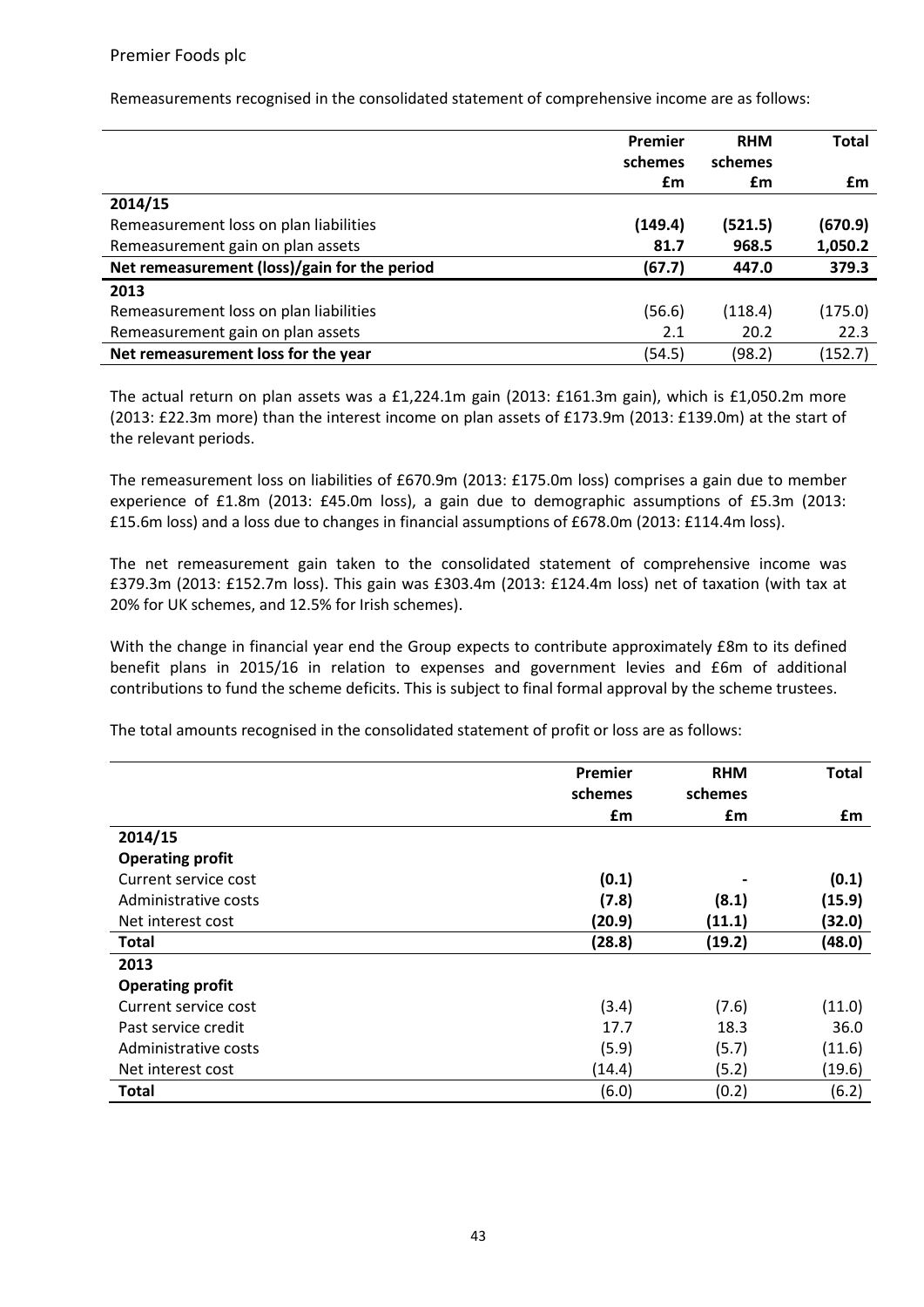## **Defined contribution schemes**

A number of companies in the Group operate defined contribution schemes, predominantly stakeholder arrangements. In addition a number of schemes providing life assurance benefits only are operated. The total expense recognised in the statement of profit or loss of £8.5m (2013: £3.4m) represents contributions payable to the plans by the Group at rates specified in the rules of the plans.

## **17. Other liabilities**

|                          | As at          | As at       |
|--------------------------|----------------|-------------|
|                          | 4 Apr 2015     | 31 Dec 2013 |
|                          | £m             | Em          |
| Deferred financing fees  | $\blacksquare$ | (15.8)      |
| Deferred income          | (12.8)         | (14.0)      |
| Other accruals           | (0.2)          | (0.6)       |
| <b>Other liabilities</b> | (13.0)         | (30.4)      |

## **18. Notes to the cash flow statement**

## **Reconciliation of (loss)/profit before tax to cash flows from operating activities**

|                                                     | <b>Period ended</b> | Year ended  |
|-----------------------------------------------------|---------------------|-------------|
|                                                     | 4 Apr 2015          | 31 Dec 2013 |
|                                                     | £m                  | £m          |
| <b>Continuing operations</b>                        |                     |             |
| (Loss)/profit before taxation                       | (135.6)             | 4.4         |
| Net finance cost                                    | 81.9                | 48.2        |
| Share of loss from associates                       | 9.6                 |             |
| <b>Operating (loss)/profit</b>                      | (44.1)              | 52.6        |
| Depreciation of property, plant and equipment       | 18.5                | 17.3        |
| Amortisation of intangible assets                   | 47.6                | 43.8        |
| Loss on disposal of businesses                      | 6.0                 | 2.4         |
| Loss on disposal of property, plant and equipment   | 2.5                 | 7.8         |
| Impairment of property, plant and equipment         | 16.0                |             |
| Impairment of intangible assets                     | 67.9                |             |
| Revaluation losses on financial instruments         | 0.6                 | 1.9         |
| Equity settled employee incentive schemes           | 3.4                 | 4.1         |
| (Increase)/decrease in inventories                  | (11.2)              | 5.0         |
| Decrease in trade and other receivables             | 23.6                | 35.7        |
| Decrease in trade and other payables and provisions | (53.4)              | (45.6)      |
| Movement in retirement benefit obligations          | (7.1)               | (16.3)      |
| Cash generated from continuing operations           | 70.3                | 108.7       |
| Discontinued operations                             | (7.8)               | 14.7        |
| Cash generated from operating activities            | 62.5                | 123.4       |